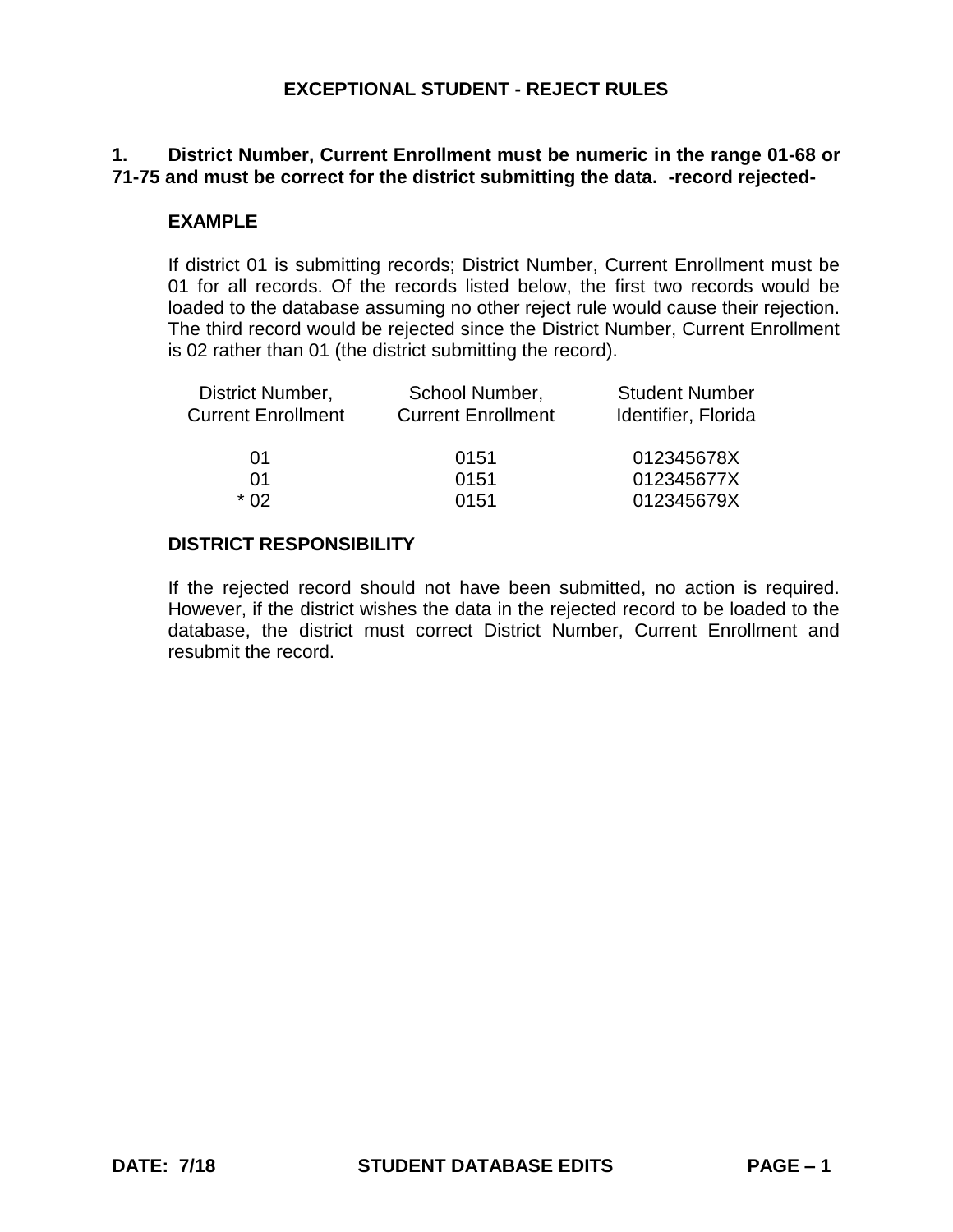# **2. If Survey Period Code is 1-4 or 5, School Number, Current Enrollment must be numeric in the range 0001 to 9899, excluding 9001, or it must be N998 or N999. -record rejected-**

# **EXAMPLE**

 The first two records listed below would be loaded to the database assuming no other reject rule would cause their rejection. The second two records would be rejected. The first of these would be rejected because the School Number, Current Enrollment is not in the appropriate numerical range. The second of these two records would be rejected because the School Number, Current Enrollment is not an acceptable code.

| District Number,          | School Number,            | <b>Student Number</b> |
|---------------------------|---------------------------|-----------------------|
| <b>Current Enrollment</b> | <b>Current Enrollment</b> | Identifier, Florida   |
|                           |                           |                       |
| 01                        | 0151                      | 012345678X            |
| 01                        | 0151                      | 012345677X            |
| $*01$                     | 9999                      | 012345676X            |
| * በ1                      | C901                      | 012345675X            |
|                           |                           |                       |

#### **DISTRICT RESPONSIBILITY**

 If the rejected records should not have been submitted, no action is required. However, if the district wishes the data in the rejected records to be loaded to the database, the district must correct School Number, Current Enrollment and resubmit the records.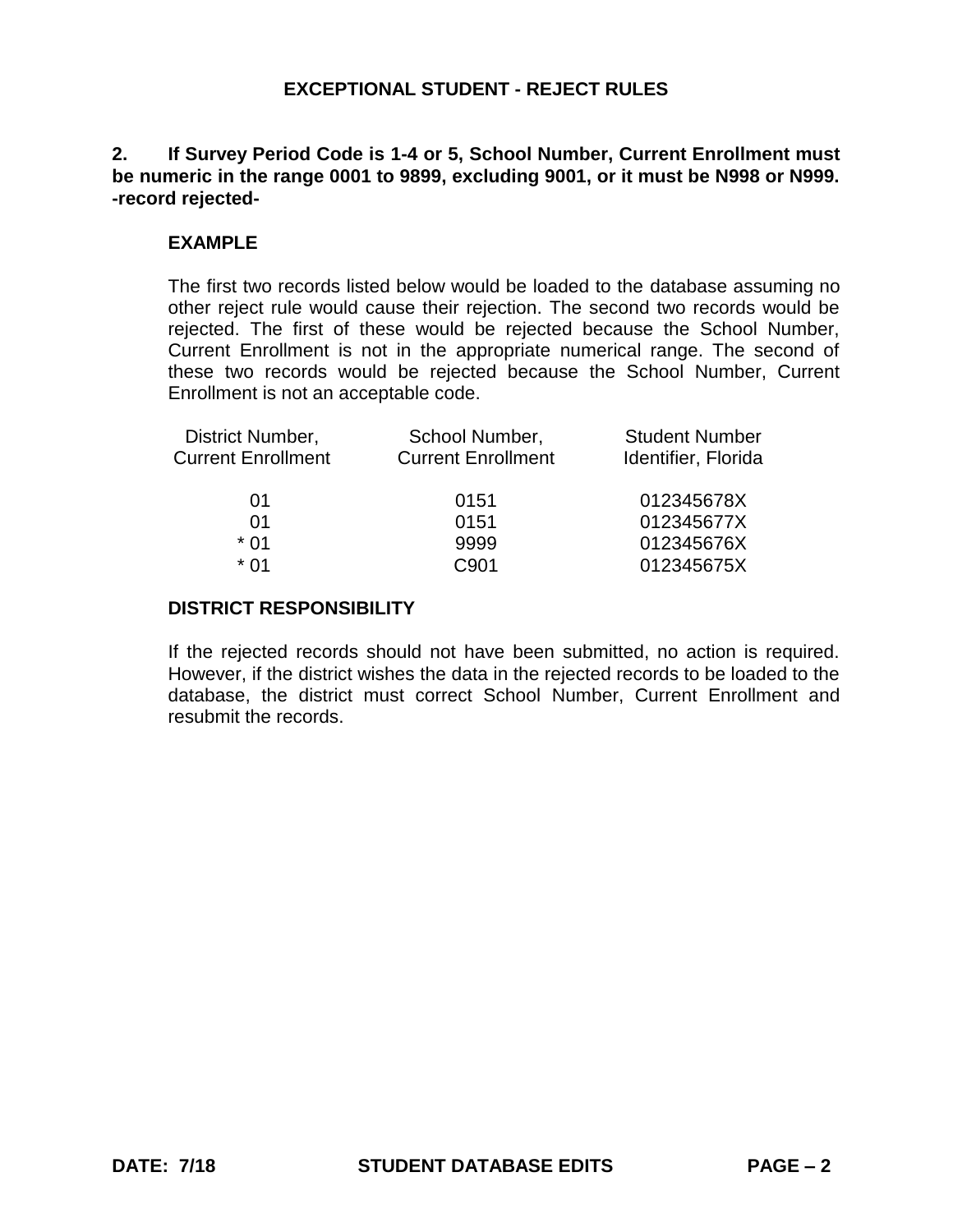**3. The first nine positions of Student Number Identifier, Florida must be numeric. The tenth position of Student Number Identifier, Florida must either be an "X" or numeric. If the tenth position of Student Number Identifier, Florida is 75 or 78-79. If the tenth position of the Student Number Identifier, Florida is an numeric, the first two digits must be a valid district number in the range 01-68, 71- "X", the first three positions may not all be zeroes. -record rejected-**

 **Note: For more information on Student Number Identifier, Florida refer to the DOE Information Database Requirements: Volume I -- Automated Student Information System Manual.** 

#### **EXAMPLE**

 The first two records listed below would be loaded to the database assuming no other reject rule would cause their rejection. The third record would be rejected because when the social security number is used as the Student Number Identifier, Florida, the tenth position must be an "X". The fourth record would be rejected because the Student Number Identifier, Florida contains blanks. The fifth record would be rejected because the first two digits are not a valid district number. The sixth record would be rejected because the tenth position contains an "X", and the first three positions are all zeroes.

| District Number,          | School Number,            | <b>Student Number</b> |
|---------------------------|---------------------------|-----------------------|
| <b>Current Enrollment</b> | <b>Current Enrollment</b> | Identifier, Florida   |
| 01                        | 0151                      | 1234567891            |
| 01                        | 0151                      | 123456789X            |
| $*01$                     | 0151                      | 123456789C            |
| $*01$                     | 0151                      | 123456789             |
| $*01$                     | 0151                      | 0023456791            |
| $*01$                     | 0151                      | 000123456X            |
|                           |                           |                       |

#### **DISTRICT RESPONSIBILITY**

 If the rejected records should not have been submitted, no action is required. However, if the district wishes the data in the rejected records to be loaded to the database, the district must correct Student Number Identifier, Florida and resubmit the records.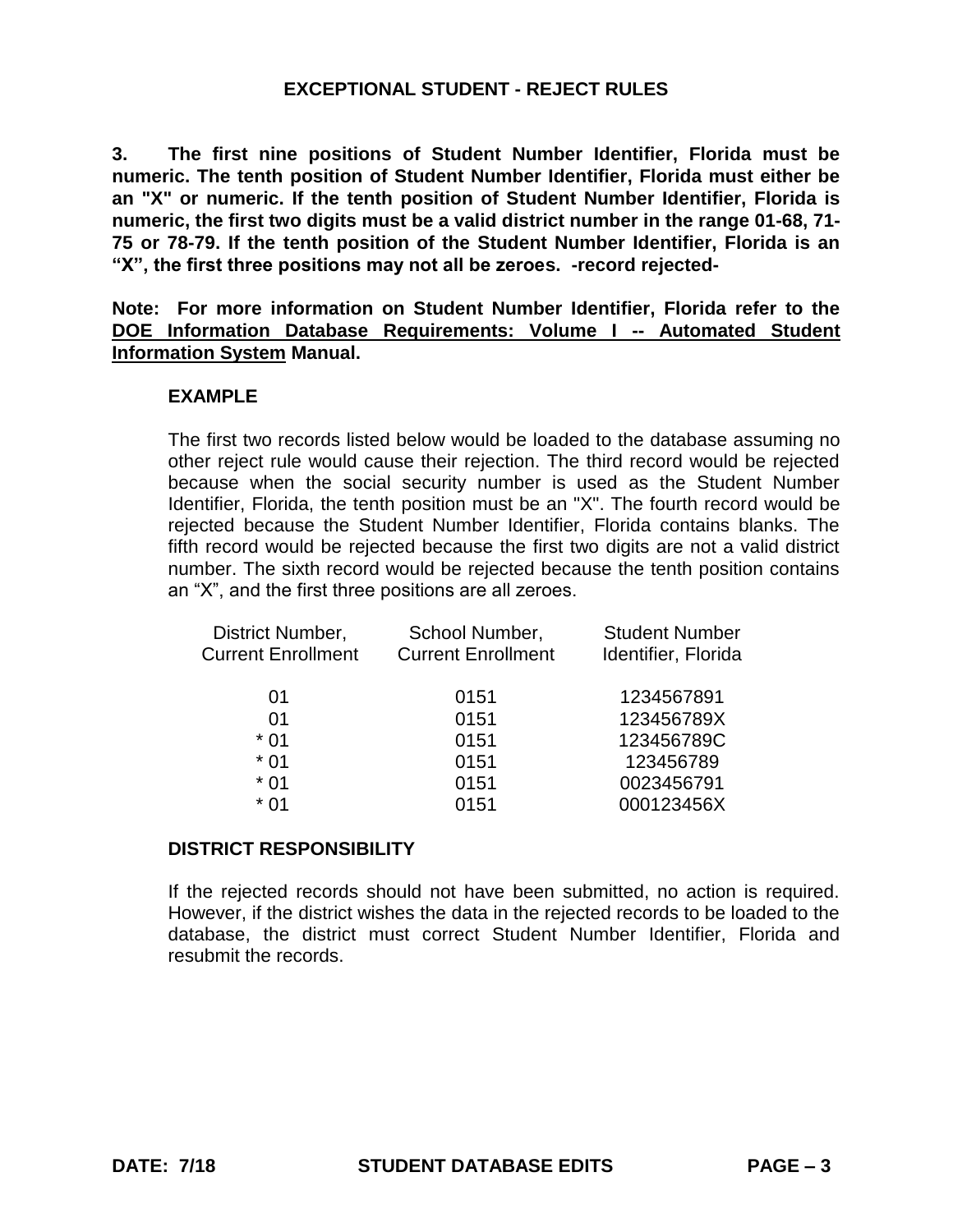## **4. Survey Period Code must be 1, 2, 3, 4 or 5 and must be correct for the submission specified by the district. -record rejected-**

#### **EXAMPLE**

 The Survey Period Code as specified in the transmission JCL or in the statements for tape transmission is identified as Survey Period Code "2" and records are coded with Survey Period Code "1". All updates, adds, or deletes with this inconsistency would be rejected.

#### **DISTRICT RESPONSIBILITY**

 The district must correct the Survey Period Code either on the records coming in or the transmission JCL, and all records should be resubmitted.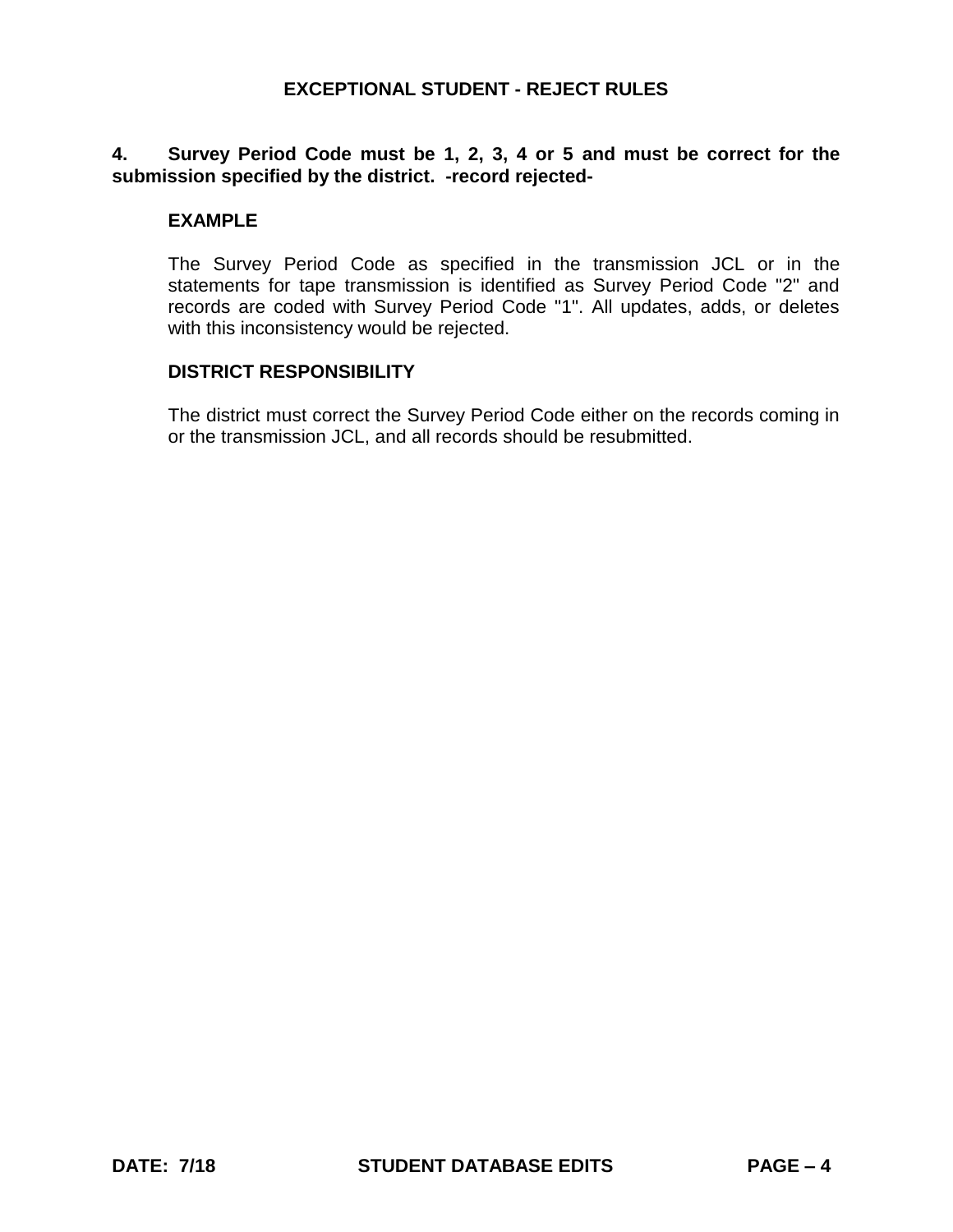**5. Year must be correct for the submission specified by the district. -record rejected-**

 **Note: For Survey Periods 1-4, Year is Fiscal Year. For Survey Period 5, Year is School Year.** 

#### **EXAMPLE**

 The Year as specified in the transmission JCL or in the statements for tape transmission is identified as the valid year for data submission, but records being submitted have the previous year coded. All updates, adds, or deletes with this inconsistency would be rejected.

#### **DISTRICT RESPONSIBILITY**

 The district must correct the Year either on the JCL or the records being submitted and resubmit all records for processing.

 **6. The Transaction Code must be A, C or D. For the original transmission, only A is valid. For subsequent batch/update submissions, if A is specified the record must not already exist on the database; if C or D is specified then the record must exist on the database. -record rejected-**

#### **EXAMPLE**

 For all original transmissions, the Transaction Code must be "A". An original transaction is the first submission of a record during a survey period. After the original transmission of records, changes to the record for elements other than the key elements must be done with a "C" as the Transaction Code. To delete a record, the Transaction Code must be a "D". To change key elements in a batch transaction, the record must FIRST be deleted with a "D" and then added with an "A". Records with an incorrect Transaction Code would be rejected.

#### **DISTRICT RESPONSIBILITY**

 If the rejected records should not have been submitted, no action is required. However, if the district wishes the data in the rejected records to be loaded to the database, the district must correct the Transaction Code and resubmit the records.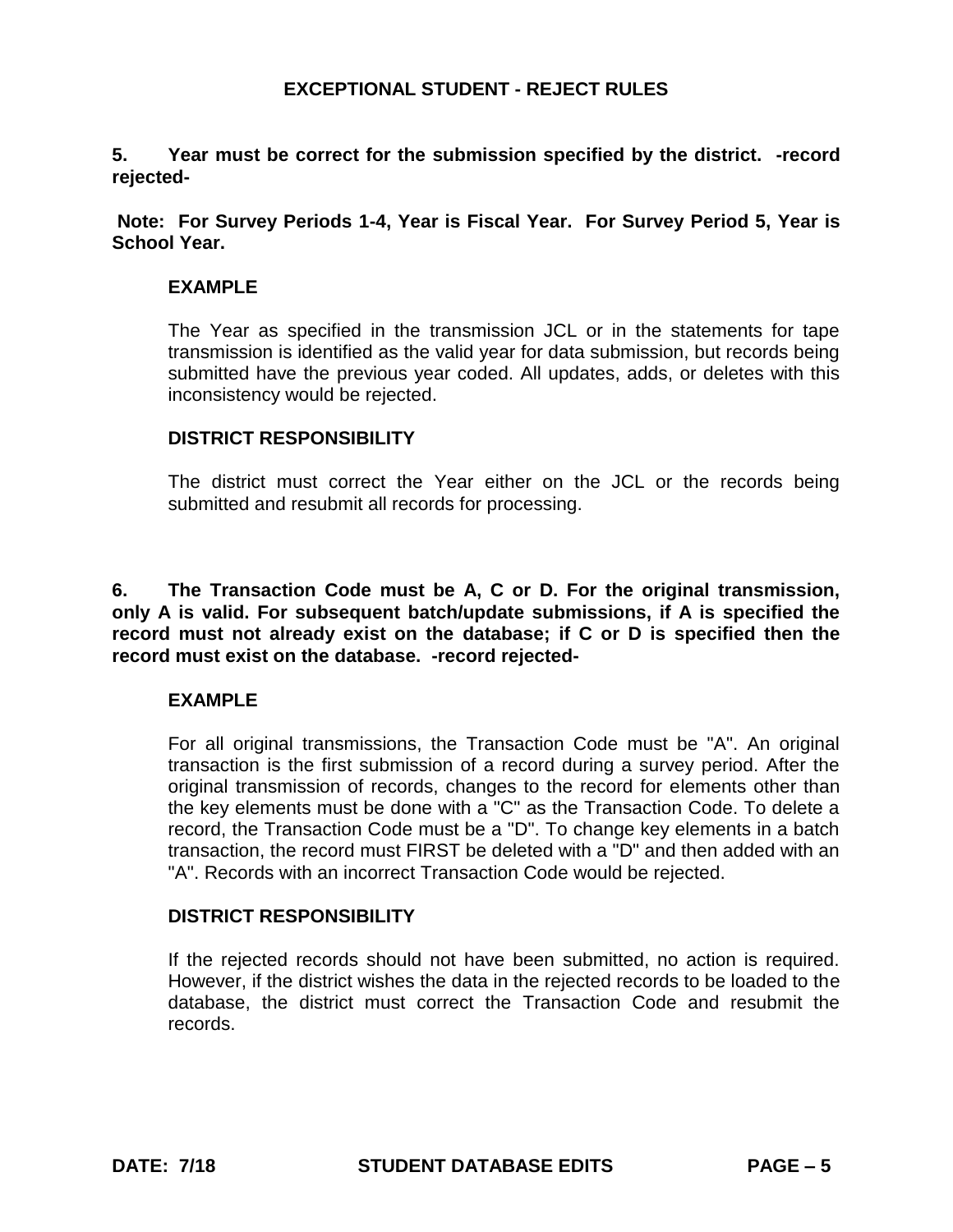**7. Each Exceptional Student record must be unique based on the keys of District Number, Current Enrollment; Student Number Identifier, Florida; Survey Period Code; and Year. -first record accepted, all other duplicate records rejected-**

#### **EXAMPLE**

 The first, third and fourth records listed below would be loaded to the database assuming no other reject rule would cause their rejection. The second and fifth records would be rejected because they are duplicates (same District Number, Current Enrollment; Student Number Identifier, Florida; Survey Period Code and Year) of the first and fourth records, respectively.

| District Number,          | <b>Student Number</b> | Survey             |      |
|---------------------------|-----------------------|--------------------|------|
| <b>Current Enrollment</b> | Identifier, Florida   | <b>Period Code</b> | Year |
| 21                        | 212345678X            | 2                  | **** |
| $*21$                     | 212345678X            | 2                  | **** |
| 21                        | 212345677X            | 2                  | **** |
| 21                        | 212345679X            | 2                  | **** |
| * 21                      | 212345679X            | 2                  | **** |
|                           |                       |                    |      |

\*\*\*\* = Valid fiscal year for data submission.

# **DISTRICT RESPONSIBILITY**

 If the records accepted and loaded to the database are the correct ones no action is required. However, if the district wishes the data in the rejected records to be loaded to the database, the district must delete any invalid records, correct any rejected records if necessary, and resubmit the corrected records.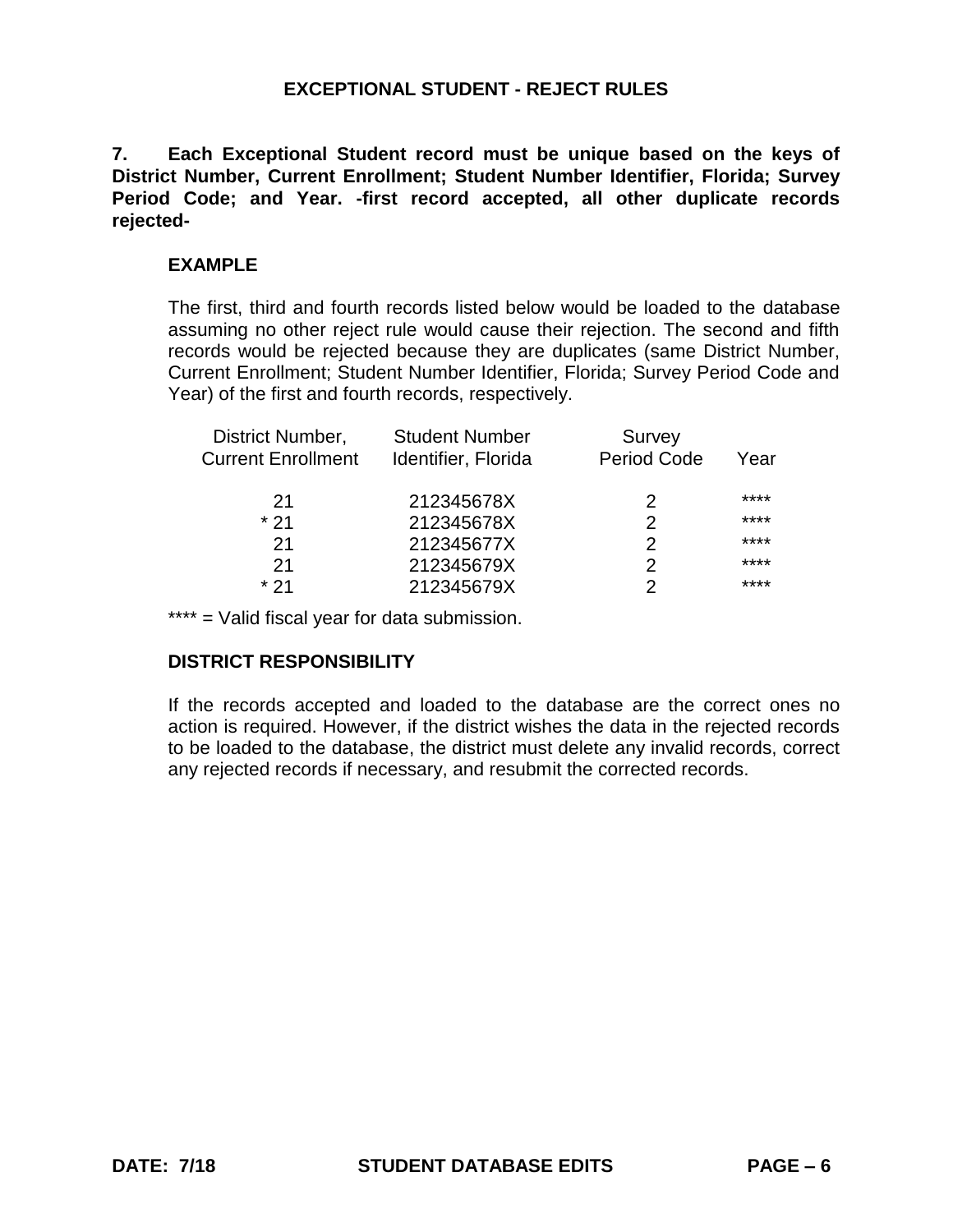#### **8. Exceptionality, Other must be C-M, O, P, S-W, or Z. -record rejected-**

#### **Note: Nine possible codes may be selected. If less than nine codes are selected, Z-fill the remaining fields.**

#### **EXAMPLE**

 The first record listed below would be loaded to the database assuming no other reject rule would cause its rejection. The second and third records would be rejected because the Exceptionality, Other code is invalid.

| <b>Student Number</b> | Exceptionality, |
|-----------------------|-----------------|
| Identifier, Florida   | Other           |
| 571234567X            | CLZZZZZZZZ      |
| 571234568X            | X77777777       |
| 571234569X            | R77777777       |
|                       |                 |

\*\*\*\* = Valid fiscal year for data submission.

# **DISTRICT RESPONSIBILITY**

 If the rejected records should not have been submitted, no action is required. However, if the district wishes the data in the rejected records to be loaded to the database, the district must correct the Exceptionality, Other code and resubmit the records.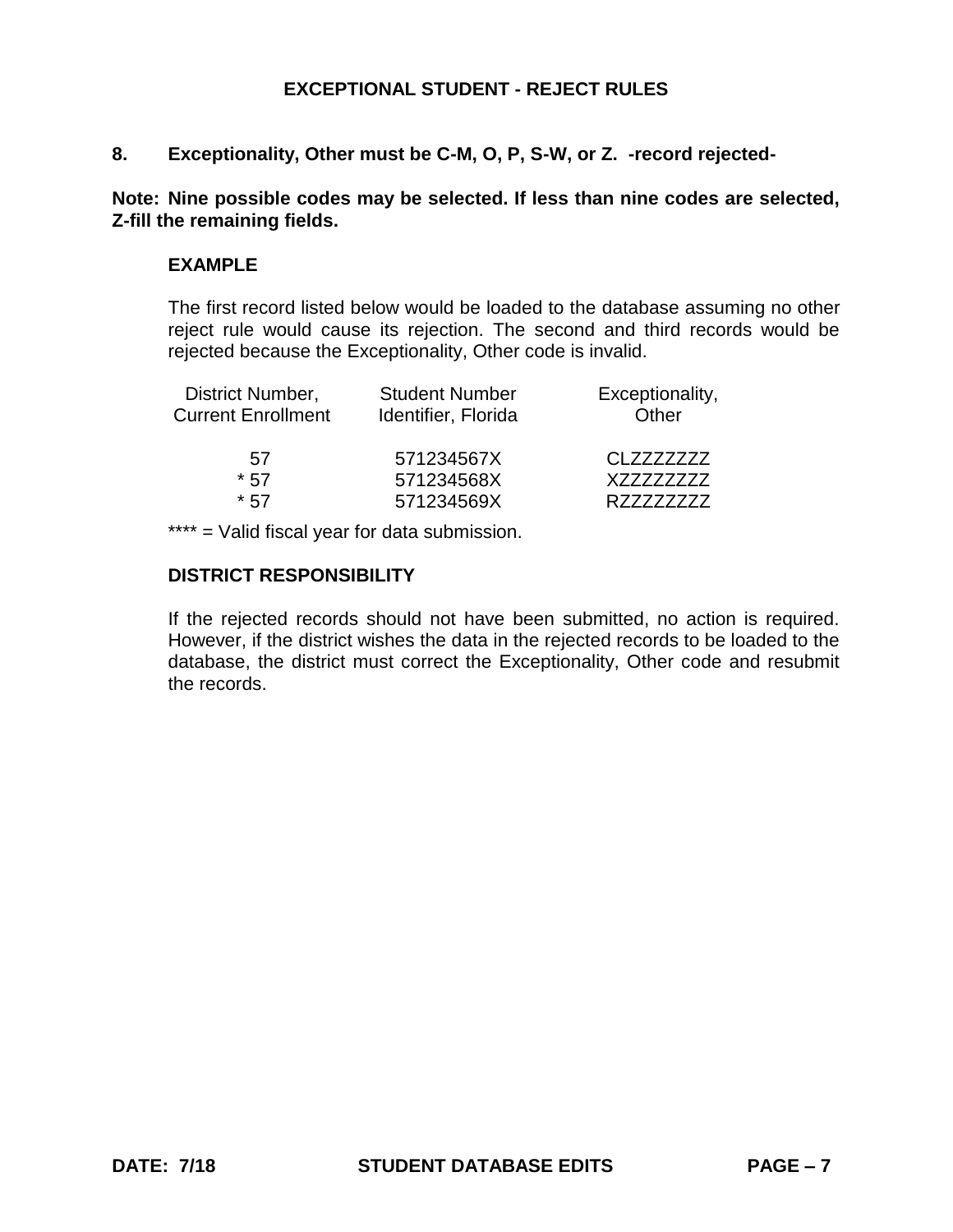**9. If Survey Period Code = 1, 2, 3 or 4, and if Exceptionality, Primary is not L, then the Exceptional Student Plan Date must be a valid date within the current or previous fiscal year. If Survey Period Code = 1, 2, 3 or 4, and if Exceptionality, Primary is L, then the Exceptional Student Plan Date must be a valid date within the current or four previous fiscal years. If Survey Period Code = 5, Exceptional Student Plan Date may either be zeroes or a valid date. -record rejected-**

**Note: Fiscal Year is July 1, \*\*\*\* to June 30, \*\*\*\*\*.** 

# **EXAMPLE**

 The records listed below would be rejected. The first record would be rejected because the Exceptional Student Plan Date is not numeric. The second record would be rejected because the Exceptional Student Plan Date is an invalid date.

| <b>Student Number</b><br>Identifier, Florida | Survey<br>Period Code | Fiscal<br>Year | Exceptional<br><b>Student Plan Date</b> |
|----------------------------------------------|-----------------------|----------------|-----------------------------------------|
| *442345678X                                  | 2                     | ****           | <b>NNNNNN</b>                           |
| *442345679X                                  |                       | ****           | 02302010                                |

\*\*\*\* = Valid fiscal year for data submission.

# **DISTRICT RESPONSIBILITY**

 If the rejected records should not have been submitted, no action is required. However, if the district wishes the data in the rejected records to be loaded to the database, the district must correct Exceptional Student Plan Date and resubmit the records.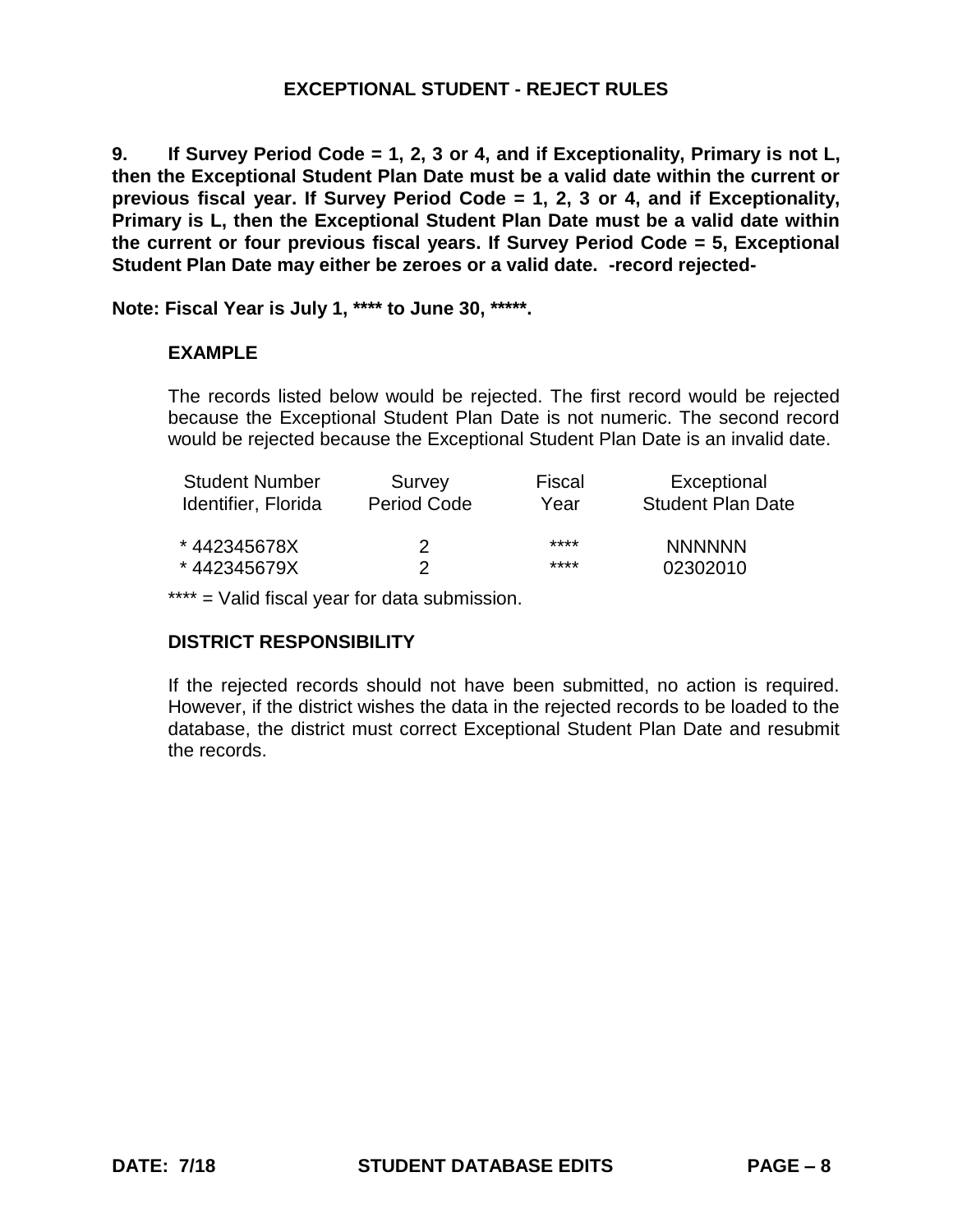#### **10. Exceptionality, Primary must be C, F-M, O-P, S-W, or Z. -record rejected-**

#### **EXAMPLE**

 The first record listed below would be loaded to the database assuming no other reject rule would cause its rejection. The second and third records would be rejected because the Exceptionality, Primary code is invalid.

| District Number,          | <b>Student Number</b> | Exceptionality, |
|---------------------------|-----------------------|-----------------|
| <b>Current Enrollment</b> | Identifier, Florida   | Primary         |
| 57                        | 571234567X            | C               |
| $*57$                     | 571234568X            |                 |
| $*57$                     | 571234569X            | v               |

#### **DISTRICT RESPONSIBILITY**

 If the rejected records should not have been submitted, no action is required. However, if the district wishes the data in the rejected records to be loaded to the database, the district must correct the Exceptionality, Primary code and resubmit the records.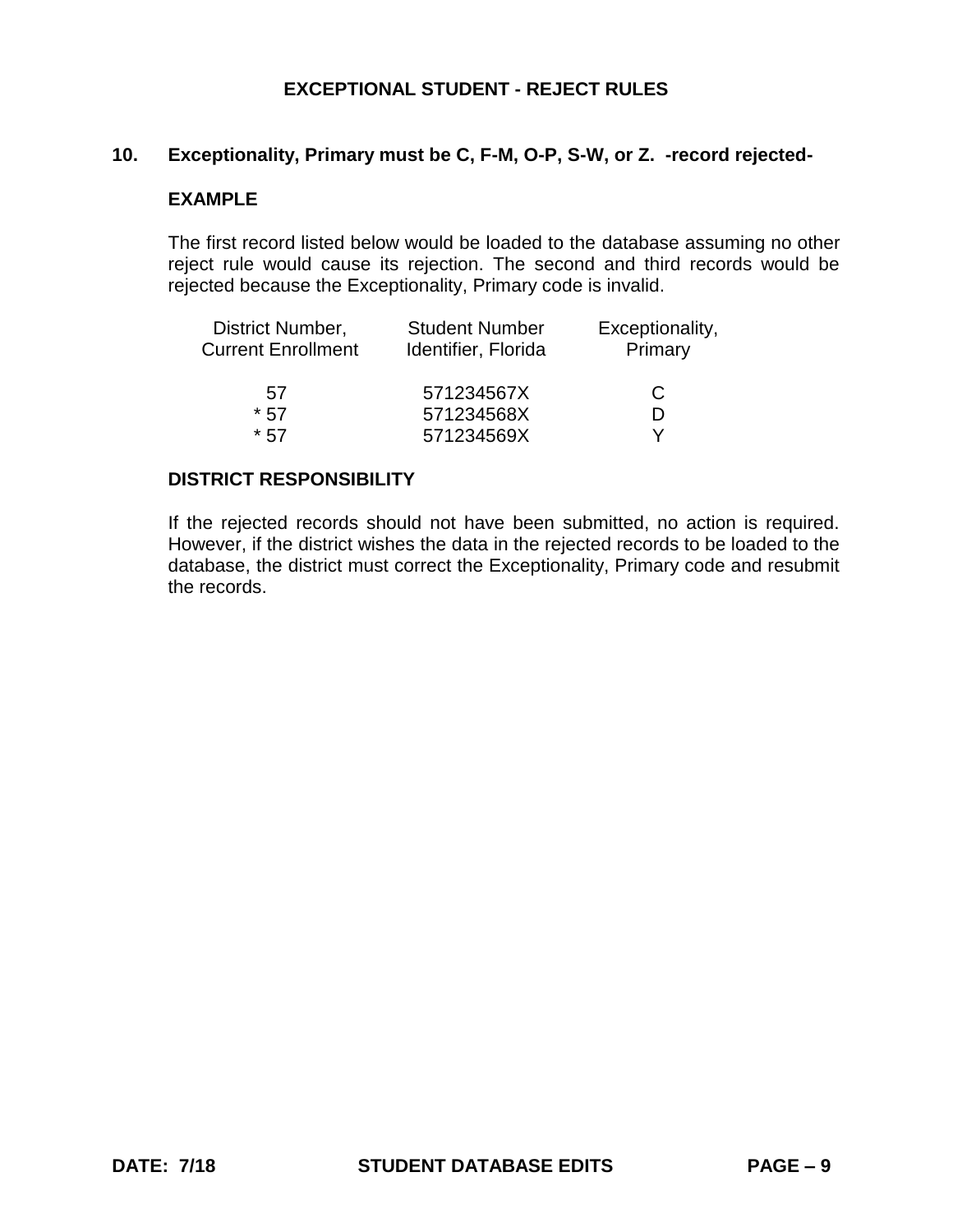**11. If Survey Period Code = 2, Time, Total School Week must be numeric and must be greater than zero unless Exceptionality, Primary code is L and Exceptionality, Other is Z-filled, in which case Time, Total School Week may be zero. If survey does not equal 2, then, Time, Total School Week must be 0000. -record rejected-**

#### **EXAMPLE**

 The first, fourth, and fifth records listed below would be loaded to the database assuming no other reject rule would cause its rejection. The second record would be rejected because the Time, Total School Week is zero. The third record would be rejected because the Time, Total School Week is not numeric.

| District,                | <b>Student</b>               |                 |                 | Time,           |                  |
|--------------------------|------------------------------|-----------------|-----------------|-----------------|------------------|
| <b>Number</b><br>Current | <b>Number</b><br>Identifier, | Exceptionality, | Exceptionality, | Total<br>School | Survey<br>Period |
| Enrollment               | Florida                      | Primary         | Other           | Week            | Code             |
| 57                       | 571234567X                   | W               | FGZZZZZZZZ      | 2100            | $\mathcal{P}$    |
| $*57$                    | 571234568X                   | G               | 7777777777      | 0000            | 2                |
| $*57$                    | 571432568X                   | K               | 777777777       | <b>NNNN</b>     | 2                |
| 57                       | 571234559X                   |                 | 7777777777      | 0000            | 2                |
| 57                       | 571234563X                   |                 | 77777777        | 1500            | 2                |

#### **DISTRICT RESPONSIBILITY**

 If the rejected records should not have been submitted, no action is required. However, if the district wishes the data in the rejected records to be loaded to the database, the district must correct the Time, Total School Week and resubmit the records.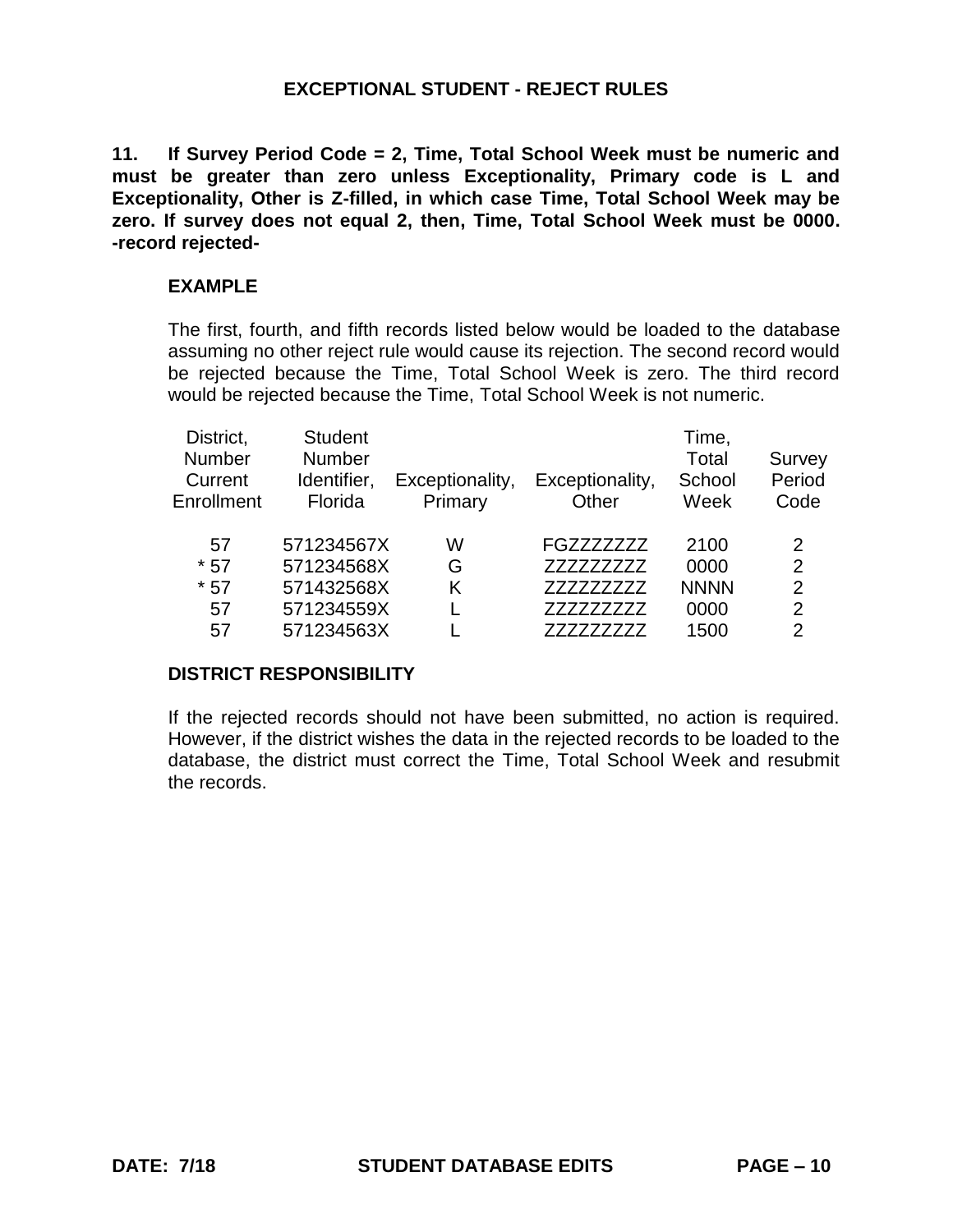**12. If Survey Period Code = 2 and there is a code other than L in either Peers must be numeric and must be greater than or equal to zero. If Survey Period Code is not 2 or if Exceptionality, Primary code is L and Exceptionality, Other is Z-filled; then Time With Non-Disabled Peers must be 0000. -record Exceptionality, Primary or Exceptionality, Other; then Time With Non-Disabled rejected-**

#### **EXAMPLE**

 The first and second records listed below would be loaded to the database assuming no other reject rule would cause their rejection. The third record would be rejected because the Time With Non-Disabled Peers value is not numeric.

| <b>Time With</b>          | <b>Survey Period</b> |
|---------------------------|----------------------|
| <b>Non-Disabled Peers</b> | Code                 |
| 1050                      | 2                    |
| 0000                      | 3                    |
| <b>NNNN</b>               | າ                    |
|                           |                      |

#### **DISTRICT RESPONSIBILITY**

 If the rejected record should not have been submitted, no action is required. However, if the district wishes the data in the rejected record to be loaded to the database, the district must correct the Time With Non-Disabled Peers value and resubmit the record.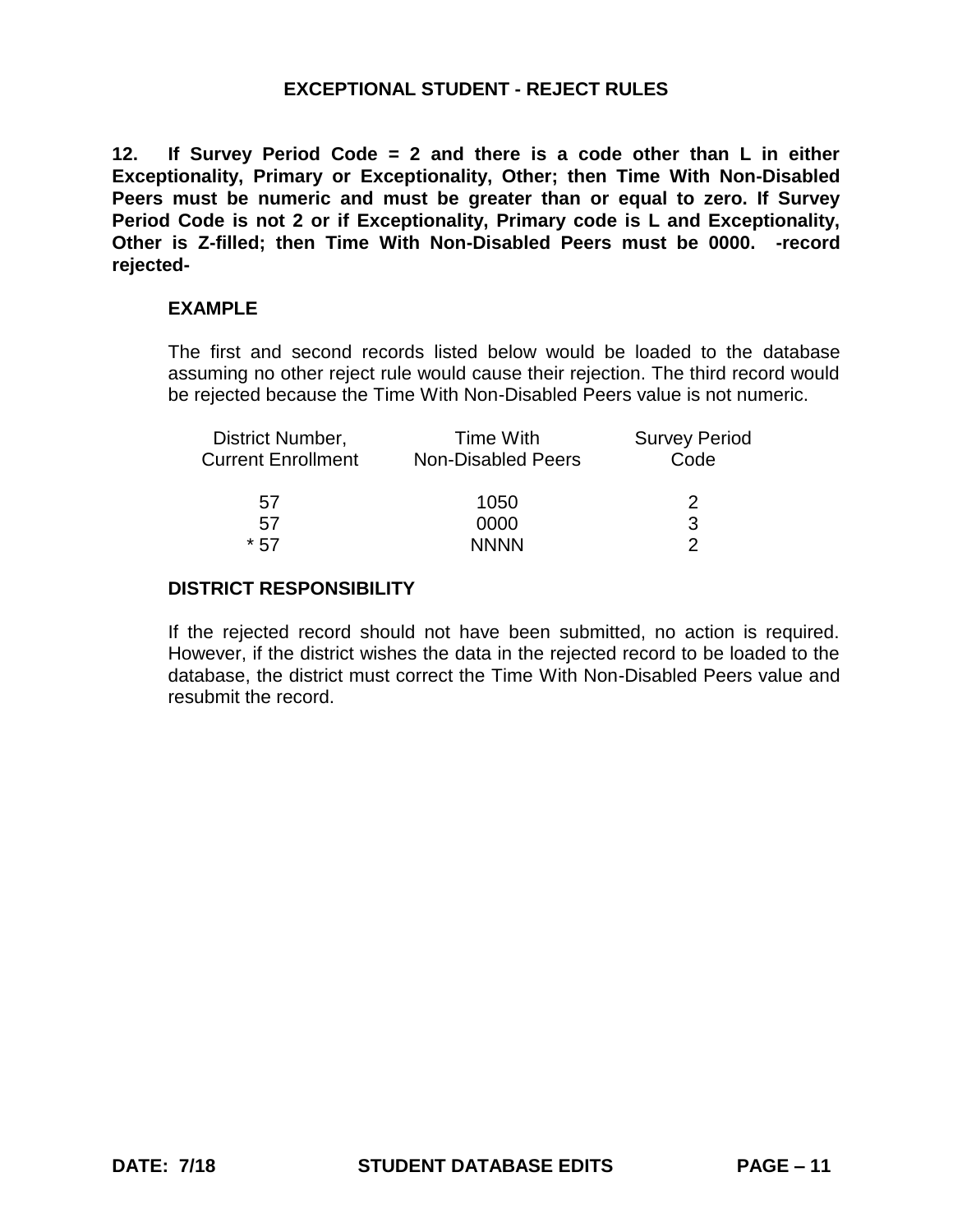**13. The Student Number Identifier, Local may be any combination of letters, numbers and blanks. (All blanks are allowable.) It must be left-justified with trailing blanks. -record rejected-**

#### **EXAMPLE**

 The first three records listed below would be loaded to the database assuming no other edit would cause their rejection. The fourth record would be rejected because the Student Number Identifier, Local contains a symbol (@). The fifth record would be rejected because it is right-justified rather than left-justified.

| <b>District</b> | <b>Student</b> |
|-----------------|----------------|
| Number,         | Number         |
| Current         | Identifier,    |
| Enrollment      | Local          |
| 01              | 0123456789     |
| 01              | ABC123DEF9     |
| 01              | 3001 28K       |
| 01              | 2121@xyz       |
|                 | 123456         |
|                 |                |

#### **DISTRICT RESPONSIBILITY**

 If the rejected record should not have been submitted, no action is required. However, if the district wishes the data in the rejected record to be loaded to the database, the district must correct the Student Number Identifier, Local and resubmit the record.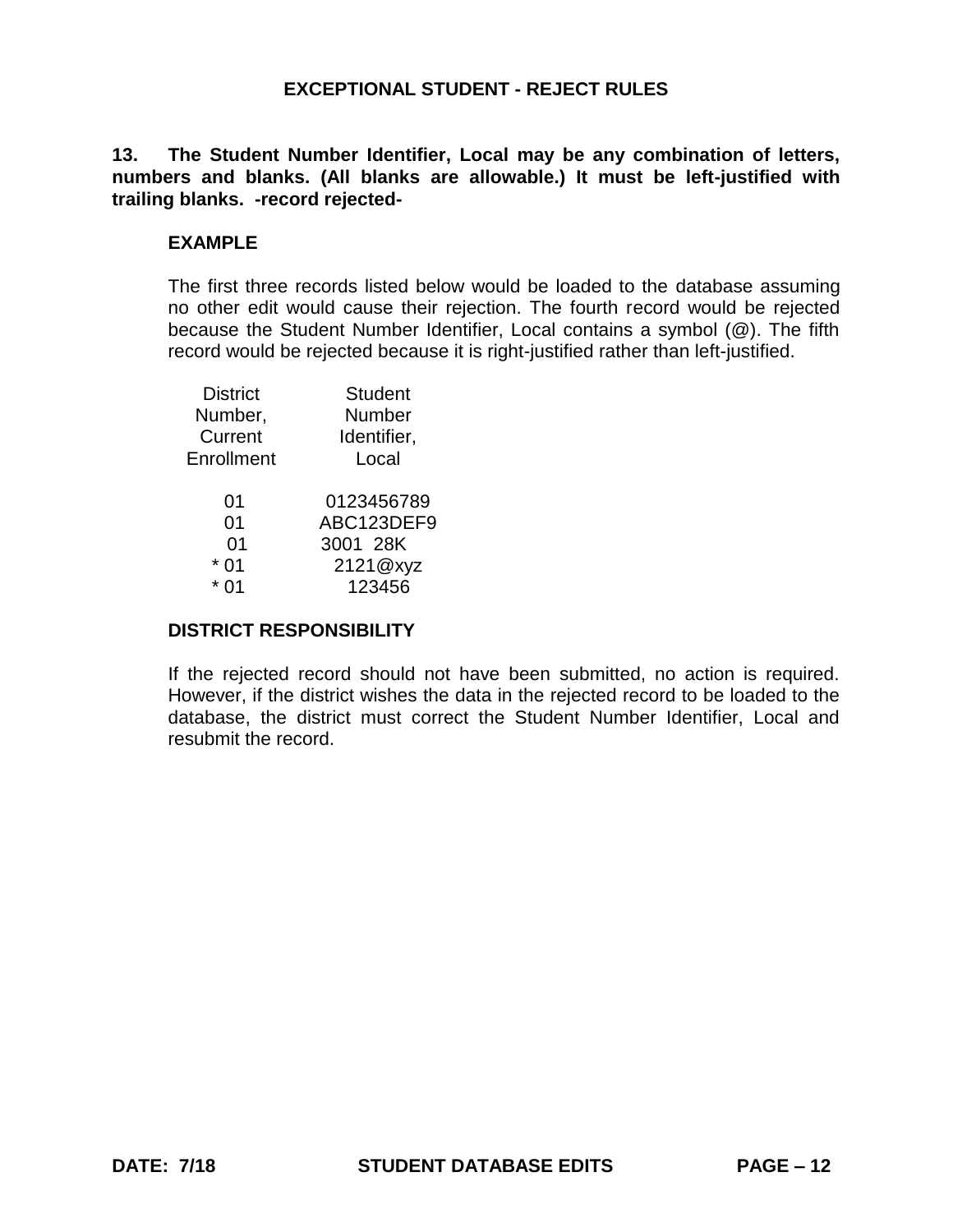# **14. If the first character in the field for Exceptionality, Other is a Z, then all codes for the remaining eight fields must be Z. -record rejected-**

#### **EXAMPLE**

 The first and third records listed below would be loaded to the database assuming no other reject rule would cause their rejection. The second record would be rejected because the code in the first field for Exceptionality, Other is a Z and the remaining fields are not z-filled.

| <b>Student Number</b><br>Identifier, Florida | Exceptionality,<br>Other |  |
|----------------------------------------------|--------------------------|--|
| 361234567X                                   | CI 7777777               |  |
| 361234568X                                   | 7777F7777                |  |
| 361234678X                                   |                          |  |
|                                              |                          |  |

#### **DISTRICT RESPONSIBILITY**

 If the rejected record should not have been submitted, no action is required. However, if the district wishes the data in the rejected record to be loaded to the database, the district must correct the Exceptionality, Other code and resubmit the record.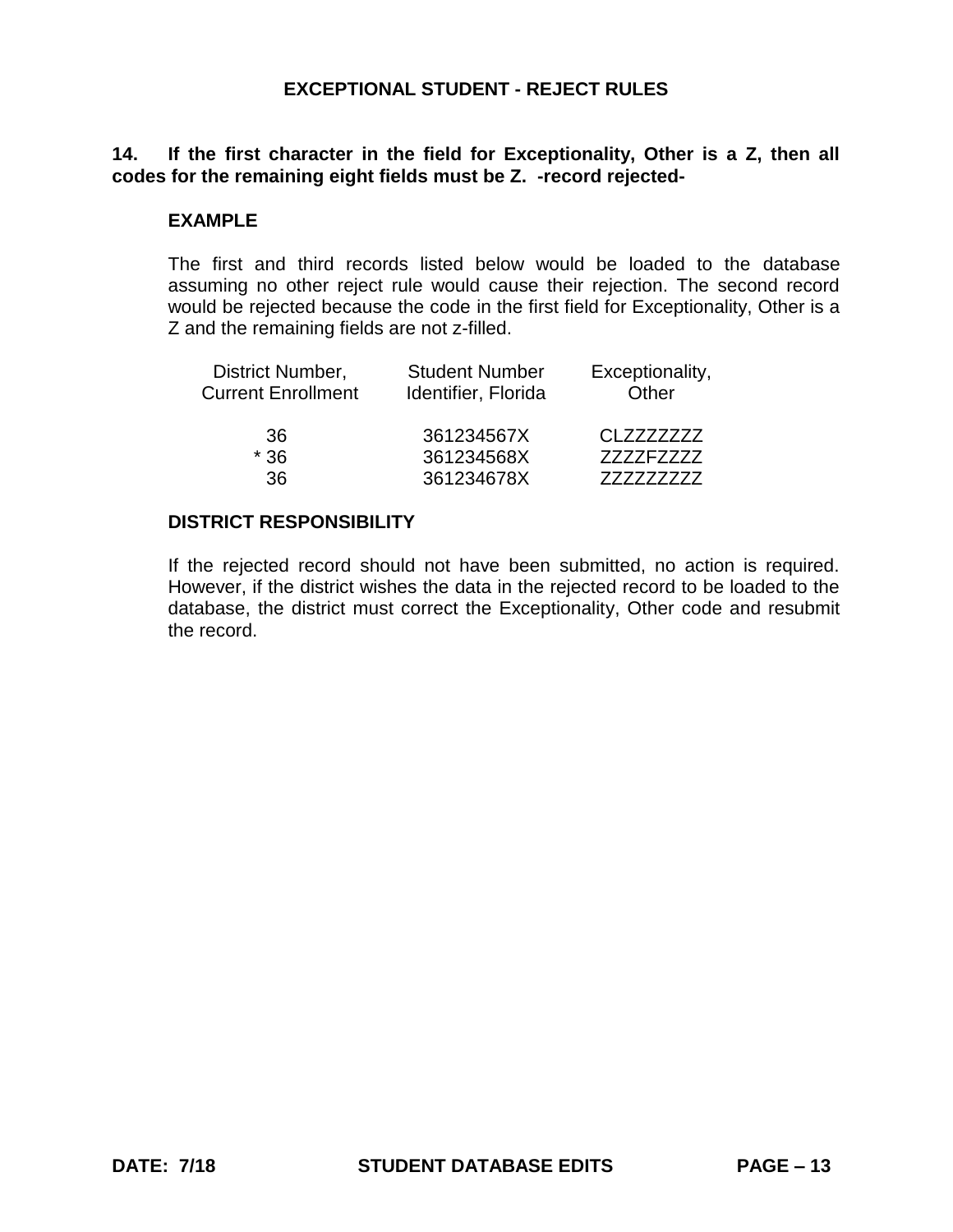# **15. If Survey Period Code = 2, Time With Non-Disabled Peers must be less than or equal to Time, Total School Week. -record rejected-**

# **EXAMPLE**

 The first record listed below would be loaded to the database assuming no other reject rule would cause its rejection. The second record would be rejected because the Time With Non-Disabled Peers is greater than the Time, Total School Week.

| <b>District</b> | Time         | Time,  |               |
|-----------------|--------------|--------|---------------|
| Number,         | With         | Total  | Survey        |
| Current         | Non-Disabled | School | Period        |
| Enrollment      | Peers        | Week   | Code          |
| 57              | 1050         | 2100   | 2             |
| $*57$           | 2400         | 2310   | $\mathcal{P}$ |

#### **DISTRICT RESPONSIBILITY**

 If the rejected record should not have been submitted, no action is required. However, if the district wishes the data in the rejected record to be loaded to the database, the district must determine if the Time With Non-Disabled Peers or the Time, Total School Week is in error, correct the record, then resubmit it.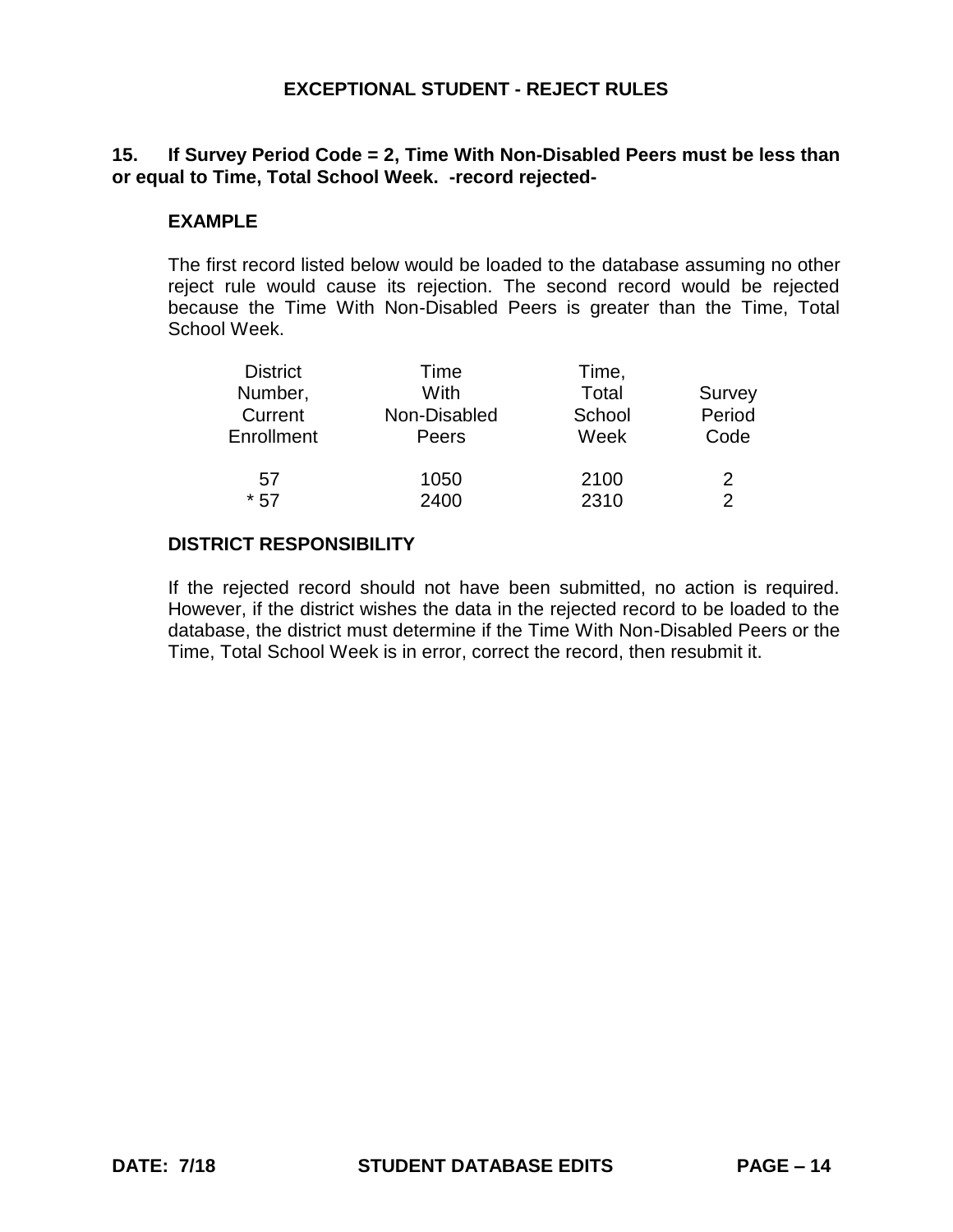### **16. If Exceptionality, Primary is not Z; then Exceptionality, Other codes may not include the Exceptionality, Primary code. -record rejected-**

#### **EXAMPLE**

 The first and third records listed below would be loaded to the database assuming no other reject rule would cause rejection. The second record would be rejected because the Exceptionality, Other codes includes the Exceptionality, Primary code**.** 

| <b>District</b> | <b>Student</b> |                 |                   |
|-----------------|----------------|-----------------|-------------------|
| Number,         | <b>Number</b>  |                 |                   |
| Current         | Identifier,    | Exceptionality, | Exceptionality,   |
| Enrollment      | Florida        | Primary         | Other             |
| 57              | 571234567X     | w               | 777777777         |
| $*57$           | 571234568X     | C               | <b>FCKZZZZZZZ</b> |
| .57             | 571234569X     |                 |                   |

# **DISTRICT RESPONSIBILITY**

 If the rejected record should not have been submitted, no action is required. However, if the district wishes the data in the rejected record to be loaded to the database, the district must determine which exceptionality code is in error, correct the record, then resubmit it.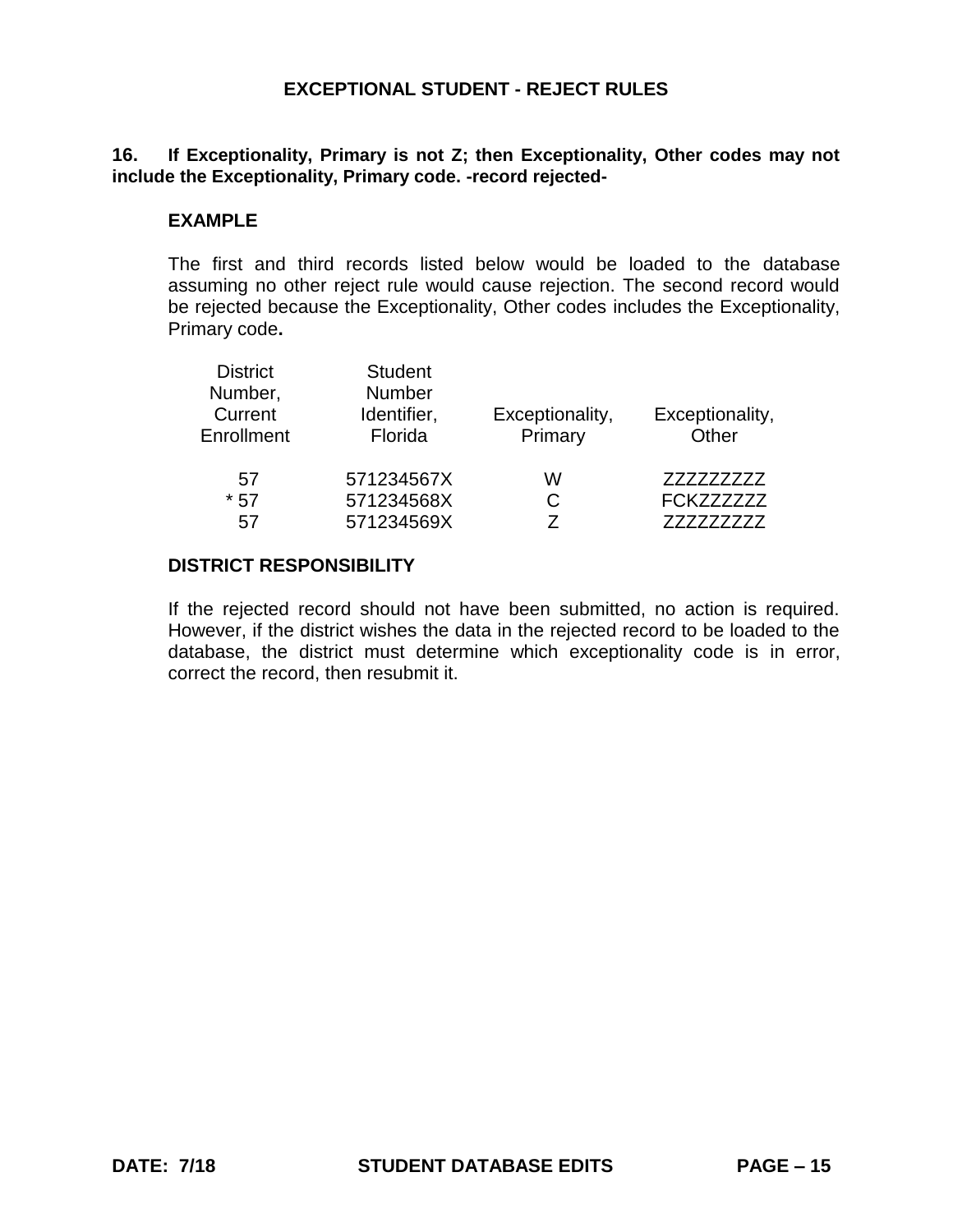# **17. If any Exceptionality, Other codes C-M, O, P or S-W are reported, the codes must be left-justified and the remaining fields Z-filled. -record rejected-**

## **EXAMPLE**

 The first record listed below would be loaded to the database assuming no other reject rule would cause its rejection. The second and third records would be rejected because all Exceptionality, Other codes are not left-justified.

| District Number,          | <b>Student Number</b> | Exceptionality,  |
|---------------------------|-----------------------|------------------|
| <b>Current Enrollment</b> | Identifier, Florida   | Other            |
| 36.                       | 361234567X            | CLZZZZZZZZ       |
| $*36$                     | 361234568X            | <b>GFZZZKZZZ</b> |
| $*36$                     | 361234678X            | <b>WZZZZZZZF</b> |

#### **DISTRICT RESPONSIBILITY**

 If the rejected records should not have been submitted, no action is required. However, if the district wishes the data in the rejected records to be loaded to the database, the district must correct the Exceptionality, Other codes and resubmit the records.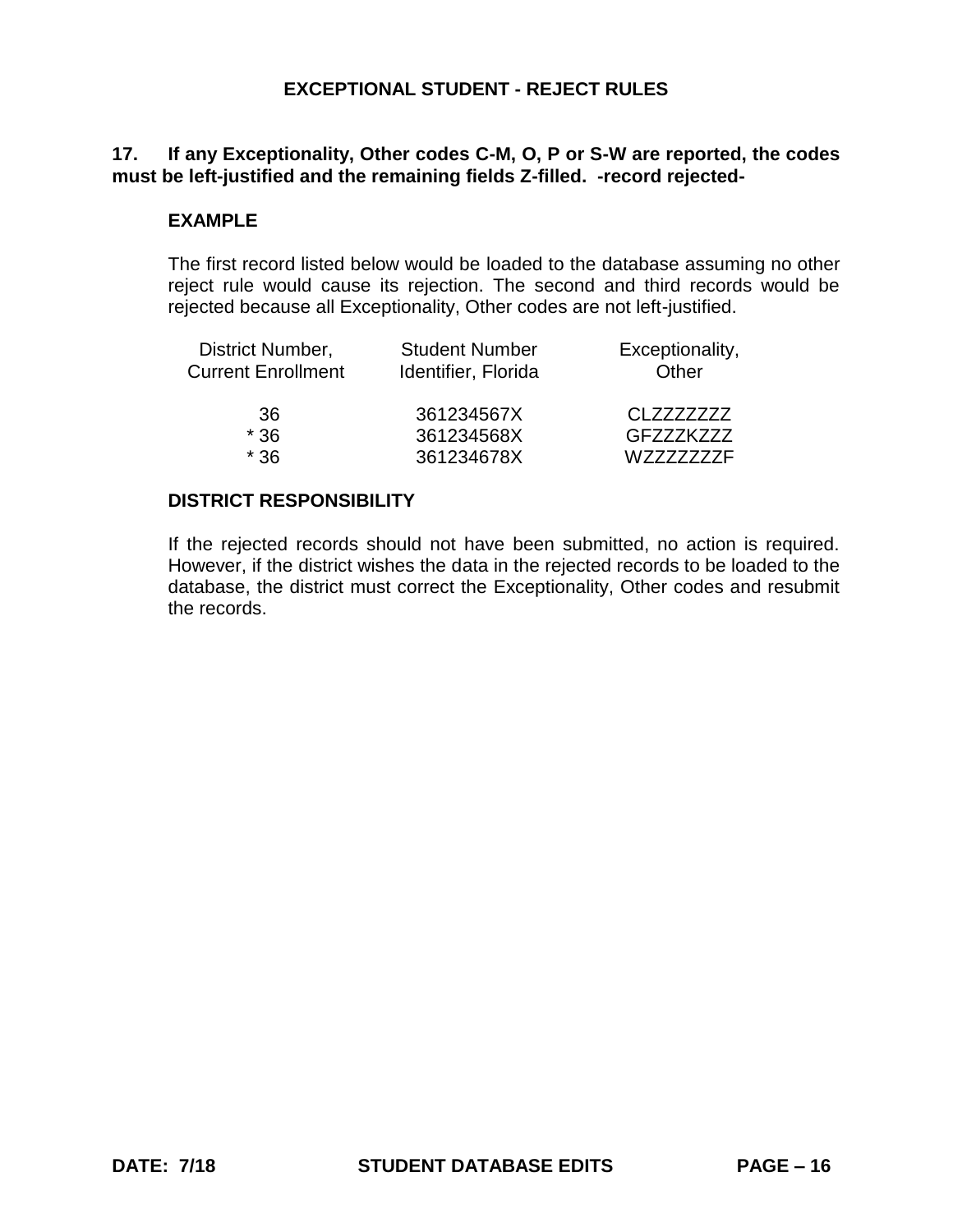# **18. For Survey Period Code = 2, Exceptional Student, IDEA Educational Environments must be A, B, C, D, F, H, J, K, L, M, P, S, or Z. For all other surveys this code must be Z. -record rejected-**

#### **EXAMPLE**

 The first and third records listed below would be loaded to the database assuming no other reject rule would cause their rejection. The second record would be rejected because the Exceptional Student, IDEA Educational Environments code is invalid.

| District Number,<br><b>Current Enrollment</b> | <b>Student Number</b><br>Identifier, Florida | Survey<br>Period<br>Code | <b>Exceptional Student,</b><br><b>IDEA Educational</b><br>Environments |
|-----------------------------------------------|----------------------------------------------|--------------------------|------------------------------------------------------------------------|
| 36                                            | 123456780X                                   | 2                        | А                                                                      |
| $*36$                                         | 223456780X                                   | 2                        |                                                                        |
| 36                                            | 476543210X                                   |                          |                                                                        |

# **DISTRICT RESPONSIBILITY**

 If the rejected record should not have been submitted, no action is required. However, if the district wishes the data in the rejected record to be loaded to the database, the district must correct the Exceptional Student, IDEA Educational Environments code and resubmit the record.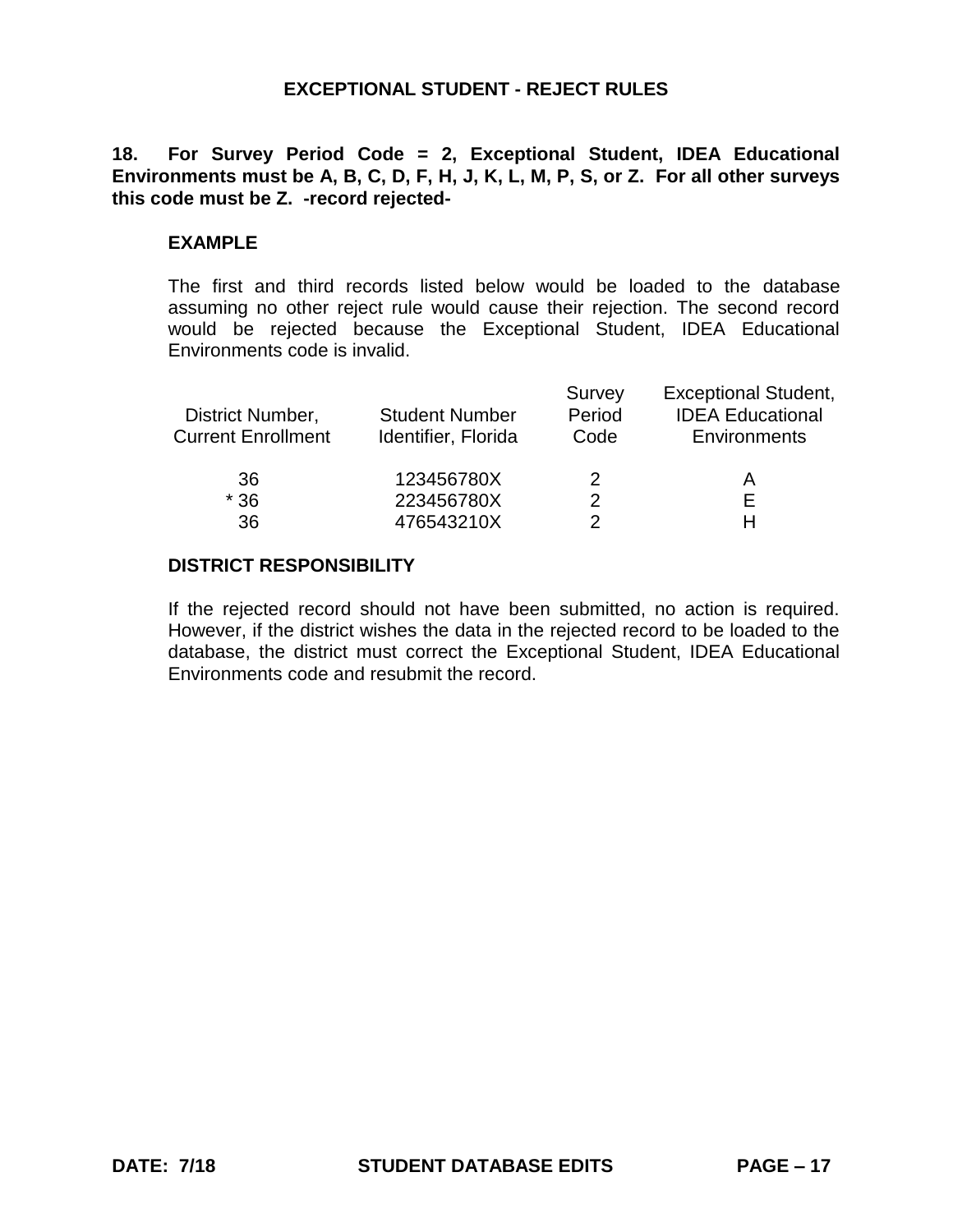# **19. If the Exceptionality, Primary code = L, and the Exceptionality, Other code is Z-filled, then the Exceptional Student, IDEA Educational Environments code must be Z. -record rejected-**

# **EXAMPLE**

 The first record listed below would be loaded to the database assuming no other reject rule would cause its rejection. The second record would be rejected because the Exceptionality Primary code = L, the Exceptionality, Other code is zfilled and the Exceptional Student, IDEA Educational Environments code is P.

| <b>District</b><br>Number,<br>Current<br>Enrollment | <b>Student</b><br>Number<br>Identifier,<br>Florida | Survey<br>Period<br>Code | Exceptionality,<br>Primary | Exceptionality,<br>Other | Exceptional<br>Student, IDEA<br>Educational<br><b>Environments</b> |
|-----------------------------------------------------|----------------------------------------------------|--------------------------|----------------------------|--------------------------|--------------------------------------------------------------------|
| 36<br>$*36$                                         | 123456780X<br>223456780X                           | 2                        |                            | 777777777                | 7<br>P                                                             |

# **DISTRICT RESPONSIBILITY**

 If the rejected record should not have been submitted, no action is required. However, if the district wishes the data in the rejected record to be loaded to the database, the district must correct the Exceptional Student, IDEA Educational Environments code and resubmit the record.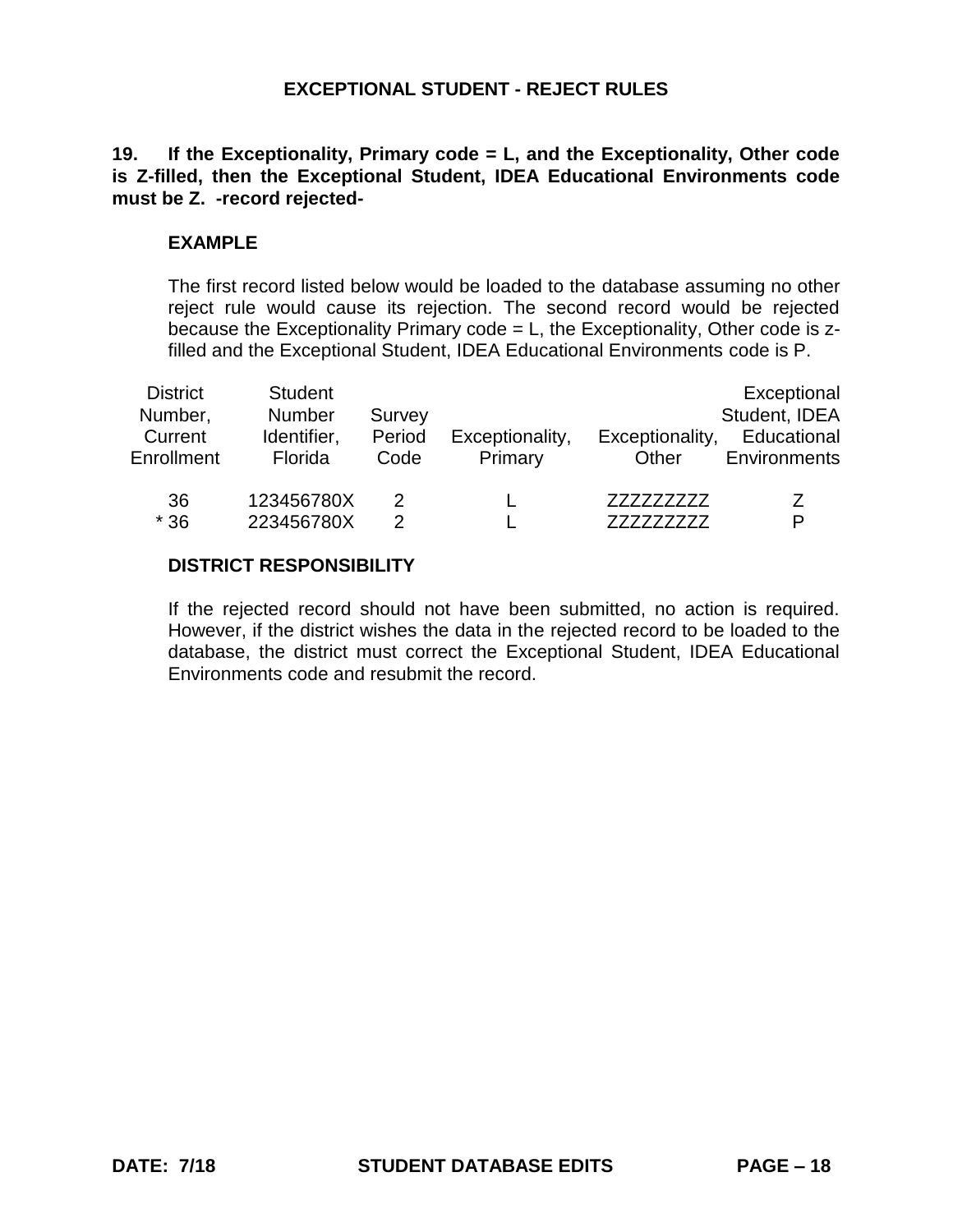**20. If School Number, Current Enrollment is not N998 or N999, then the School Number, Current Enrollment must exist on the Master School Identification File as a valid active school number in the district of enrollment. -record rejected-**

# **EXAMPLE**

 The record listed below would be rejected because the School Number, Current Enrollment is not valid and active on the Master School Identification File for the District Number, Current Enrollment.

| District Number,          | School Number,            | <b>Student Number</b> |
|---------------------------|---------------------------|-----------------------|
| <b>Current Enrollment</b> | <b>Current Enrollment</b> | Identifier, Florida   |
| * በ1                      | 0351                      | 012345678X            |

#### **DISTRICT RESPONSIBILITY**

 If the rejected record should not have been submitted, no action is required. However, if the district wishes the data in the rejected record to be loaded to the database, the district must correct School Number, Current Enrollment and resubmit the record.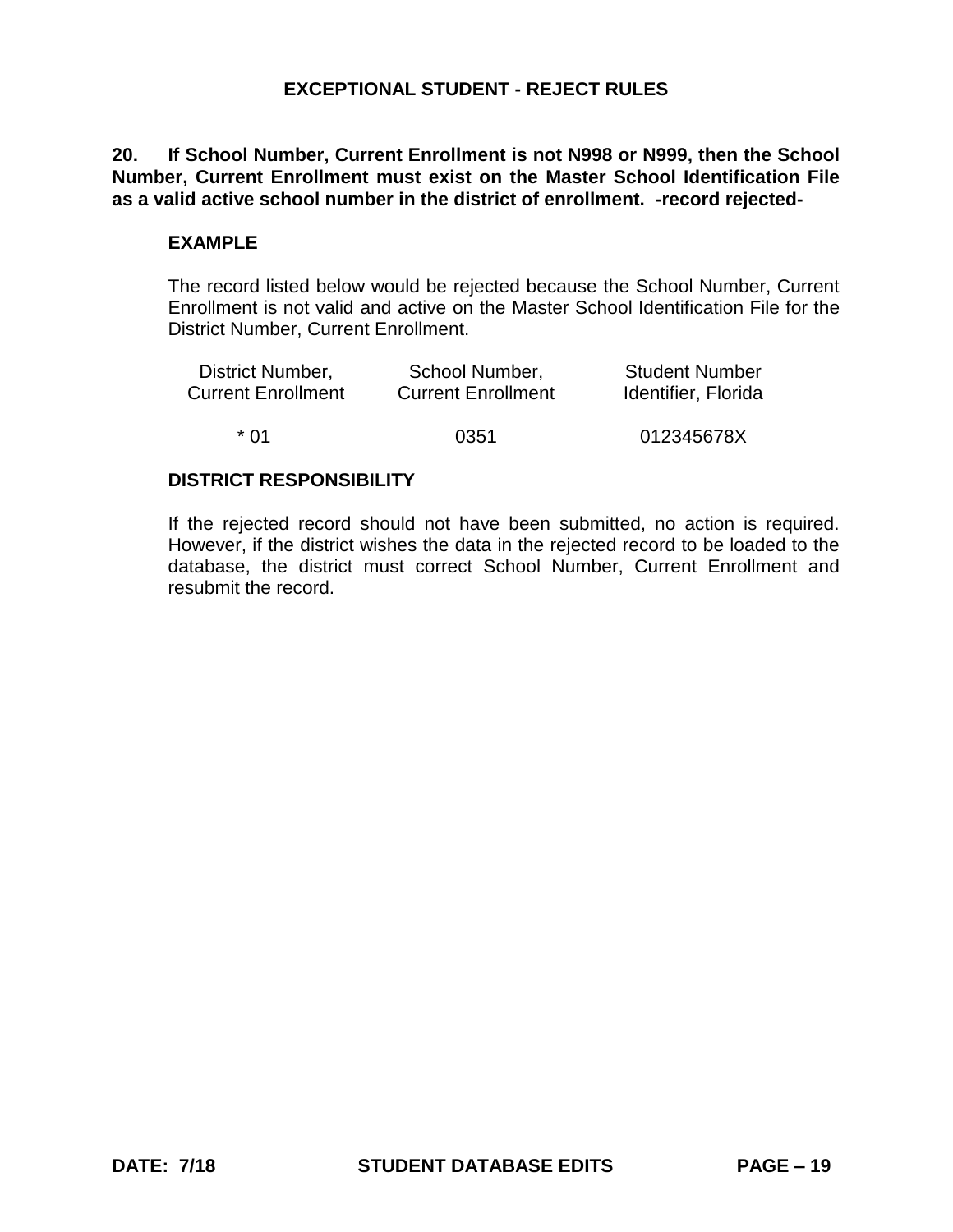# **21. If Survey Period Code is 1-4 or 5, Exceptional Student, Dismissal Date must be numeric and must be a valid date or zeroes. -record rejected-**

## **EXAMPLE**

 The first record listed below would be loaded to the database assuming no other reject rule would cause its rejection. The second record would be rejected because Exceptional Student, Dismissal Date is not a valid date.

| <b>Student Number</b> | <b>Exceptional Student,</b> |
|-----------------------|-----------------------------|
| Identifier, Florida   | <b>Dismissal Date</b>       |
| 012345678X            | $1218***$                   |
| * 012345679X          | $1131***$                   |

\*\*\*\* = Valid fiscal year for data submission.

#### **DISTRICT RESPONSIBILITY**

 If the rejected record should not have been submitted, no action is required. However, if the district wishes the data in the rejected record to be loaded to the database, the district must correct the Exceptional Student, Dismissal Date and resubmit the record.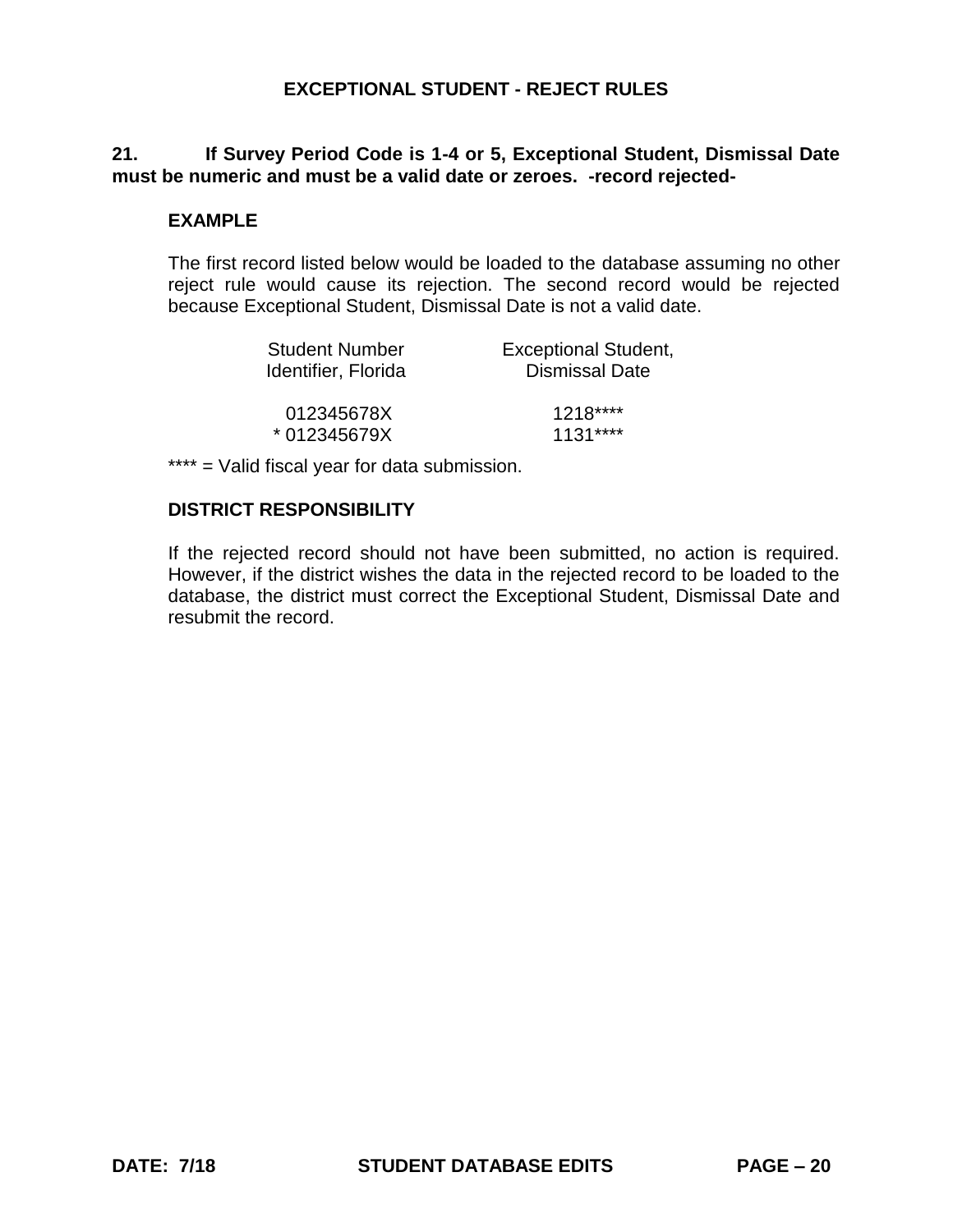# **D, P or Z. For all other Survey Periods the Alternate Assessment Administered 22. If Survey Period Code = 2 or 3, Alternate Assessment Administered must be code must be Z. –record rejected-**

# **EXAMPLE**

 The first and third records listed below would be loaded to the database assuming no other reject rule would cause their rejection. The second record would be rejected because the Alternate Assessment Administered code is invalid.

|                           |                       |                    | Alternate    |
|---------------------------|-----------------------|--------------------|--------------|
| District Number,          | <b>Student Number</b> | <b>Survey</b>      | Assessment   |
| <b>Current Enrollment</b> | Identifier, Florida   | <b>Period Code</b> | Administered |
| 09                        | 591045678X            | $\mathcal{P}$      |              |
| $*09$                     | 622345678X            | $\mathcal{P}$      | K.           |
| 09                        | 247654321X            | 3                  |              |

## **DISTRICT RESPONSIBLE**

 If the rejected record should not have been submitted, no action is required. However, if the district wishes the data in the rejected record to be loaded to the database, the district must correct the Alternate Assessment Administered code and resubmit the record.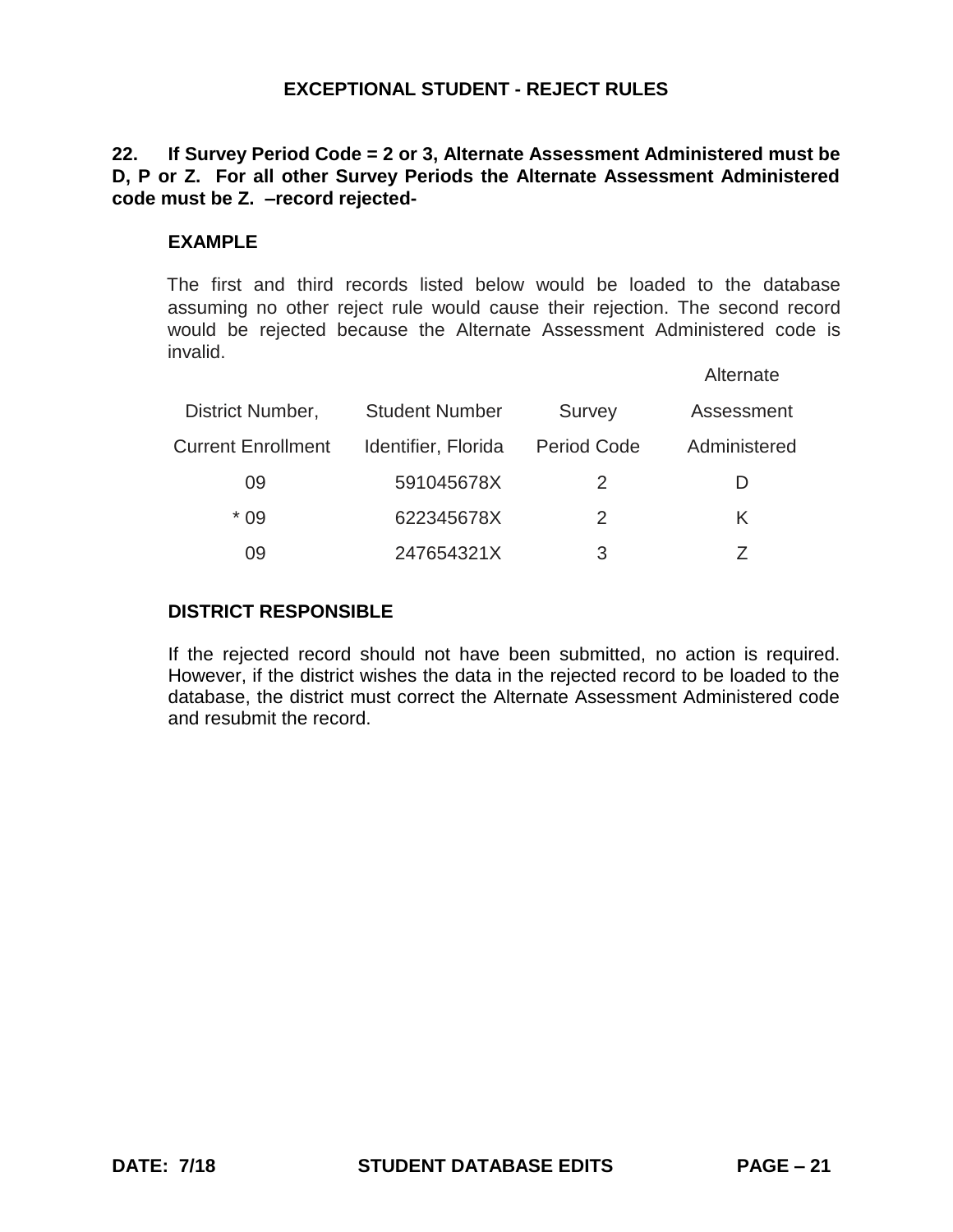# **23. For Survey Period Code = 2 or 3, if the Exceptionality, Primary code = L, and the Exceptionality, Other code is Z-filled, then the Alternate Assessment Administered code must be Z. –record rejected-**

#### **EXAMPLE**

 The first record listed below would be loaded to the database assuming no other reject rule would cause its rejection. The second record would be rejected because the Exceptionality, Primary code = L, the Exceptionality, Other code is Z-filled and the Alternate Assessment Administered code is N.

| <b>District</b><br>Number,<br>Current<br>Enrollment | <b>Student</b><br><b>Number</b><br>Identifier,<br>Florida | Survey<br>Period<br>Code | Exceptionality,<br>Primary | Exceptionality,<br>Other | Alternate<br>Assessment<br>Administered |
|-----------------------------------------------------|-----------------------------------------------------------|--------------------------|----------------------------|--------------------------|-----------------------------------------|
| 36<br>$*36$                                         | 592345678X<br>292345678X                                  | 2<br>3                   |                            | 777777777                | 7<br>N                                  |

#### **DISTRICT RESPONSIBILITY**

 If the rejected record should not have been submitted, no action is required. However, if the district wishes the data in the rejected record to be loaded to the database, the district must correct the Alternate Assessment Administered code and resubmit the record.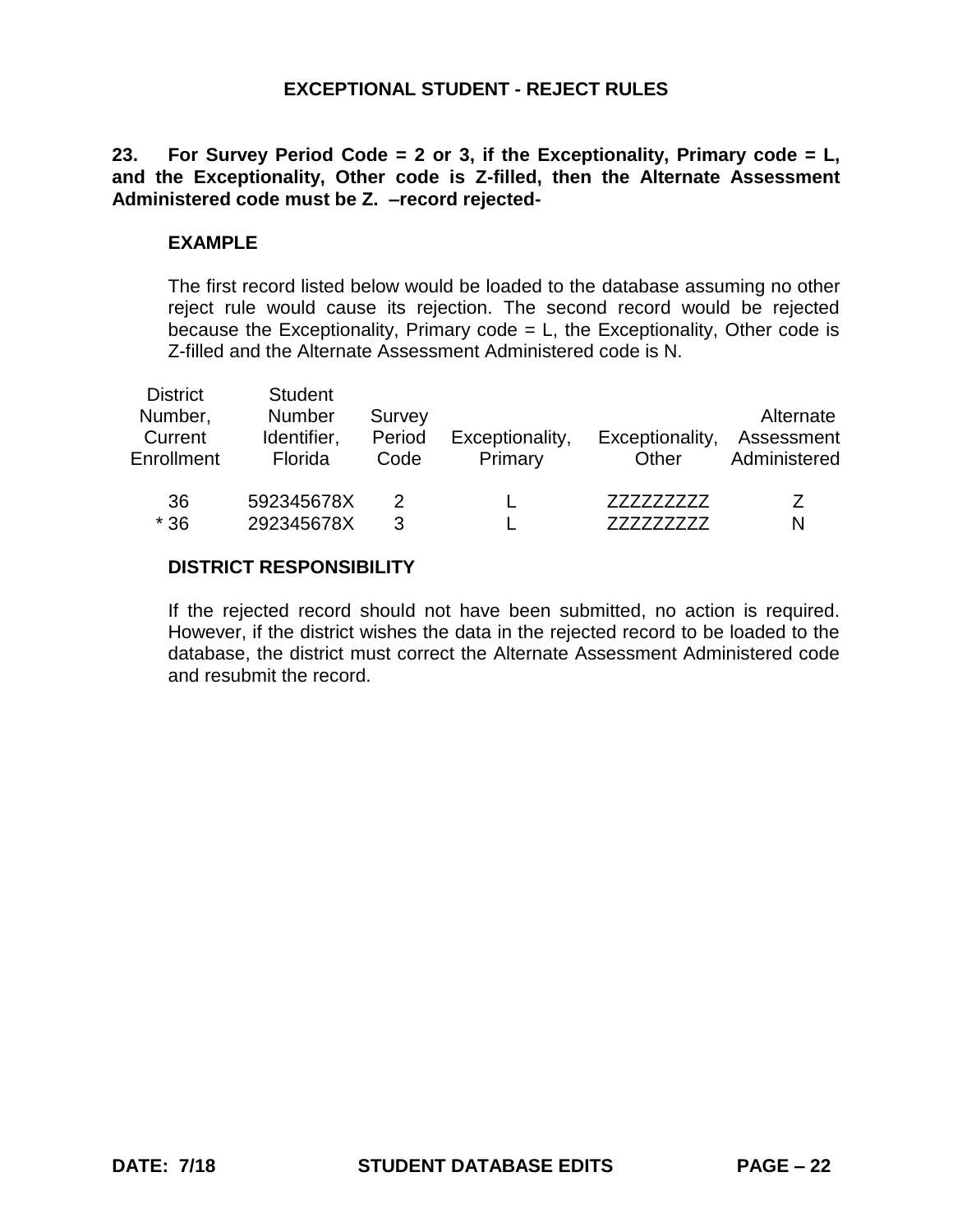# **26. If Survey Period Code is 1-5 then Gifted Eligibility code must be A, B, or Z. -record rejected-**

## **EXAMPLE**

 The first record listed below would be loaded to the database assuming no other reject rule would cause its rejection. The second record would be rejected because the Gifted Eligibility code is not valid.

| <b>District Number,</b>   | <b>Student Number</b> | Survey | Gifted      |
|---------------------------|-----------------------|--------|-------------|
| <b>Current Enrollment</b> | Identifier, Florida   | Period | Eligibility |
| 36                        | 592345678X            | 2      | A           |
| $*36$                     | 292345678X            |        |             |

#### **DISTRICT RESPONSIBILITY**

 If the rejected record should not have been submitted, no action is required. However, if the district wishes the data in the rejected record to be loaded to the database, the district must correct the Gifted Eligibility code and resubmit the record.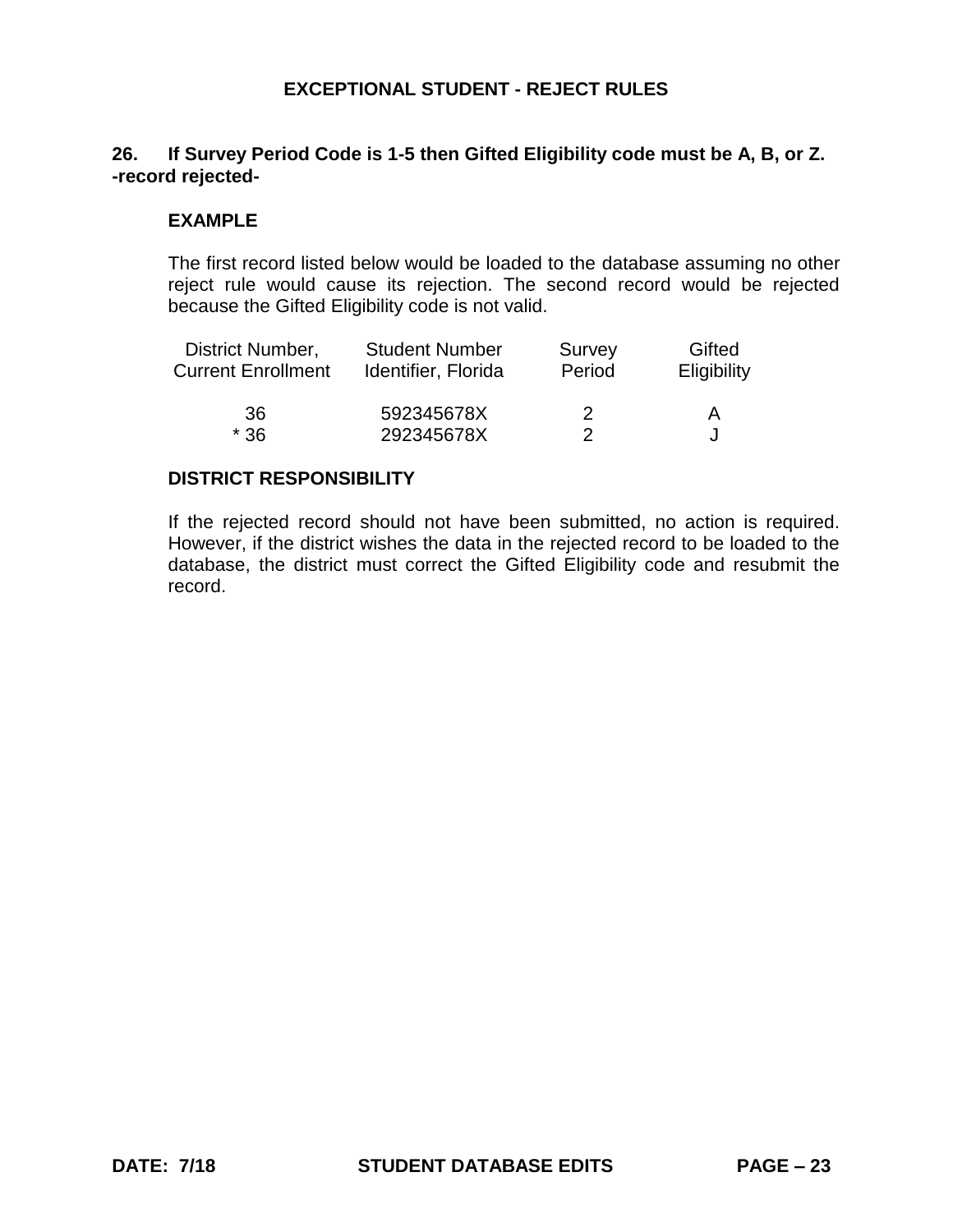# **27. If the Exceptional Student, IDEA Educational Environments code equals C, D, F, H, or P then the Exceptionality, Primary code and the Exceptionality, Other codes must not equal T or U. -record rejected-**

# **EXAMPLE**

The first record listed below would be loaded to the database assuming no other reject rule would cause its rejection. The second record would be rejected because the Exceptionality Primary code  $=$  T and the Exceptional Student, IDEA Educational Environments code is D.

| <b>District</b><br>Number,<br>Current<br>Enrollment | <b>Student</b><br><b>Number</b><br>Identifier,<br>Florida | Survey<br>Period<br>Code | Exceptionality,<br>Primary | Exceptionality,<br>Other | Exceptional<br>Student, IDEA<br>Educational<br><b>Environments</b> |
|-----------------------------------------------------|-----------------------------------------------------------|--------------------------|----------------------------|--------------------------|--------------------------------------------------------------------|
| 36                                                  | 123456780X                                                | 2                        | C                          | 777777777                | P                                                                  |
| $*36$                                               | 223456780X                                                | 2                        |                            |                          | D                                                                  |

# **DISTRICT RESPONSIBILITY**

If the rejected record should not have been submitted, no action is required. However, if the district wishes the data in the rejected record to be loaded to the database, the district must correct the Exceptional Student, IDEA Educational Environments code or the Exceptionality, Primary code and resubmit the record.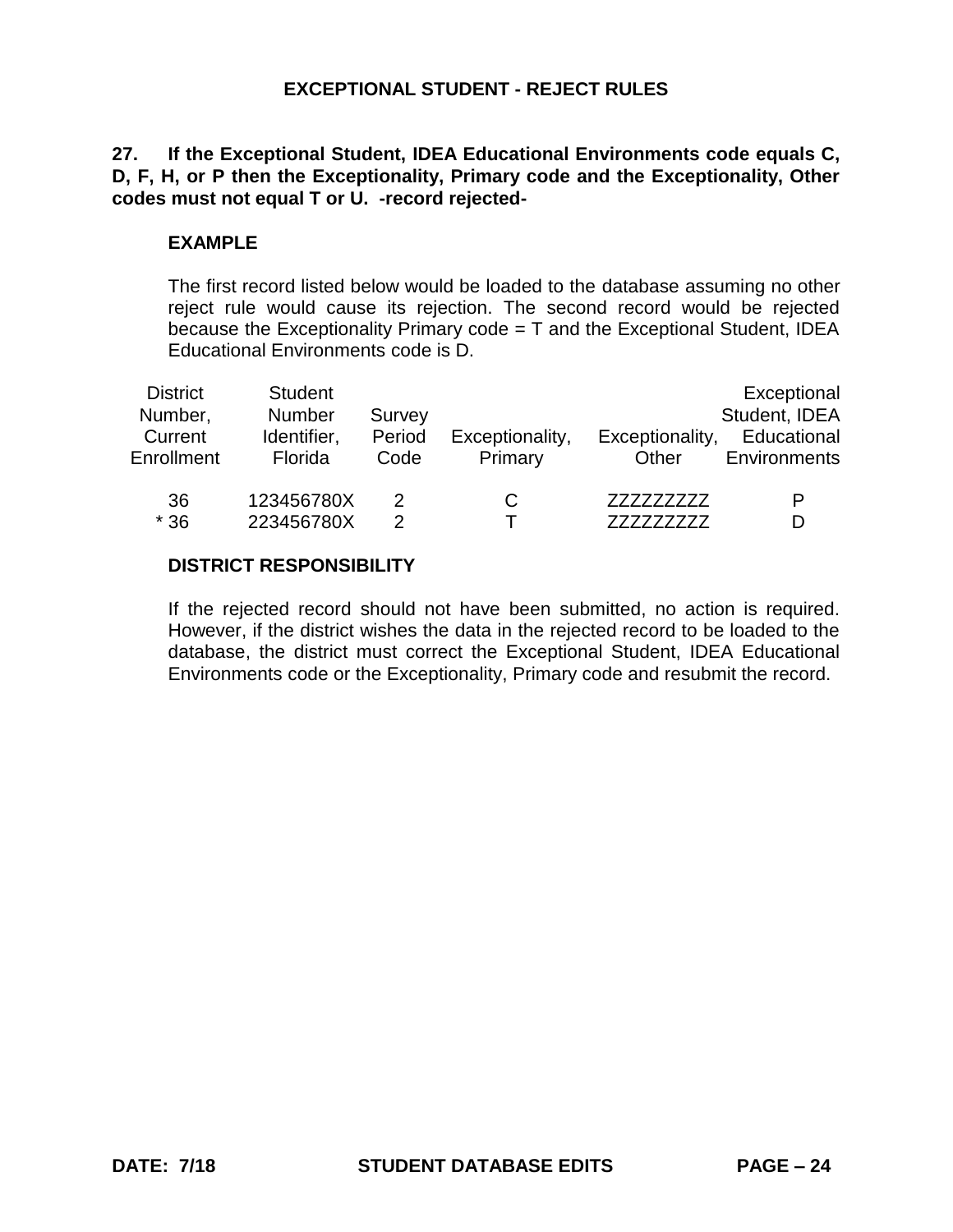# **28. If Gifted Eligibility = A or B; then Exceptionality, Primary or Exceptionality, Other must = L. –record rejected-**

## **EXAMPLE**

The first record listed below would be loaded to the database assuming no other reject rule would cause its rejection. The second record would be rejected because neither the Exceptionality, Primary code nor the Exceptionality, Other code equals L.

| <b>District</b><br>Number,<br>Current<br>Enrollment | <b>Student</b><br><b>Number</b><br>Identifier,<br>Florida | Gifted<br>Eligibility | Exceptionality,<br>Primary | Exceptionality,<br>Other |
|-----------------------------------------------------|-----------------------------------------------------------|-----------------------|----------------------------|--------------------------|
| 36                                                  | 592345678X                                                |                       | Κ                          | 7777777                  |
| $*36$                                               | 292345678X                                                |                       | P                          | <b>EG77</b>              |

#### **DISTRICT RESPONSIBILITY**

If the rejected record should not have been submitted, no action is required. However, if the district wishes the data in the rejected record to be loaded to the database, the district must correct the Gifted Eligibility code; the Exceptionality, Primary; or the Exceptionality, Other code and resubmit the record.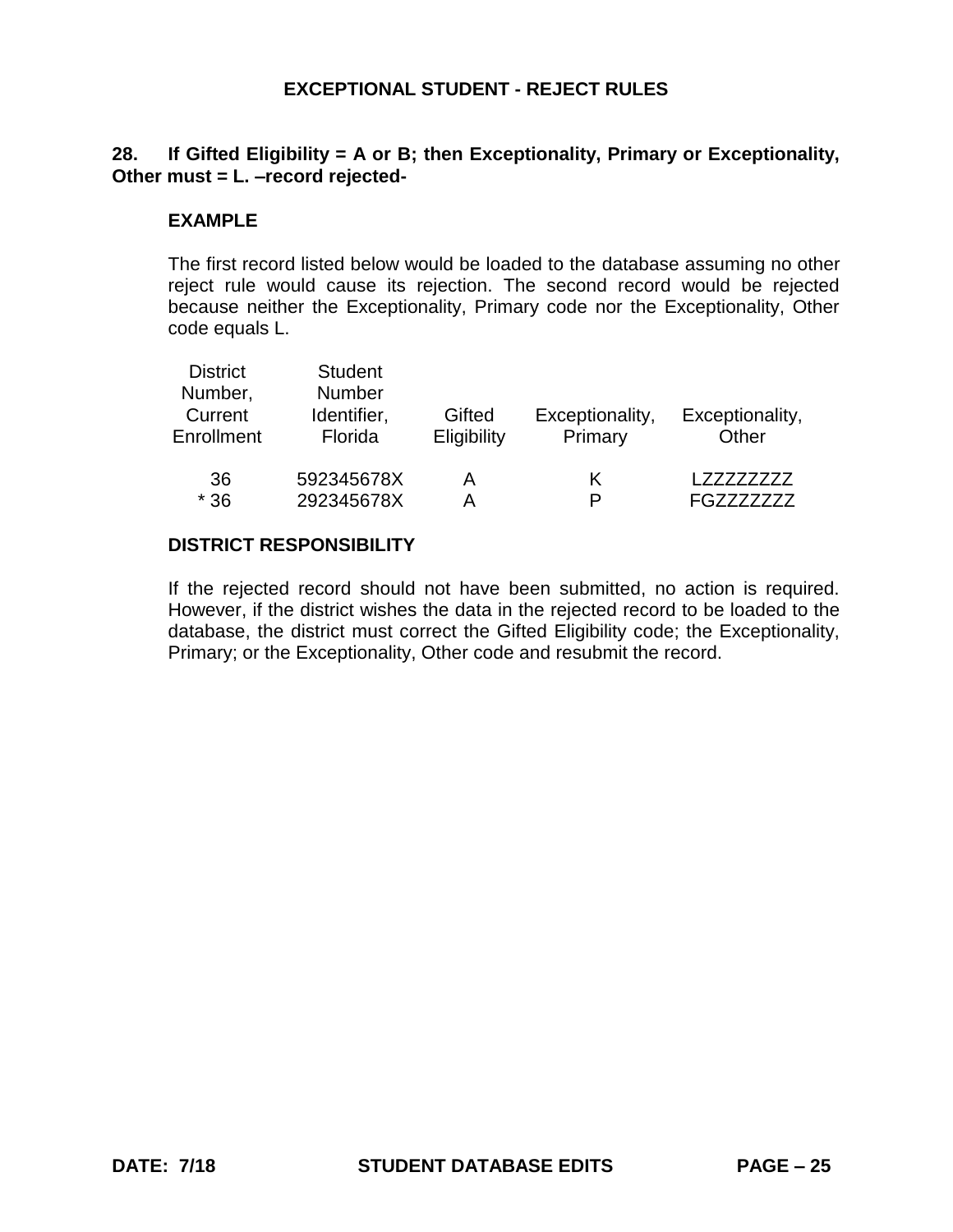# **29. If the Exceptionality, Primary code or the Exceptionality, Other code equals U, then the Exceptional Student, IDEA Educational Environments code must be Z. -record rejected-**

# **EXAMPLE**

The first record listed below would be loaded to the database assuming no other reject rule would cause its rejection. The second record would be rejected because the Exceptionality Primary code = U and the Exceptional Student, IDEA Educational Environments code is A.

| <b>District</b><br>Number,<br>Current<br>Enrollment | <b>Student</b><br>Number<br>Identifier,<br>Florida | Survey<br>Period<br>Code | Exceptionality,<br>Primary | Exceptionality,<br>Other | Exceptional<br>Student, IDEA<br>Educational<br><b>Environments</b> |
|-----------------------------------------------------|----------------------------------------------------|--------------------------|----------------------------|--------------------------|--------------------------------------------------------------------|
| 36<br>$*36$                                         | 123456780X<br>223456780X                           | 2<br>2                   |                            | 777777777                | 7<br>Α                                                             |

# **DISTRICT RESPONSIBILITY**

If the rejected record should not have been submitted, no action is required. However, if the district wishes the data in the rejected record to be loaded to the database, the district must correct the Exceptional Student, IDEA Educational Environments code or the Exceptionality, Primary code and resubmit the record.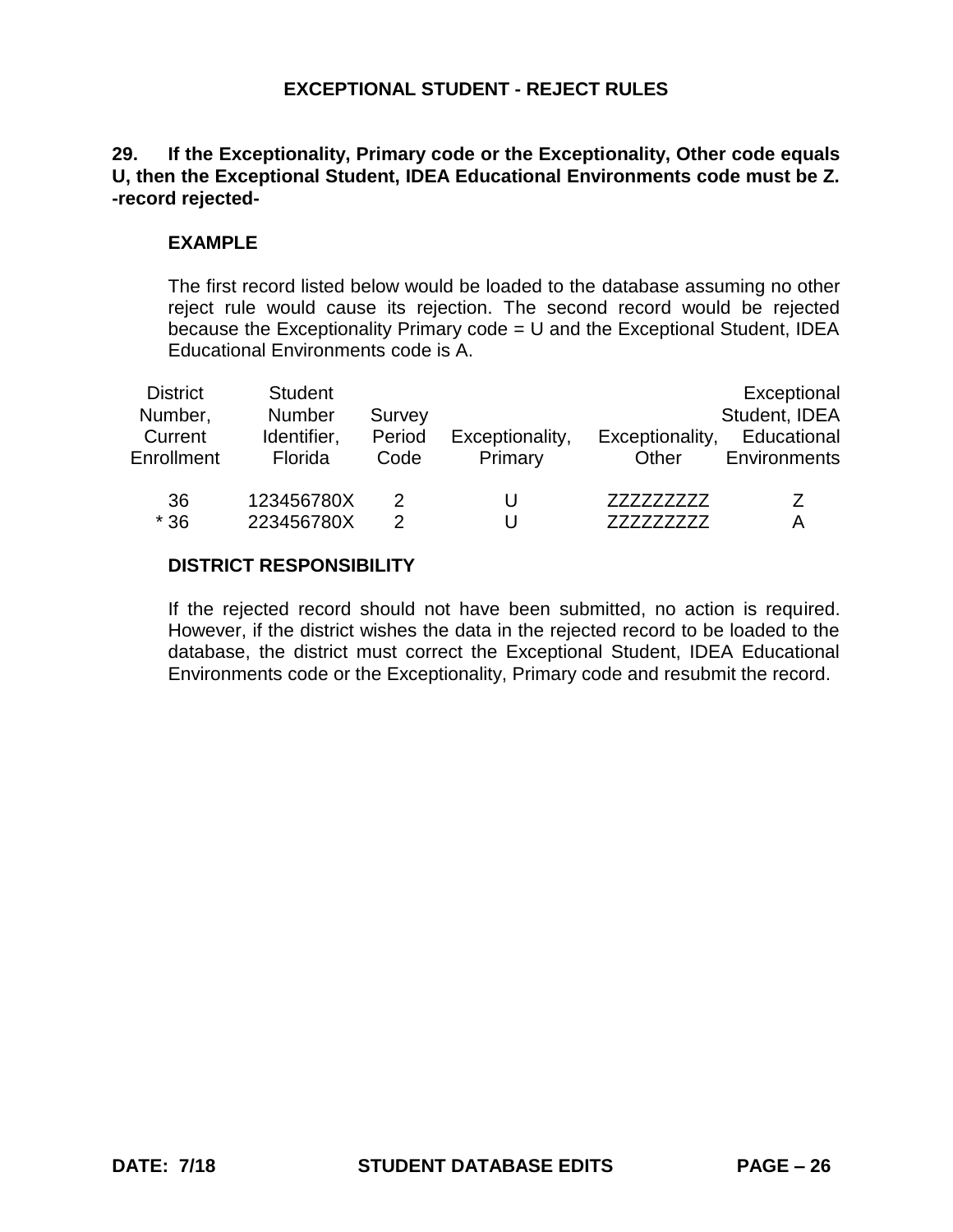#### **2A. Exceptionality, Other must be unique other than Z. -record rejected-**

 **Note: Nine possible codes may be selected but must not be duplicated. If fewer than nine codes are selected, Z-fill the remaining fields.** 

#### **EXAMPLE**

 The first record listed below would be loaded to the database assuming no other reject rule would cause its rejection. The second and third records would be rejected because the Exceptionality, Other code is duplicated.

| <b>Student Number</b><br>Identifier, Florida | Exceptionality,<br>Other |
|----------------------------------------------|--------------------------|
| 571234567X                                   | CI 7777777               |
| 571234568X                                   | XX7777777                |
| 571234569X                                   | RR7777777                |
|                                              |                          |

#### **DISTRICT RESPONSIBILITY**

 If the rejected records should not have been submitted, no action is required. However, if the district wishes the data in the rejected records to be loaded to the database, the district must correct the Exceptionality, Other codes and resubmit the records.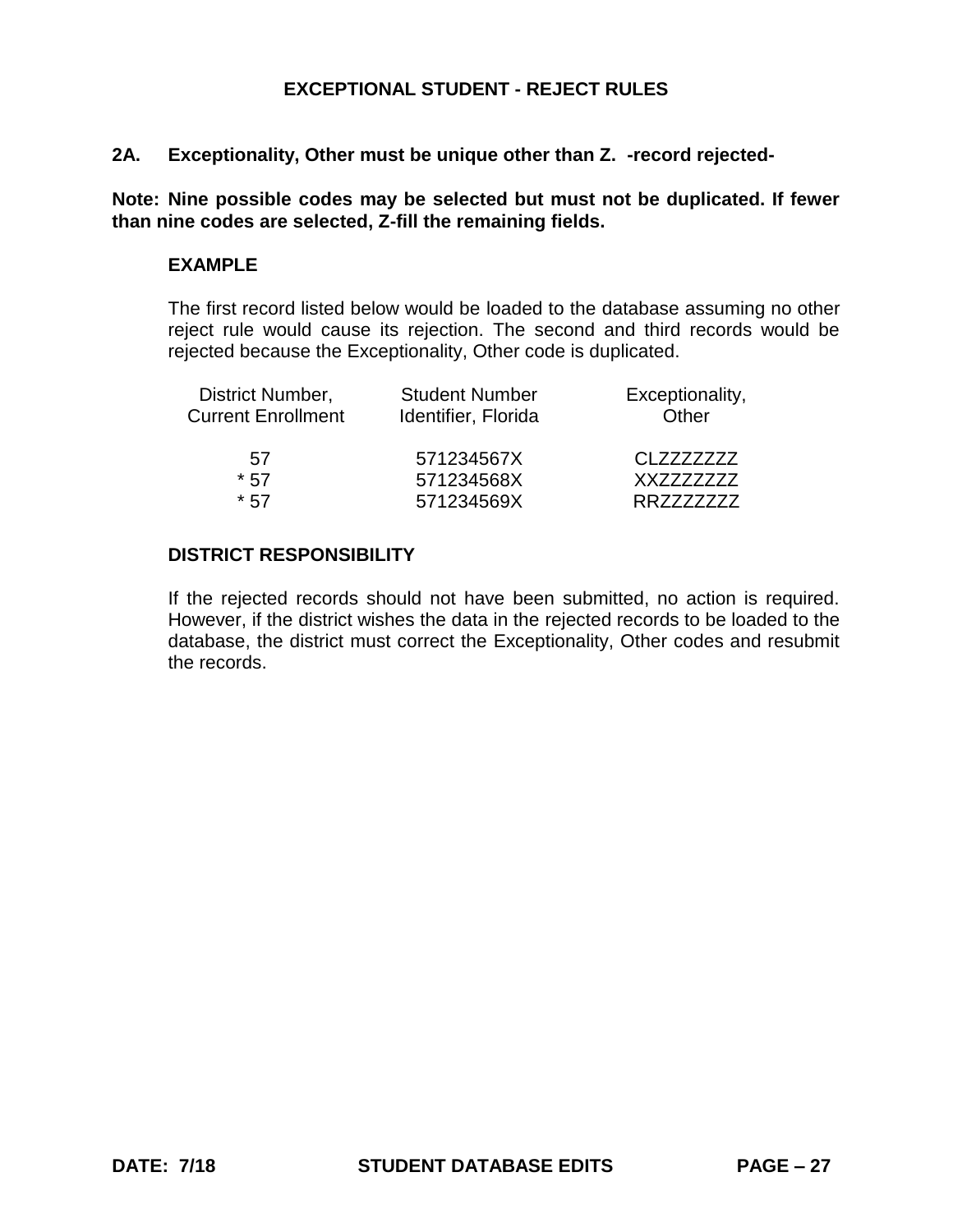**2B. For Survey Periods 2 and 3, if School Number, Current Enrollment is not N999, then Exceptional Student Placement Date must be a valid numeric date and less than or equal to the survey date.** 

**For Survey Period 2, if District Number, Current Enrollment = 01, 02, 03, 04, 07, 09, 12, 15, 17, 19, 20, 21, 23, 24, 27, 29, 30, 32, 33, 34, 37, 38, 39, 40, 41, 46, 51, 52, 57, 61, 62, 63, 65, 66 or 67 (where School Number, Current Enrollment is not N999), then Exceptional Student Placement Date must be a valid numeric date and less than or equal to November 26, 2018.** 

 **For Survey Period 4, if School Number, Current Enrollment is not N999, then Exceptional Student Placement Date must be a valid numeric date and less than or equal to June 30 of the current school year.** 

 **For Survey 5, if Exceptional Student Placement Status = P or T and School Number, Current Enrollment is not N999, then Exceptional Student Placement Date must be a valid numeric date less than August 31 following the 180 day school year. For Survey 5, if Exceptional Student Placement Status = R, E, I, or N, Exceptional Student Placement Date must be zero-filled.** 

 **If School Number, Current Enrollment is N999 or if Survey = 1 then the Exceptional Student Placement Date must either follow the rules above or it must be zero-filled.** 

**-record rejected-**

**EXAMPLE**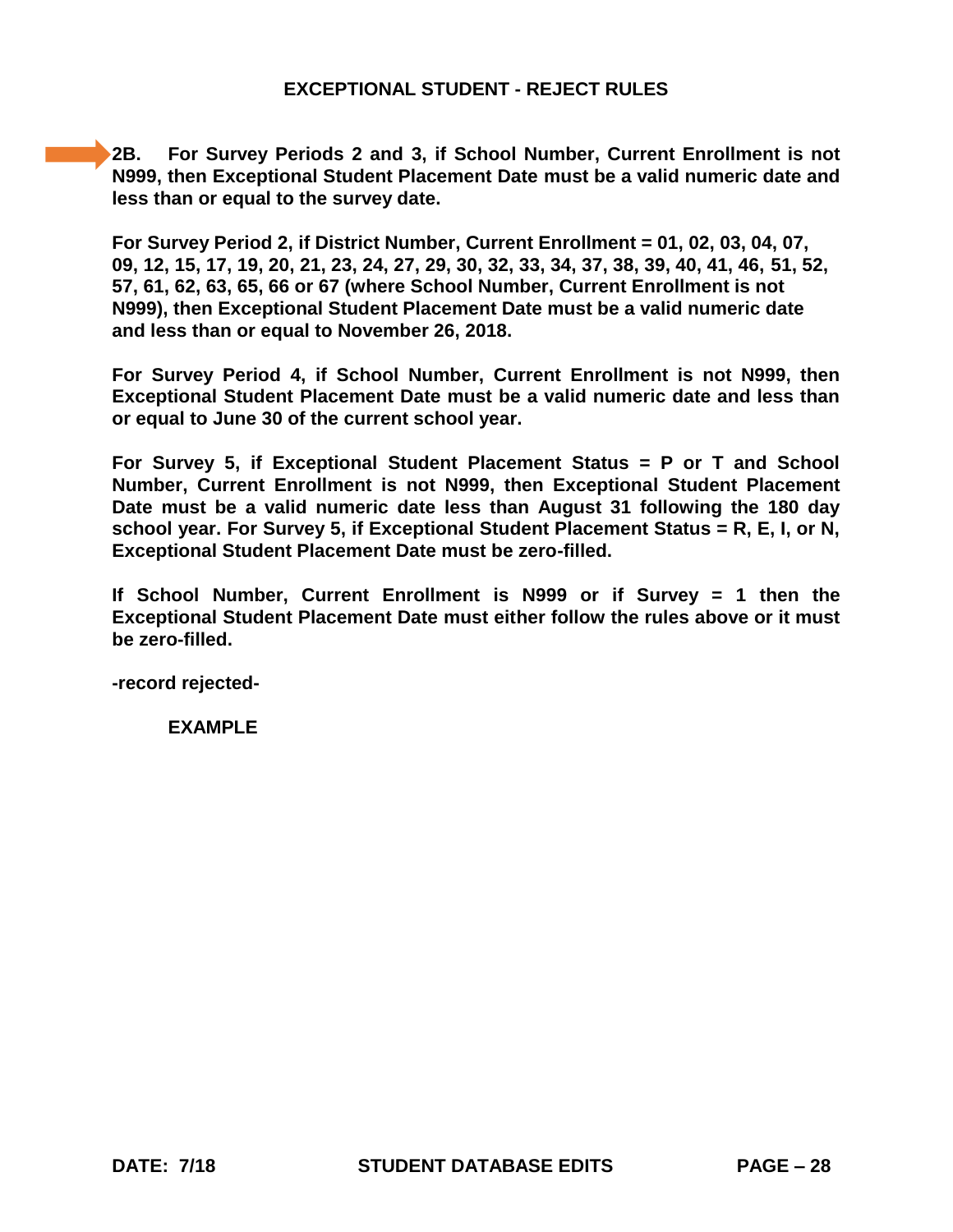Each of the records listed below would be rejected. The first record would be rejected because the Exceptional Student Placement Date is not numeric. The second record would be rejected because Exceptional Student Placement Date is an invalid date.

|                       |                    |      | Exceptional    | Exceptional     |
|-----------------------|--------------------|------|----------------|-----------------|
|                       |                    |      | <b>Student</b> | <b>Student</b>  |
| <b>Student Number</b> | Survey             |      | Placement      | Placement       |
| Identifier, Florida   | <b>Period Code</b> | Year | <b>Status</b>  | Date            |
| *361234567X           | 3                  | **** | P              | <b>NNNNNNNN</b> |
| *361234568X           | 3                  | **** | P              | 02302009        |

\*\*\*\* = Valid fiscal year for data submission.

#### **DISTRICT RESPONSIBILITY**

 If the rejected records should not have been submitted, no action is required. However, if the district wishes the data in the rejected records to be loaded to the database, the district must correct the Exceptional Student Placement Date and resubmit the records.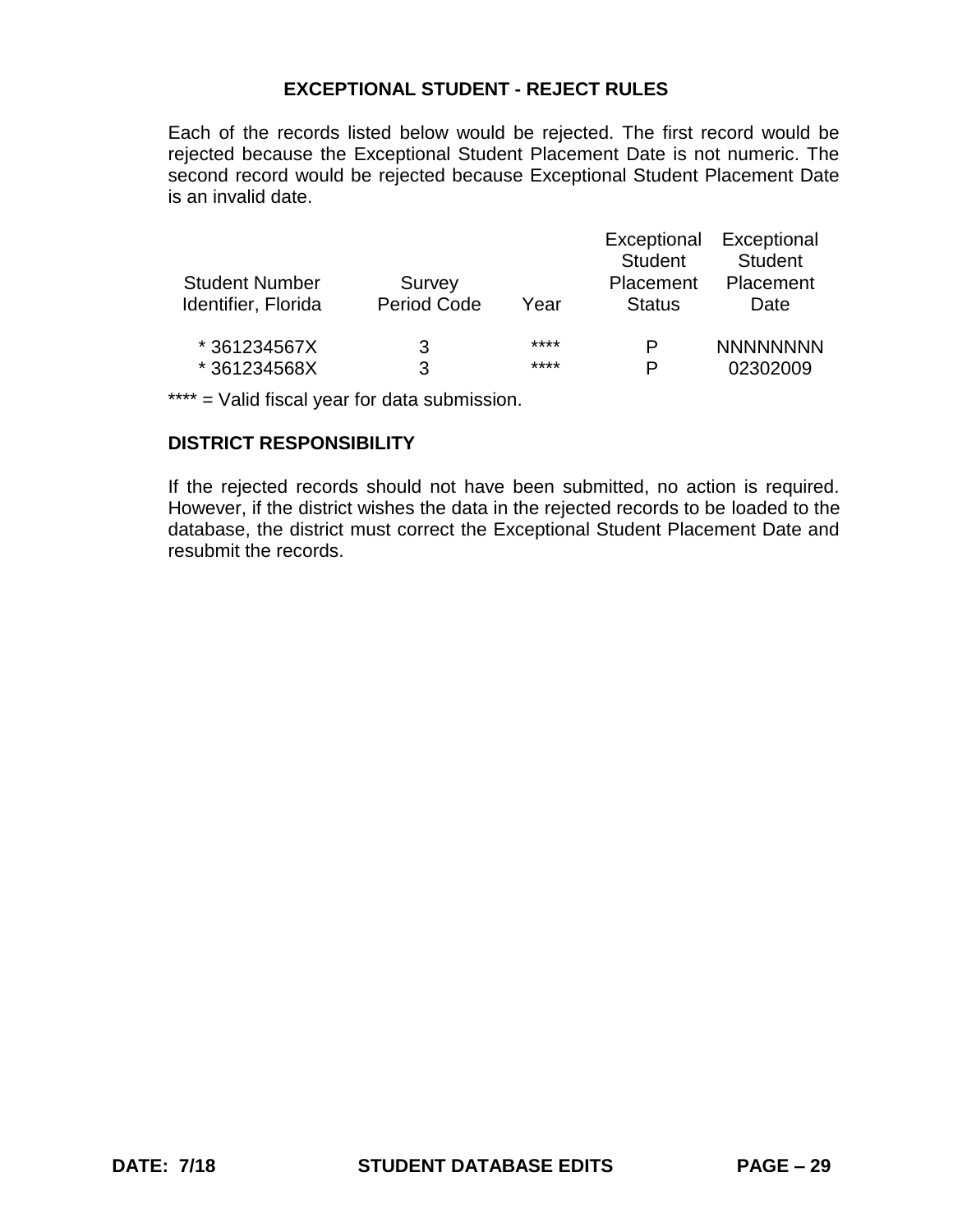**2C. Exceptional Student Eligibility Determination Date must be numeric and either a valid date or all zeros.** 

 **If Exceptional Student Placement Status = T, then Exceptional Student Eligibility Determination Date must be a valid date that is less than or equal to the survey date or it must be zero-filled, unless Survey Period is 2 and District Number, Current Enrollment = 01, 02, 03, 04, 07, 09, 12, 15, 17, 19, 20, 21, 23, 24, 27, 29, 30, Exceptional Student Eligibility Determination Date must be a valid numeric date and less than or equal to November 26, 2018 or it must be zero-filled. For Survey 32, 33, 34, 37, 38, 39, 40, 41, 46, 51, 52, 57, 61, 62, 63, 65, 66 or 67, then 5, use August 31 to represent the survey date.** 

 **If Survey Period is 1 and Exceptional Student Placement Status = P, then Exceptional Student Eligibility Determination Date must be less than or equal to the survey date or zero-filled.** 

 **If Survey Period is 2, and Exceptional Student Placement Status = P, then Exceptional Student Eligibility Determination Date must be less than or equal to the survey date, unless District Number, Current Enrollment = 01, 02, 03, 04, 07, 09, 12, 15, 17, 19, 20, 21, 23, 24, 27, 29, 30, 32, 33, 34, 37, 38, 39, 40, 41, 46, 51, 52, 57, 61, 62, 63, 65, 66 or 67, then Exceptional Student Eligibility Determination Date must be a valid numeric date and less than or equal to November 26, 2018.** 

 **If Survey Period is 3 or 4 and Exceptional Student Placement Status = P, then Exceptional Student Eligibility Determination Date must be less than or equal to the survey date.** 

 **If Survey Period = 5 and if Exceptional Student Placement Status = R or E then the Exceptional Student Eligibility Determination Date must be zero-filled.** 

 **If Survey Period = 5 and if Exceptional Student Placement Status = I, N or P, then the Exceptional Student Eligibility Determinate Date must be a valid date less than or equal to August 31.** 

**-record rejected-**

#### **EXAMPLE**

 The first two records listed below would be rejected because the Exceptional Student Eligibility Determination Date is not a valid date. The third record would be loaded to the database assuming no other reject rule would cause its rejection.

Exceptional Student

**Exceptional** 

**DATE: 7/18 STUDENT DATABASE EDITS PAGE – 30**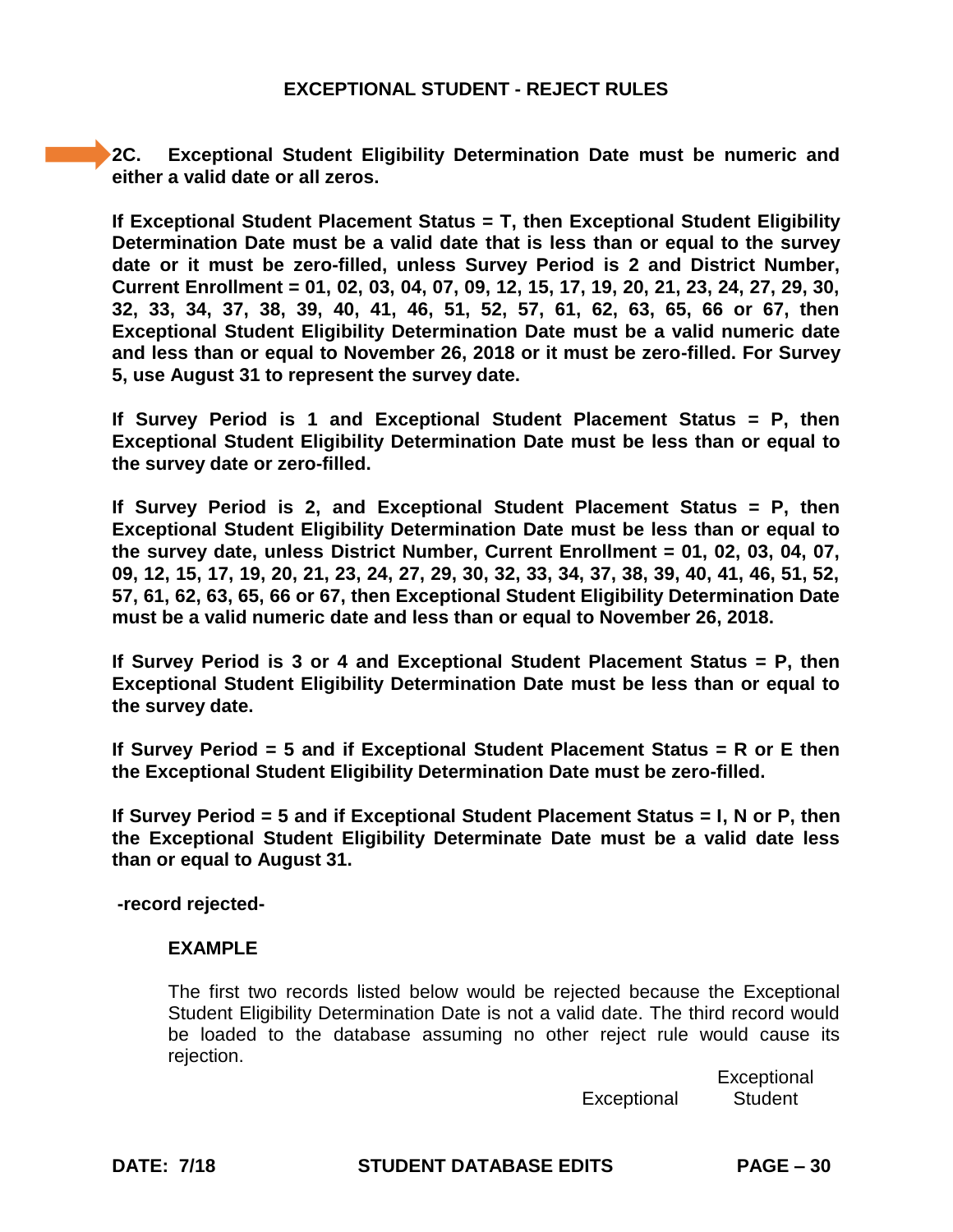| <b>Student Number</b><br>Identifier, Florida | Survey<br><b>Period Code</b> | Year | <b>Student</b><br>Placement<br><b>Status</b> | Eligibility<br>Determination<br>Date |
|----------------------------------------------|------------------------------|------|----------------------------------------------|--------------------------------------|
| * 621234567X                                 | 2                            | **** |                                              | 00000000                             |
| * 621234568X                                 | 2                            | **** | P                                            | 031413                               |
| 621234569X                                   | 2                            | **** | P                                            | 04082013                             |

\*\*\*\* = Valid fiscal year for data submission.

# **DISTRICT RESPONSIBILITY**

 If the rejected records should not have been submitted, no action is required. However, if the district wishes the data in the rejected records to be loaded to the database, the district must correct the Exceptional Student Eligibility Determination Date and resubmit the records.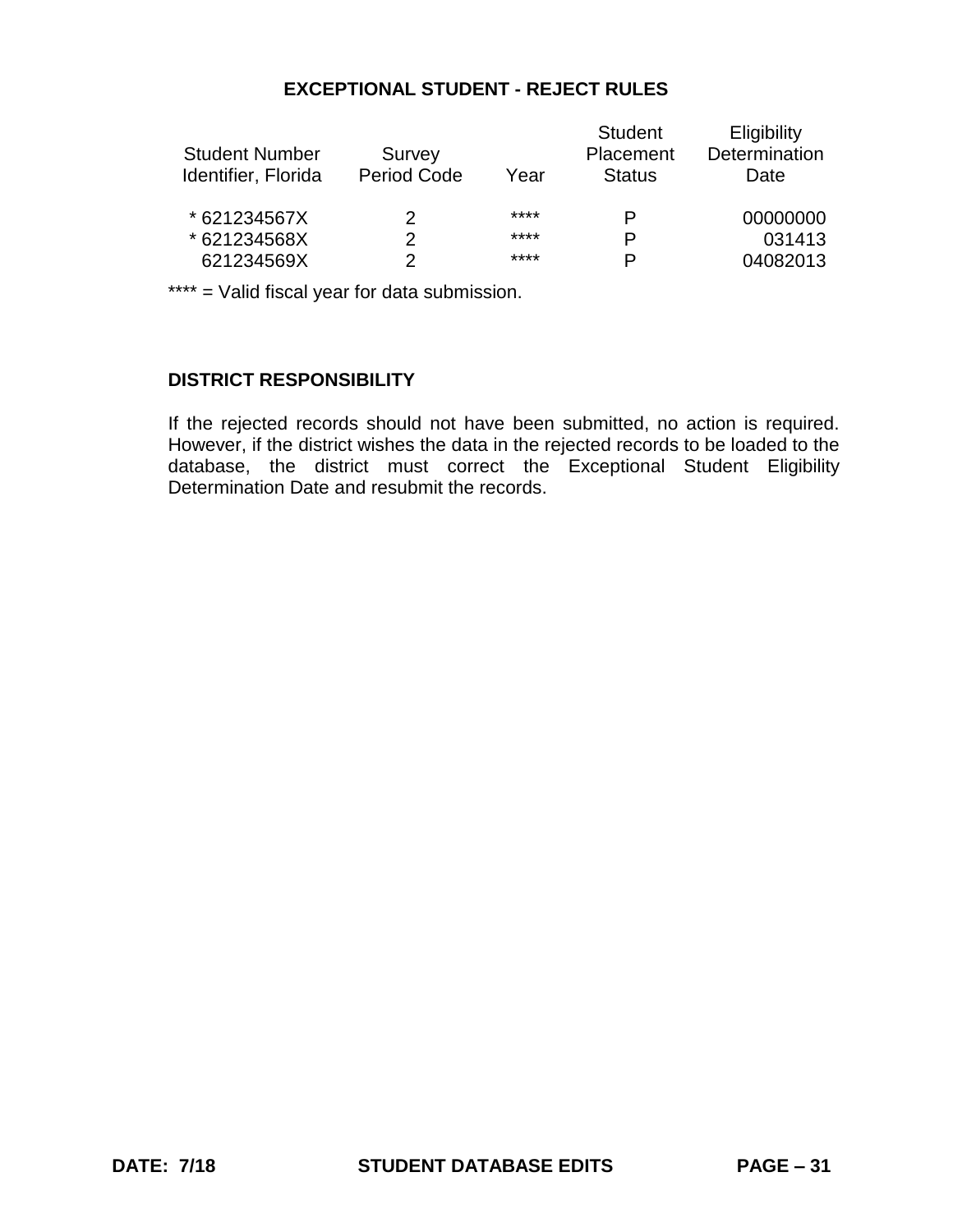**2D. If Survey Period Code is 1, 2, 3 or 4, then Exceptional Student Placement Status must be P or T.** 

 **In Survey Period 5, Exceptional Student Placement Status must be R, E, P, I, N, or T. -record rejected-**

#### **EXAMPLE**

 The second record listed below would be loaded to the database assuming no other reject rule would cause its rejection. The first record would be rejected because the Exceptional Student Placement Status code is not valid.

| District Number,          | <b>Student Number</b> | <b>Exceptional Student</b> |
|---------------------------|-----------------------|----------------------------|
| <b>Current Enrollment</b> | Identifier, Florida   | <b>Placement Status</b>    |
| * 49                      | 491234567X            | X                          |
| 49                        | 491234568X            | P                          |

#### **DISTRICT RESPONSIBILITY**

 If the rejected record should not have been submitted, no action is required. However, if the district wishes the data in the rejected record to be loaded to the database, the district must correct the Exceptional Student Placement Status and resubmit the record.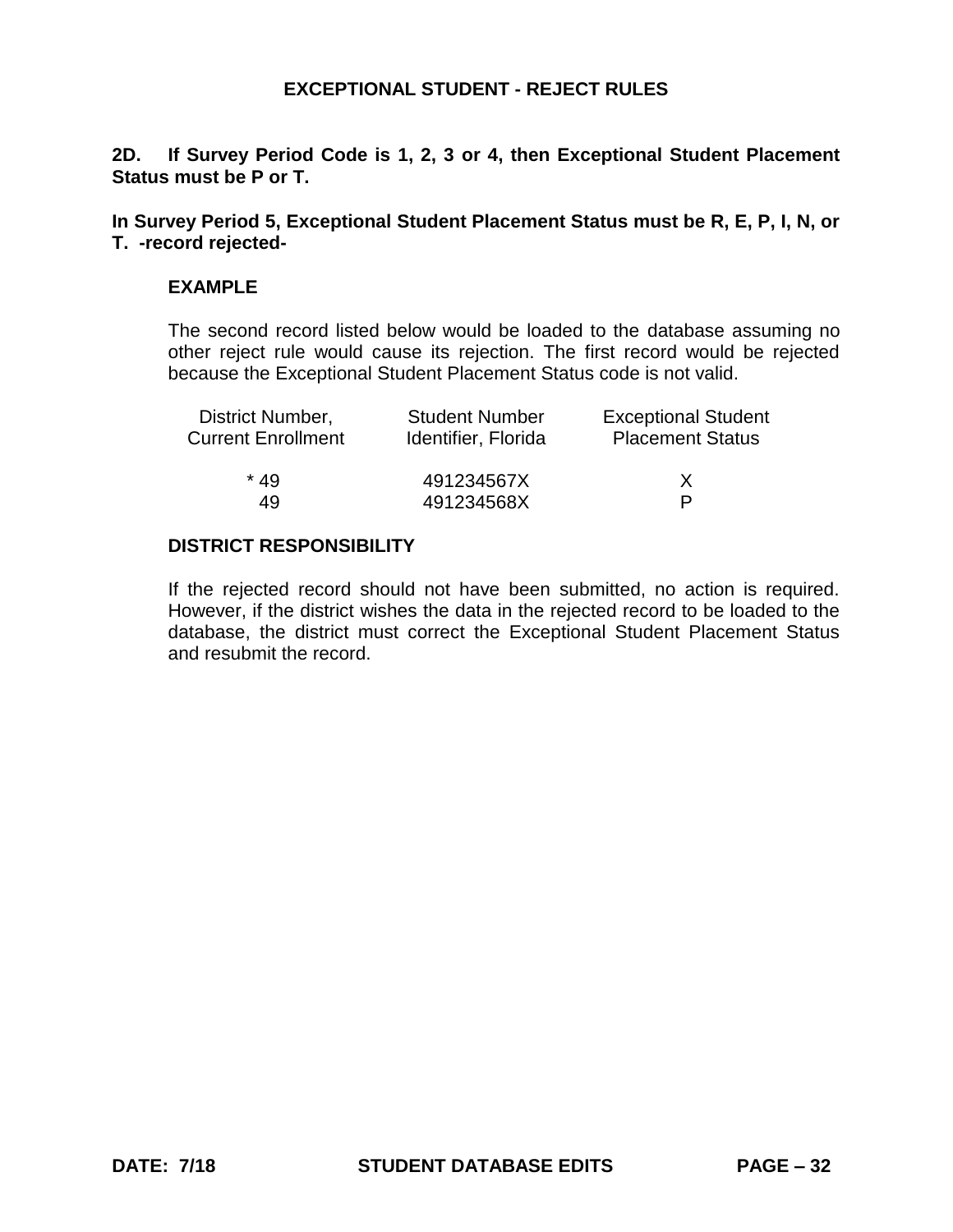# **2E. If Survey Period is 5 and if Exceptional Student Placement Status is R, E, I or N, then Exceptionality, Primary must be Z. –record rejected-**

#### **EXAMPLE**

 The first and second records listed below would be loaded to the database assuming no other reject rule would cause their rejection. The third record would be rejected because Exceptional Student Placement Status is I and Exceptionality, Primary is not Z.

| <b>District</b> | <b>Student</b> |        | Exceptional    |                 |
|-----------------|----------------|--------|----------------|-----------------|
| Number,         | <b>Number</b>  | Survey | <b>Student</b> |                 |
| Current         | Identifier,    | Period | Placement      | Exceptionality, |
| Enrollment      | Florida        | Code   | <b>Status</b>  | Primary         |
| 21              | 621234567X     | 5      |                | 7               |
| 21              | 621234568X     | 5      | R              | 7               |
| * 21            | 621234569X     | 5      |                | D               |

#### **RESPONSIBILITY**

 If the rejected record should not have been submitted, no action is required. However, if the district wishes the data in the rejected record to be loaded to the database, the district must correct Exceptionality, Primary and resubmit the record.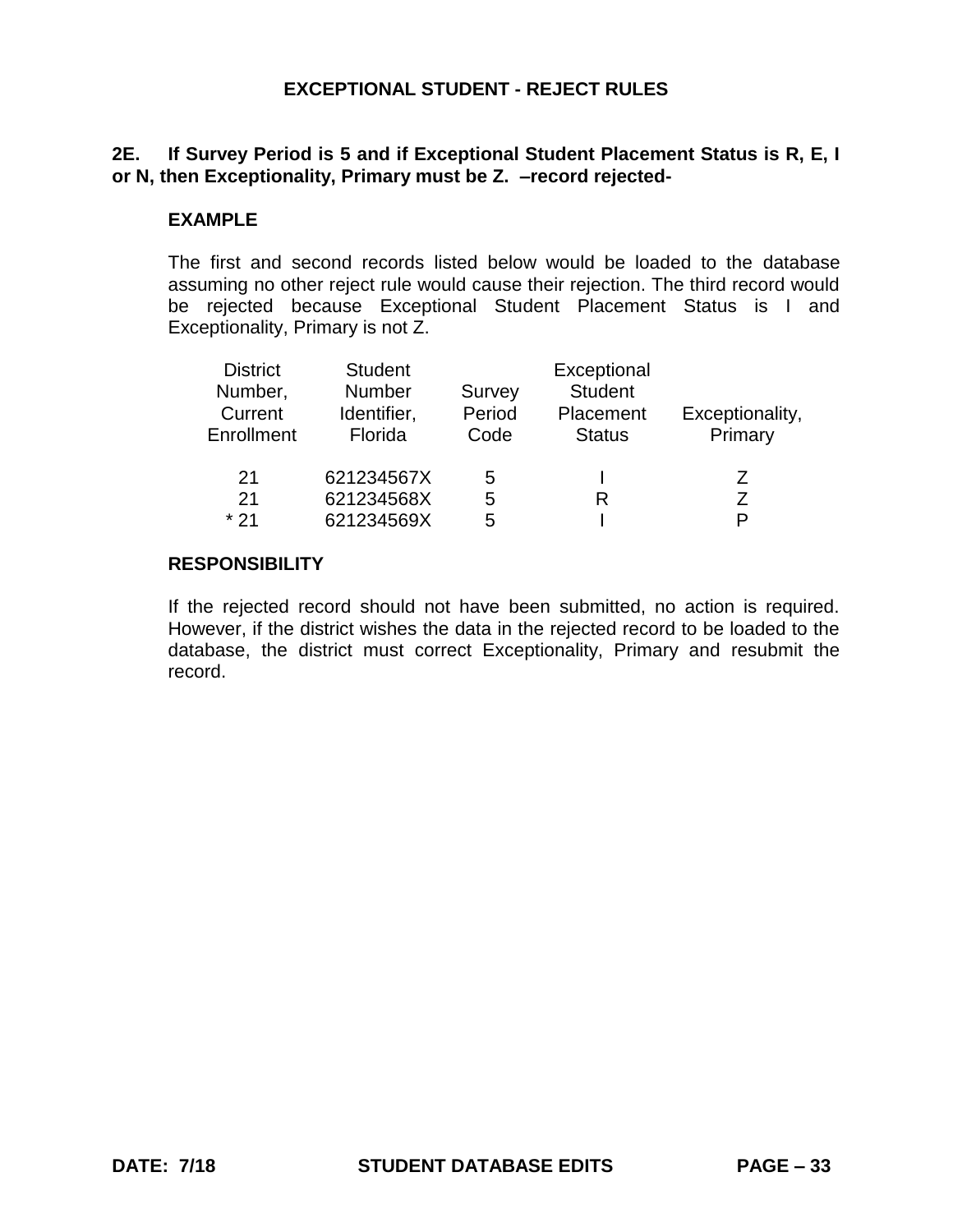**2F. Evaluation Completion Date must be numeric. If Exceptional Student Placement Status = E, P, I or N and Survey Period does not equal 1, then Evaluation Completion Date must be a valid date and less than or equal to the survey date (for survey periods 2, 3 and 4, unless Survey Period is 2 and District Number, Current Enrollment = 01, 02, 03, 04, 07, 09, 12, 15, 17, 19, 20, 21, 23, 24, 27, 29, 30, 32, 33, 34, 37, 38, 39, 40, 41, 46, 51, 52, 57, 61, 62, 63, 65, 66 or 67, then Evaluation Completion Date must be a valid numeric date and less than or equal to November 26, 2018) or less than August 31 following the 180 day school year (for survey period 5).** 

**If Exceptional Student Placement Status = E, P, I or N and Survey Period is 1, then Evaluation Completion Date must be a valid date and less than or equal to the survey date or it must be zero-filled.** 

**If Exceptional Student Placement Status = R, then Evaluation Completion Date must be zero-filled. If Exceptional Student Placement Status = T, then Evaluation Completion Date must be zero-filled or a valid date that is less than or equal to the survey date (for survey periods 1, 2, 3 and 4, unless Survey Period is 2 and District Number, Current Enrollment = 01, 02, 03, 04, 07, 09, 12, 15, 17, 19, 20, 21, 23, 24, 27, 29, 30, 32, 33, 34, 37, 38, 39, 40, 41, 46, 51, 52, 57, 61, 62, 63, 65, 66 or 67, then Evaluation Completion Date must be zero-filled or a valid numeric date and less than or equal to November 26, 2018)) or less than August 31 following the 180 day school year (for survey period 5). -record rejected-**

# **EXAMPLE**

The second and third records listed below would be loaded to the database assuming no other reject rule would cause their rejection. The first record would be rejected because Evaluation Completion Date is a future date.

| <b>Student</b> |                    |      | Exceptional    |            |
|----------------|--------------------|------|----------------|------------|
| <b>Number</b>  |                    |      | <b>Student</b> | Evaluation |
| Identifier,    | Survey             |      | Placement      | Completion |
| Florida        | <b>Period Code</b> | Year | <b>Status</b>  | Date       |
| *361234567X    | 3                  | **** | P              | 05162099   |
| 361234568X     | 3                  | **** | P              | 05162011   |
| 361234569X     | 3                  | **** |                | 00000000   |

\*\*\*\* = Valid fiscal year for data submission.

# **DISTRICT RESPONSIBILITY**

If the rejected record should not have been submitted, no action is required. However, if the district wishes the data in the rejected record to be loaded to the database, the district must correct Evaluation Completion Date and resubmit the record.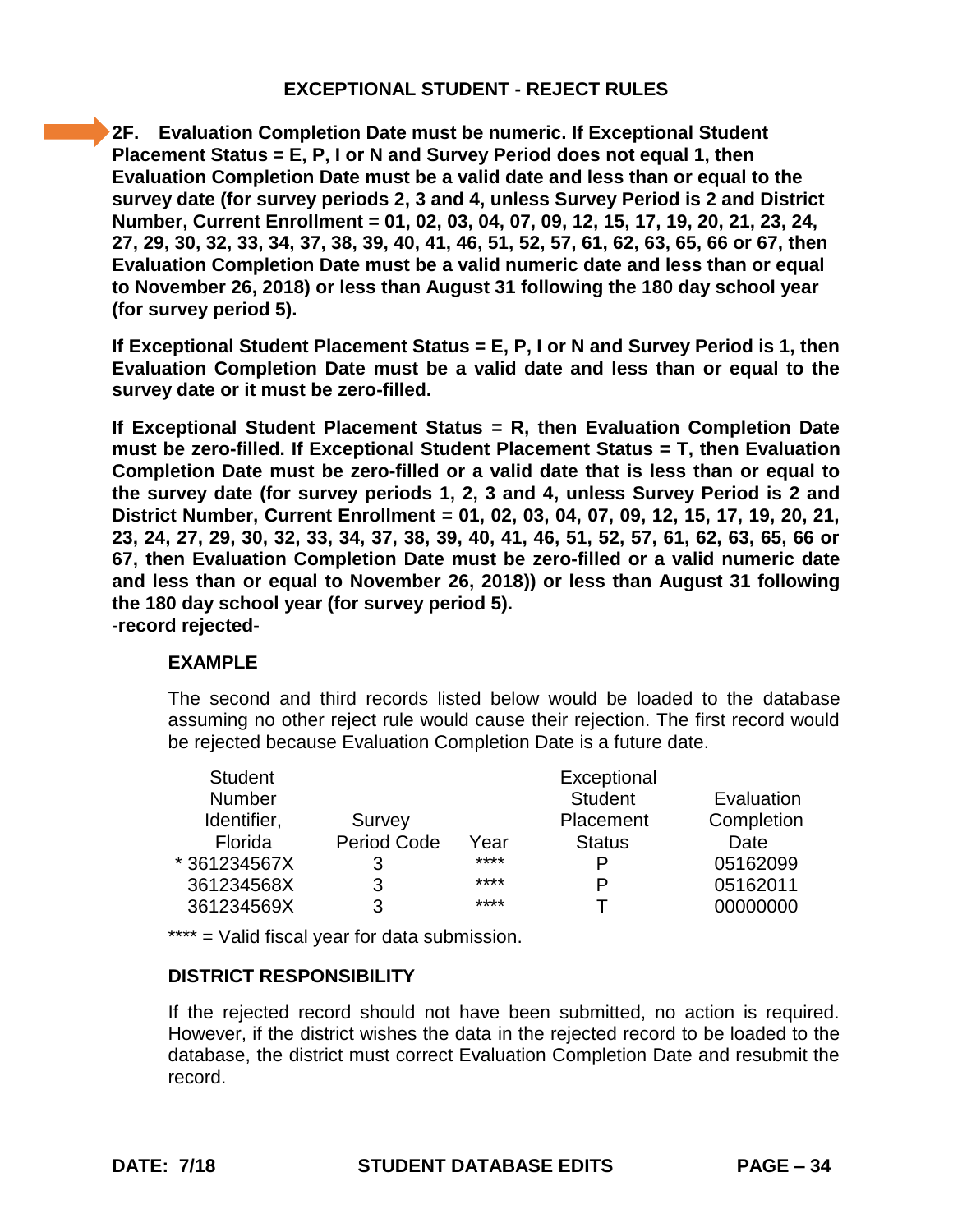# **2G. Date of Consent for Evaluation must be a valid date and less than August 31 at the start of the next school year or it must be zero filled. –record rejected-**

#### **EXAMPLE**

 The first record listed below would be loaded to the database assuming no other reject rule would cause its rejection. The second record would be rejected because Date of Consent for Evaluation is after August 31 of the start of the next school year.

| <b>District</b> | <b>Student</b> |        |      |                    |
|-----------------|----------------|--------|------|--------------------|
| Number,         | <b>Number</b>  | Survey |      | Date Of            |
| Current         | Identifier,    | Period |      | <b>Consent For</b> |
| Enrollment      | Florida        | Code   | Year | Evaluation         |
|                 |                |        |      |                    |
| 20              | 123456789X     | 2      | 1112 | 09022010           |
| $*20$           | 123456788X     | 2      | 1112 | 11172012           |

#### **DISTRICT RESPONSIBILITY**

 If the rejected record should not have been submitted, no action is required. However, if the district wishes the data in the rejected record to be loaded to the database, the district must correct the Date of Consent for Evaluation and resubmit the record.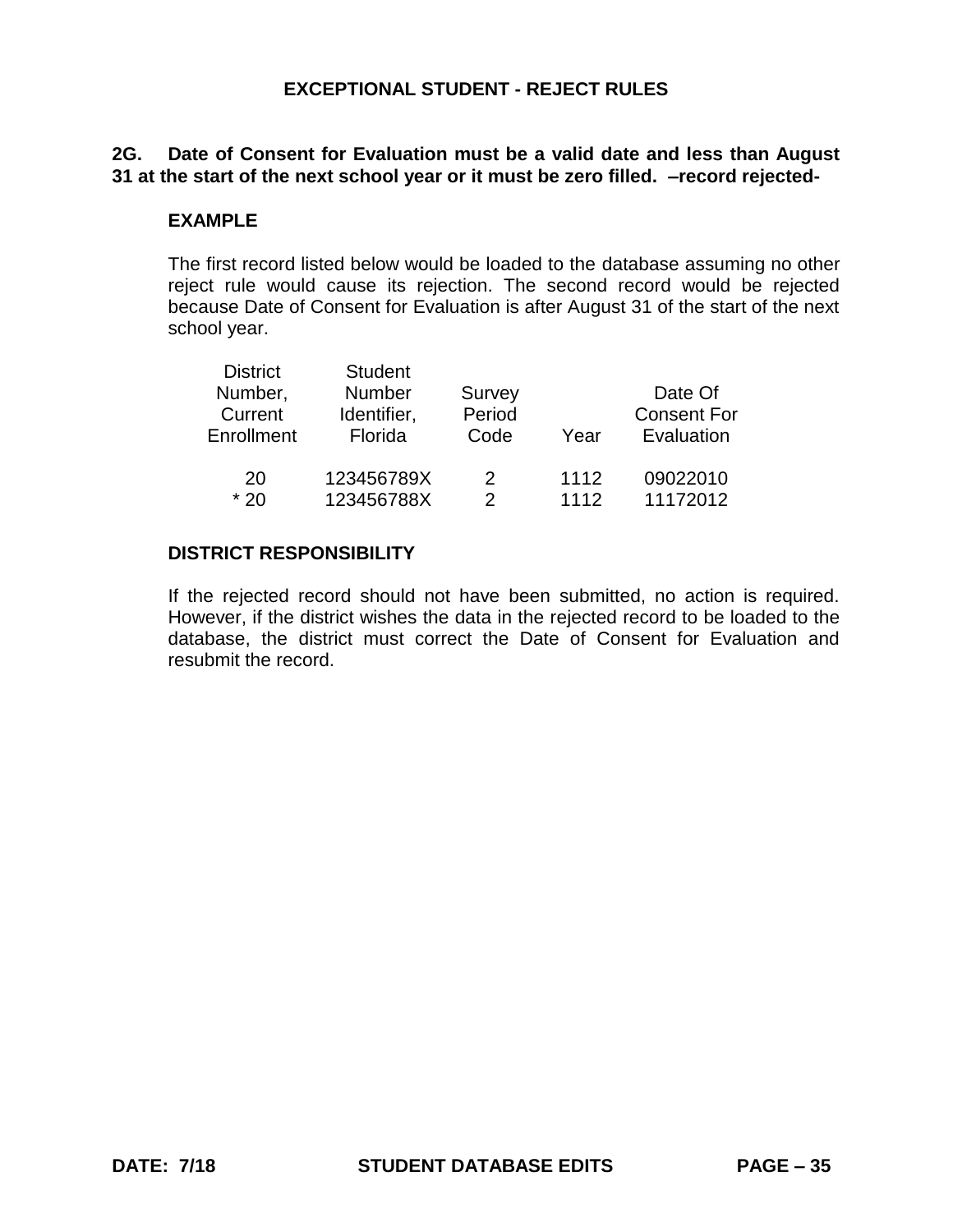# **2H. If Survey Period Code is 5, Exceptional Student Referral Reason must be D, G, M or Z. If Survey Period Code is 1, 2, 3 or 4, Exceptional Student Referral Reason must be Z. -record rejected-**

### **EXAMPLE**

 The first record listed below would be loaded to the database assuming no other reject rule would cause its rejection. The second record would be rejected because H is not a valid code for Exceptional Student Referral Reason.

| <b>District</b> | <b>Student</b> |        | Exceptional    |
|-----------------|----------------|--------|----------------|
| Number,         | Number         | Survey | <b>Student</b> |
| Current         | Identifier,    | Period | Referral       |
| Enrollment      | Florida        | Code   | Reason         |
| 36              | 123456789X     | 5      | D              |
| $*36$           | 234567890X     | 5      | н              |

#### **DISTRICT RESPONSIBILITY**

 If the rejected record should not have been submitted, no action is required. However, if the district wishes the data in the rejected record to be loaded to the database, the district must correct Exceptional Student Referral Reason and resubmit the record.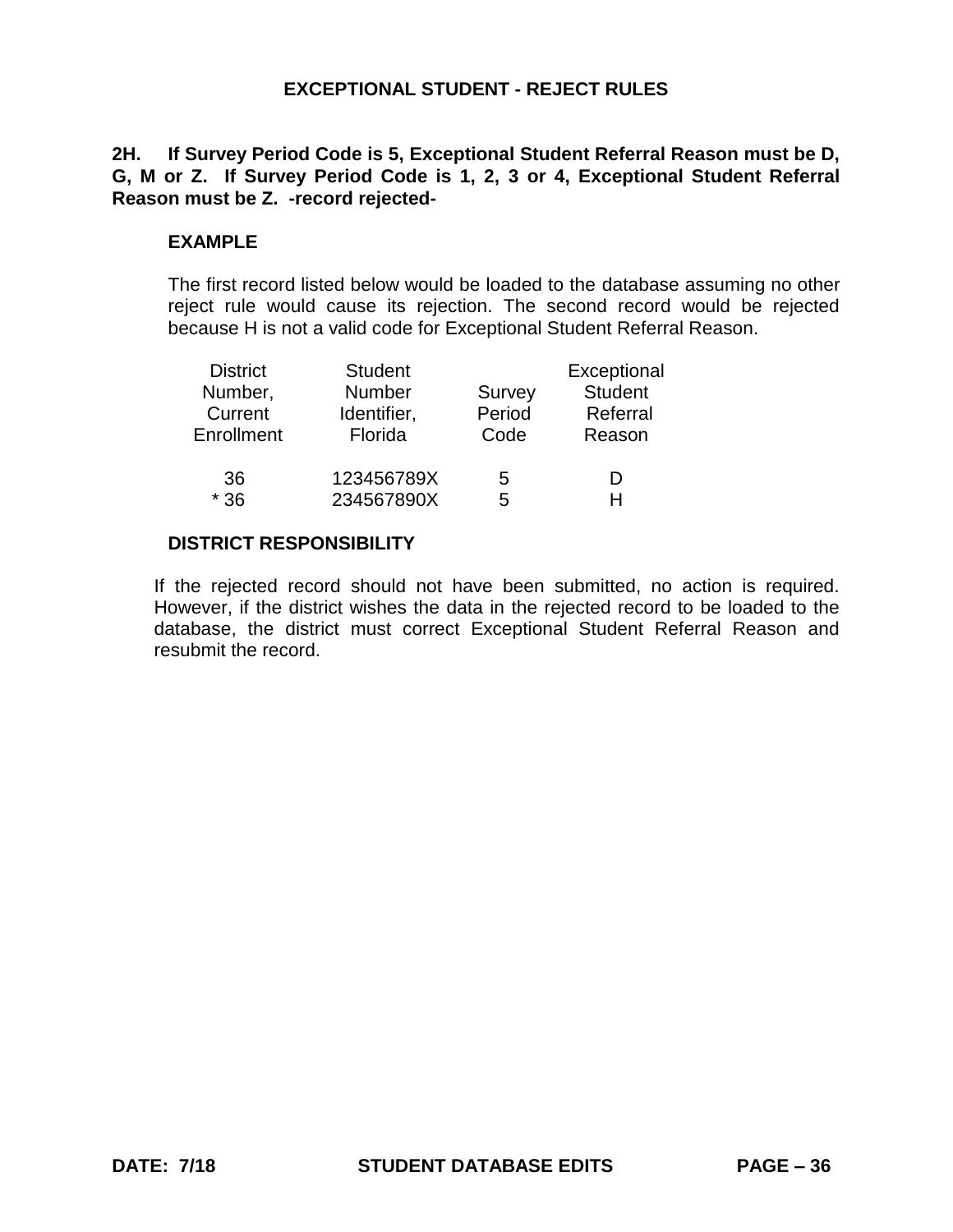# **2I. Exceptional Student, 60-Day Exception/Extension must be N, P, T or Y. record rejected-**

## **EXAMPLE**

 The records listed below would be rejected. The first record would be rejected because the Exceptional Student, 60-Day Exception/Extension is not a valid code. The second record would be rejected because the Exceptional Student, 60-Day Exception/Extension is blank.

| <b>Student Number</b> | Survey                      | Fiscal | <b>Exceptional Student</b> |
|-----------------------|-----------------------------|--------|----------------------------|
| Identifier, Florida   | <b>Period Code</b>          | Year   | 60-Day Exception/Extension |
|                       |                             |        |                            |
| *442345678X           | $\mathcal{D}_{\mathcal{A}}$ | ****   |                            |
| *442345679X           |                             | ****   |                            |

\*\*\*\* = Valid fiscal year for data submission.

#### **DISTRICT RESPONSIBILITY**

 If the rejected records should not have been submitted, no action is required. However, if the district wishes the data in the rejected records to be loaded to the database, the district must correct Exceptional Student, 60-Day Exception/Extension and resubmit the records.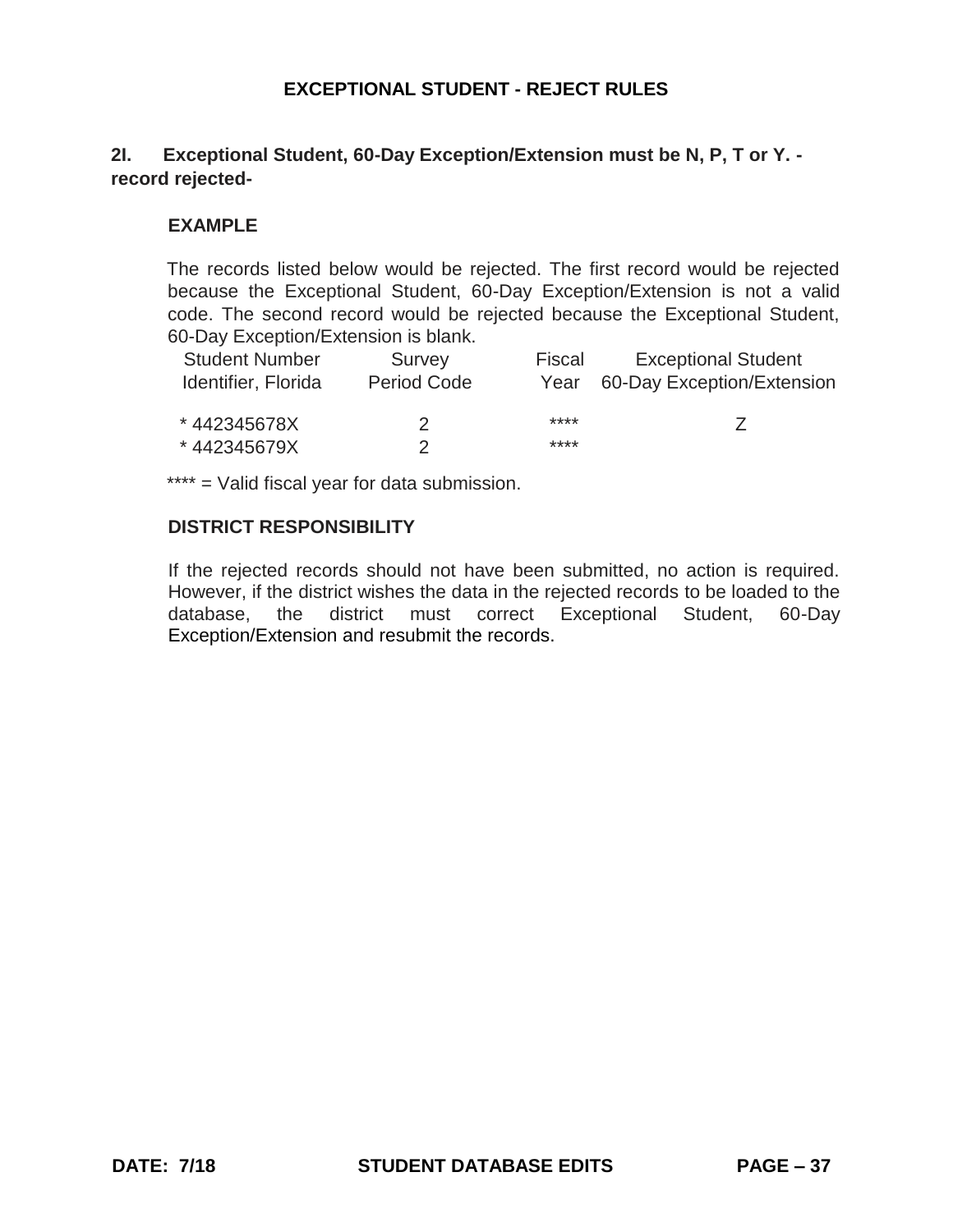# **2J. If Exceptionality, Primary is Z and Survey Period is 5, then Exceptional Student Placement Status must be R, E, I or N. –record rejected-**

## **EXAMPLE**

 The first record listed below would be loaded to the database assuming no other reject rule would cause its rejection. The second record would be rejected because Exceptionality, Primary is Z but the Exceptional Student Placement Status is not R, E, I, or N.

| <b>District</b> | <b>Student</b> |        | Exceptional    |                 |
|-----------------|----------------|--------|----------------|-----------------|
| Number,         | <b>Number</b>  | Survey | <b>Student</b> |                 |
| Current         | Identifier,    | Period | Placement      | Exceptionality, |
| Enrollment      | Florida        | Code   | <b>Status</b>  | Primary         |
| 21              | 621234567X     | 5      |                | $\prime$        |
| * 21            | 621234568X     | 5      | P              |                 |

#### **DISTRICT RESPONSIBILITY**

 If the rejected record should not have been submitted, no action is required. However, if the district wishes the data in the rejected record to be loaded to the database, the district must correct the Exceptionality, Primary or the Exceptional Student Placement Status and resubmit the record.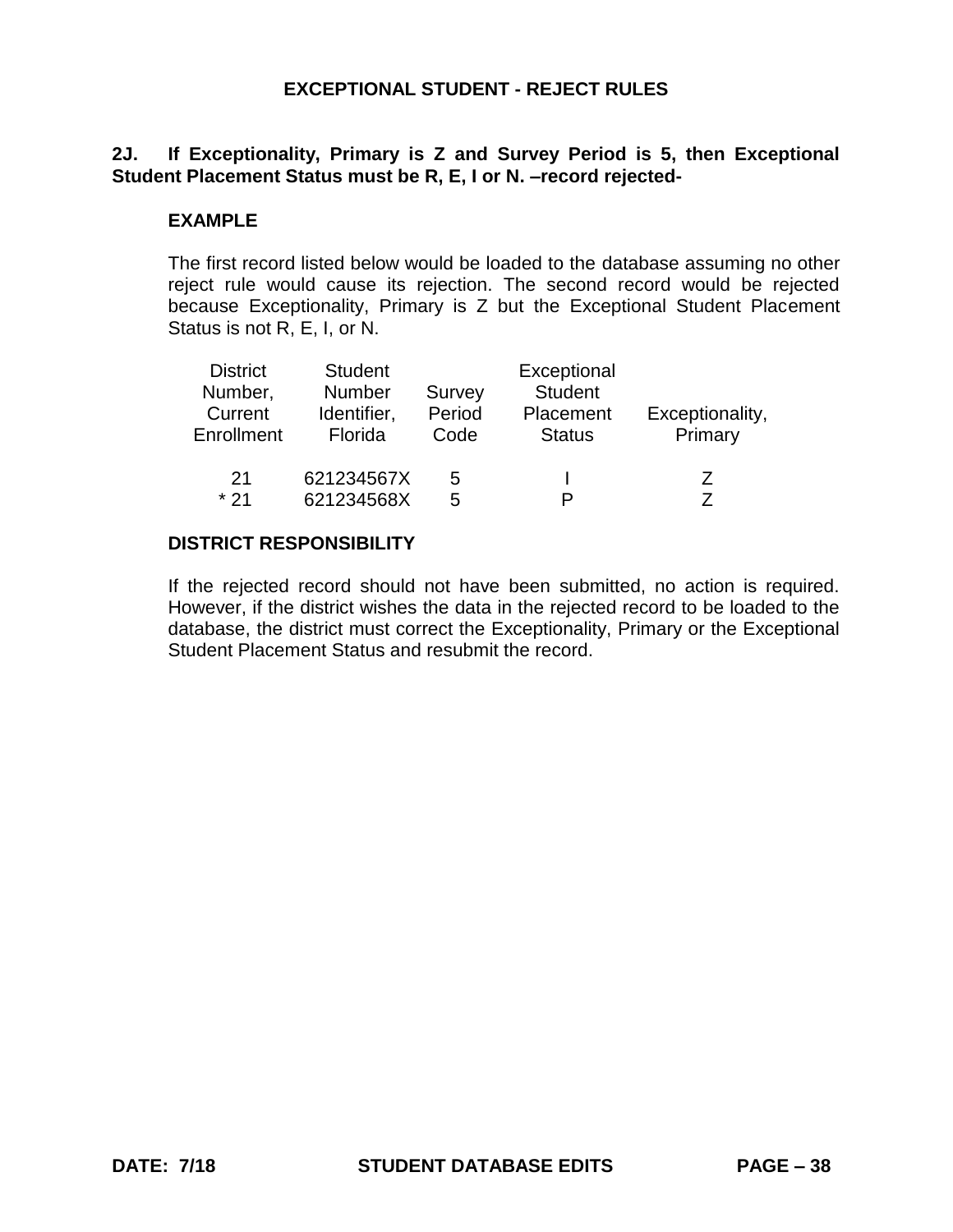**2K. Florida Education Identifier (FLEID) is alphanumeric and must be entered as "FL" in the first 2 positions followed by twelve numeric digits. No blanks, spaces or all zeros for the twelve numeric digits are allowable. -record rejected-**

## **EXAMPLE**

 The first two records listed below would be loaded to the database assuming no other reject rule would cause their rejection. The third record would be rejected because the Florida Education Identifier (FLEID) is not a valid FLEID.

| District Number,<br><b>Current Enrollment</b> | <b>Student Number</b><br>Identifier, Florida | <b>Florida Education</b><br><b>Identifier</b> |
|-----------------------------------------------|----------------------------------------------|-----------------------------------------------|
| 01                                            | 012345677X                                   | FL340945895734                                |
| 01                                            | 012345678X                                   | FL004583948567                                |
| * በ1                                          | 012345679X                                   | FL000000000000                                |

# **DISTRICT RESPONSIBILITY**

 If the rejected record should not have been submitted, no action is required. However, if the district wishes the data in the rejected record to be loaded to the database, the district must correct the Florida Education Identifier and resubmit the record for processing.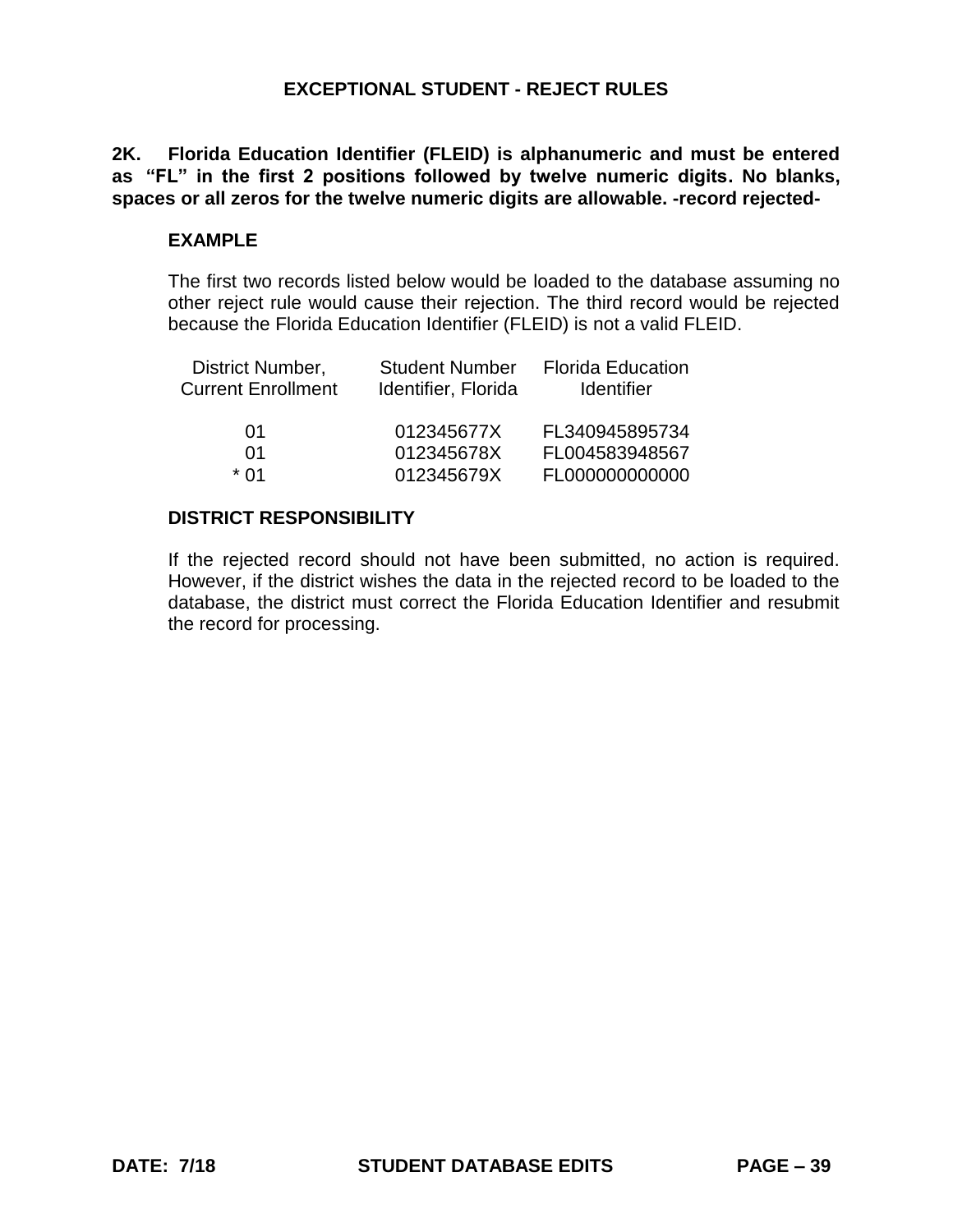# **2L. If Survey Period is 1, 2, 3, or 4, then Exceptionality, Primary must not be Z. –record rejected-**

#### **EXAMPLE**

 The first record listed below would be loaded to the database assuming no other reject rule would cause their rejection. The second record would be rejected because Exceptionality, Primary is Z.

| <b>District</b><br>Number,<br>Current<br>Enrollment | <b>Student</b><br>Number<br>Identifier,<br>Florida | Survey<br>Period<br>Code | Exceptionality,<br>Primary |
|-----------------------------------------------------|----------------------------------------------------|--------------------------|----------------------------|
| 21                                                  | 621234567X                                         | 2                        | G                          |
| $*21$                                               | 621234569X                                         | 2                        |                            |

### **RESPONSIBILITY**

 If the rejected record should not have been submitted, no action is required. However, if the district wishes the data in the rejected record to be loaded to the database, the district must correct Exceptionality, Primary and resubmit the record.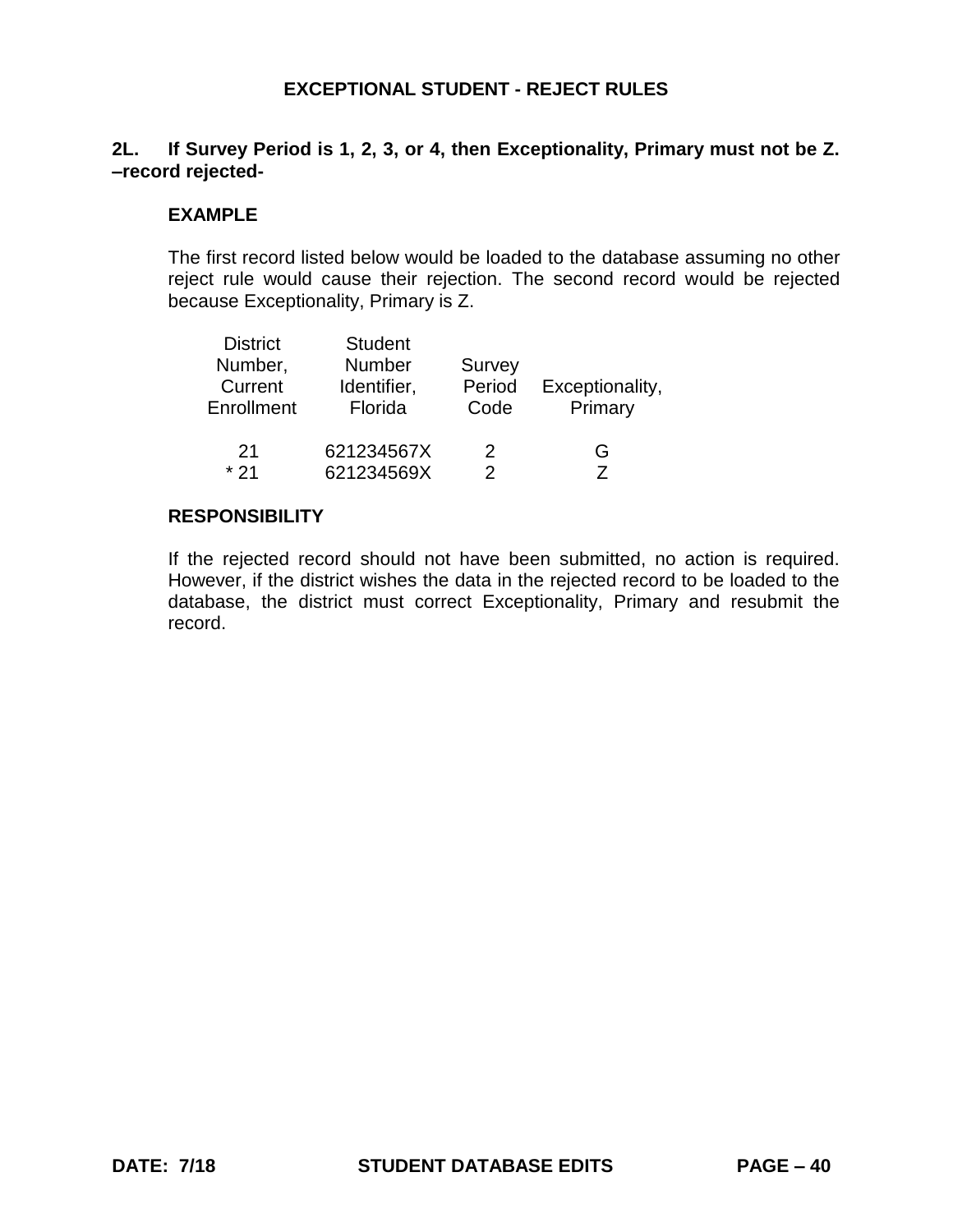**30. For Survey Periods 1 - 4, each Exceptional Student record must have a Enrollment; School Number, Current Enrollment; Student Number Identifier, Florida; Survey Period Code and Year. For Survey Period 5, each Exceptional Student record must have a matching Student Demographic record based on District Number, Current Enrollment; Student Number Identifier, Florida; Survey matching Student Demographic record based on District Number, Current Period Code and Year. -state validation 3, 5, 6-**

#### **EXAMPLE**

 The Exceptional Student record listed below which is marked with an asterisk would cause a message to be generated because it does not have a matching Student Demographic record.

#### *Exceptional Student records*

| <b>District</b> | School     | <b>Student</b> |               |               |
|-----------------|------------|----------------|---------------|---------------|
| Number,         | Number,    | <b>Number</b>  | Survey        |               |
| Current         | Current    | Identifier,    | Period        | <b>Fiscal</b> |
| Enrollment      | Enrollment | Florida        | Code          | Year          |
| 01              | 0021       | 012345678X     | $\mathcal{P}$ | ****          |
| $*01$           | 0021       | 019876545X     | 2             | ****          |
| 01              | 0021       | 429876546X     | 2             | ****          |

#### *Student Demographic Information records*

| <b>District</b> | School     | <b>Student</b> |        |        |
|-----------------|------------|----------------|--------|--------|
| Number,         | Number,    | <b>Number</b>  | Survey |        |
| Current         | Current    | Identifier,    | Period | Fiscal |
| Enrollment      | Enrollment | Florida        | Code   | Year   |
| 01              | 0021       | 012345678X     | 2      | ****   |
| 01              | 0021       | 429876546X     |        | ****   |

\*\*\*\* = Valid fiscal year for data submission.

#### **DISTRICT RESPONSIBILITY**

 The district must delete the Exceptional Student record or add a Student Demographic record to match the key fields on the Exceptional Student record.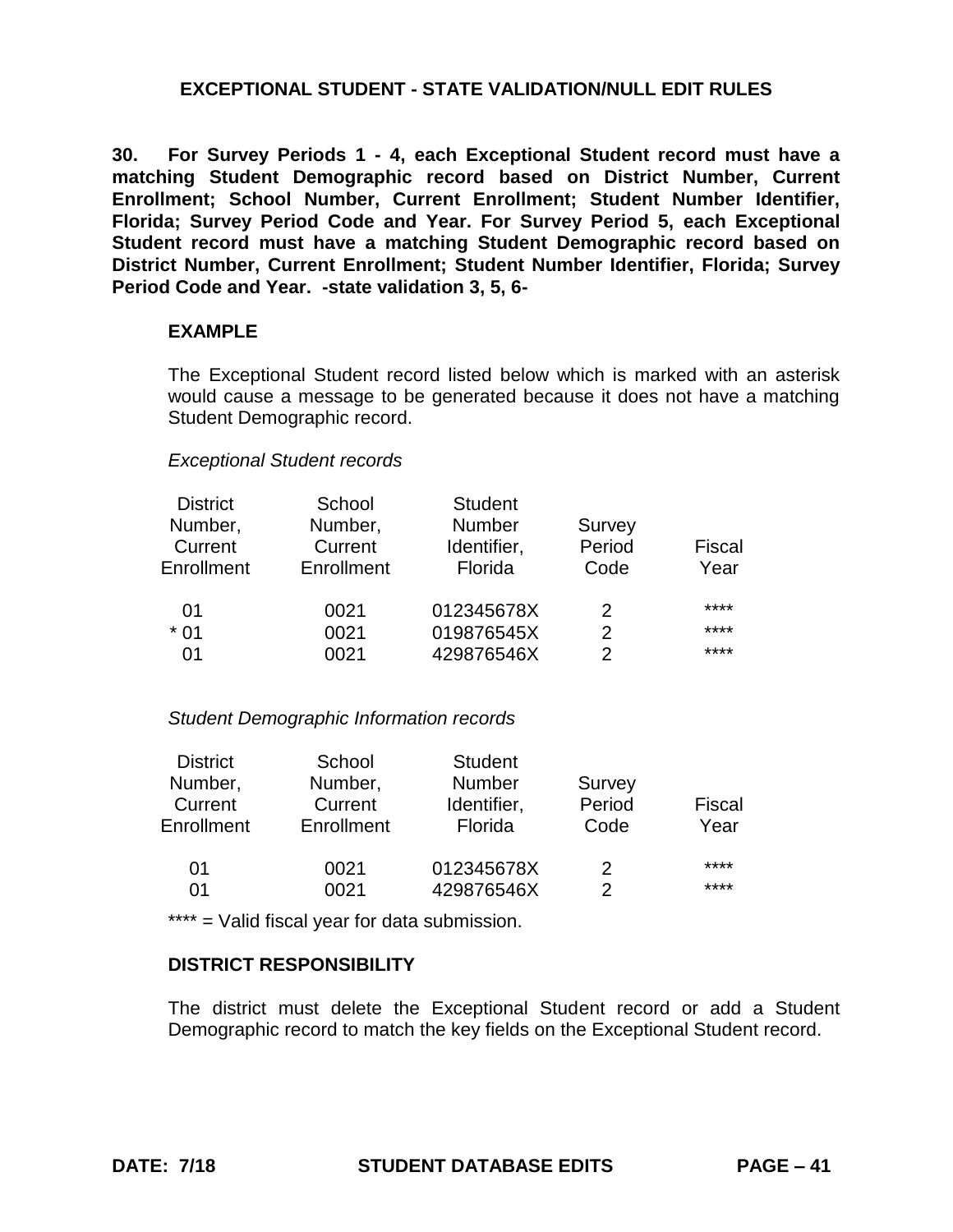**31. For Survey Period Code = 2, if the student is age 3-5 and if Exceptionality, Primary or Exceptionality, Other contains a code other than L or Z, then the M or S. If Survey Period Code is 2 and if the student is age 3-5 and if Exceptionality, Primary equals L and Exceptionality, Other is all Z's, then Exceptional Student, IDEA Educational Environments code must be Z. Age is determined using the student's Birth Date on the Student Demographic Exceptional Student, IDEA Educational Environments code must be A, B, J, K, L, Information record and the Friday of Survey Week. -state validation-**

#### **EXAMPLE**

 The Exceptional Student record listed below which is marked with an asterisk would cause a message to be generated because the correct relationship does not exist between Exceptional Student, IDEA Educational Environments code and Birth Date.

#### *Exceptional Student records*

| <b>District</b><br>Number,<br>Current<br>Enrollment | Year | <b>Student</b><br><b>Number</b><br>Identifier,<br>Florida | Survey<br>Period<br>Code | Exceptional<br>Student,<br><b>IDEA</b><br>Educational<br>Environments |
|-----------------------------------------------------|------|-----------------------------------------------------------|--------------------------|-----------------------------------------------------------------------|
| 36                                                  | 0910 | 123456780X                                                | 2                        | А                                                                     |
| $*36$                                               | 0910 | 223456780X                                                | 2                        | D                                                                     |
| 36                                                  | 0910 | 476543210X                                                | 2                        | R                                                                     |
|                                                     |      |                                                           |                          |                                                                       |

#### *Student Demographic Information records*

|                           |                       | Survey |              |
|---------------------------|-----------------------|--------|--------------|
| District Number,          | <b>Student Number</b> | Period | <b>Birth</b> |
| <b>Current Enrollment</b> | Identifier, Florida   | Code   | Date         |
| 36                        | 123456780X            | 2      | 11152005     |
| 36                        | 223456780X            | 2      | 09222006     |
| 36                        | 476543210X            | っ      | 06092006     |

#### **DISTRICT RESPONSIBILITY**

 The district must review both records and correct the record that is in error so that the appropriate relationship exists between Exceptional Student, IDEA Educational Environments code and Birth Date.

Exceptional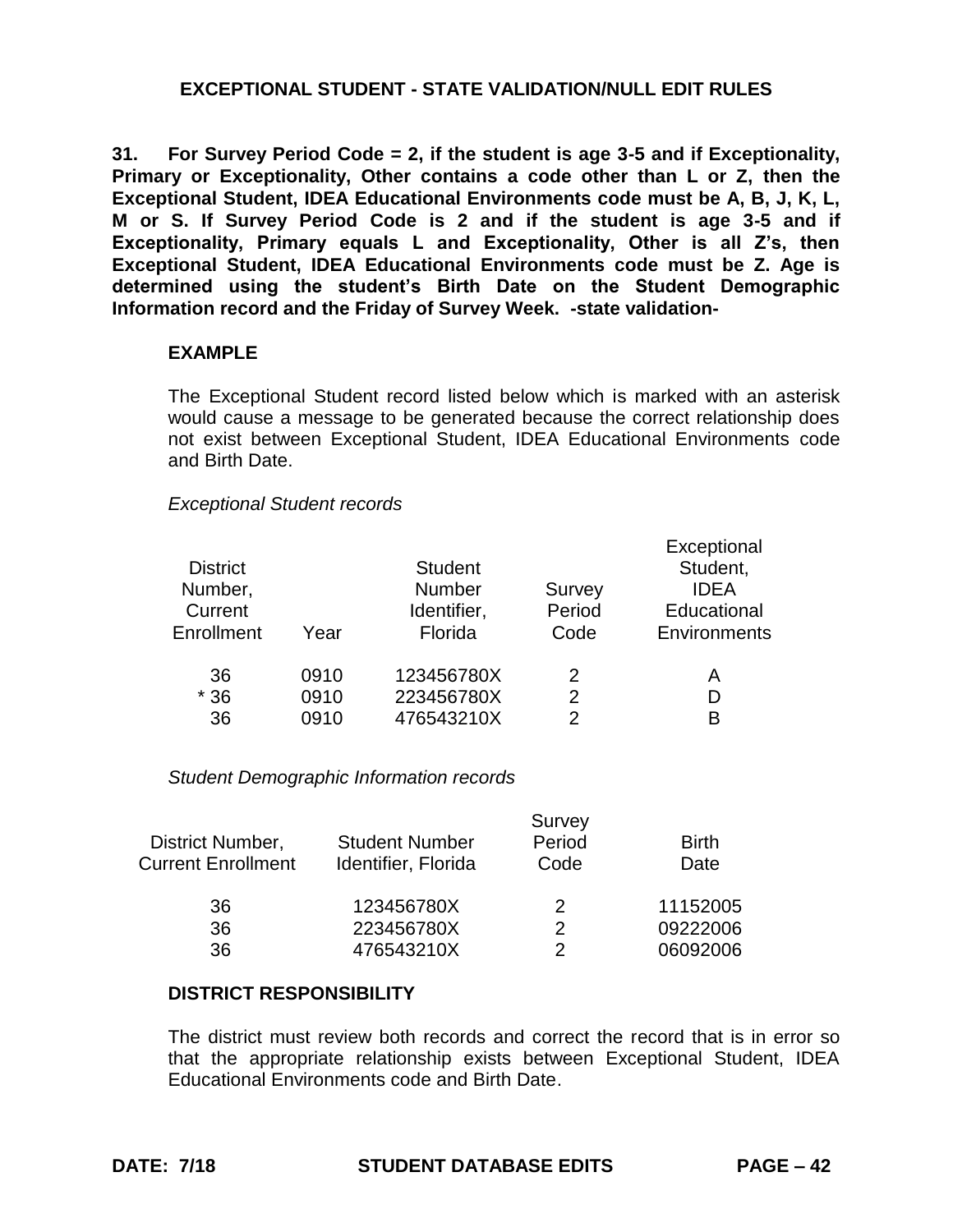# **32. For Survey Period Code = 2, if the student is age 6-21 then the Exceptional Student, IDEA Educational Environments code must be C, D, F, H, P or Z. -state validation-**

# **EXAMPLE**

The Exceptional Student record listed below which is marked with an asterisk would cause a message to be generated because the correct relationship does not exist between Exceptional Student, IDEA Educational Environments and Birth Date.

#### *Exceptional Student records*

| District Number,<br><b>Current Enrollment</b> | <b>Student Number</b><br>Identifier, Florida | Survey<br>Period<br>Code | <b>Exceptional Student,</b><br><b>IDEA Educational</b><br>Environments |
|-----------------------------------------------|----------------------------------------------|--------------------------|------------------------------------------------------------------------|
| 36                                            | 123456780X                                   |                          | н                                                                      |
| $*36$                                         | 223456780X                                   |                          |                                                                        |
| 36                                            | 476543210X                                   |                          |                                                                        |

#### *Student Demographic Information records*

| District Number,<br><b>Current Enrollment</b> | <b>Student Number</b><br>Identifier, Florida | Survey<br>Period<br>Code | Year | <b>Birth</b><br>Date |
|-----------------------------------------------|----------------------------------------------|--------------------------|------|----------------------|
| 36                                            | 123456780X                                   | 2                        | 1011 | 10151999             |
| 36                                            | 223456780X                                   | 2                        | 1011 | 09222002             |
| 36                                            | 476543210X                                   | $\mathcal{P}$            | 1011 | 06092001             |

#### **DISTRICT RESPONSIBILITY**

The district must correct the record so that the appropriate relationship exists between Exceptional Student, IDEA Educational Environments and Birth Date.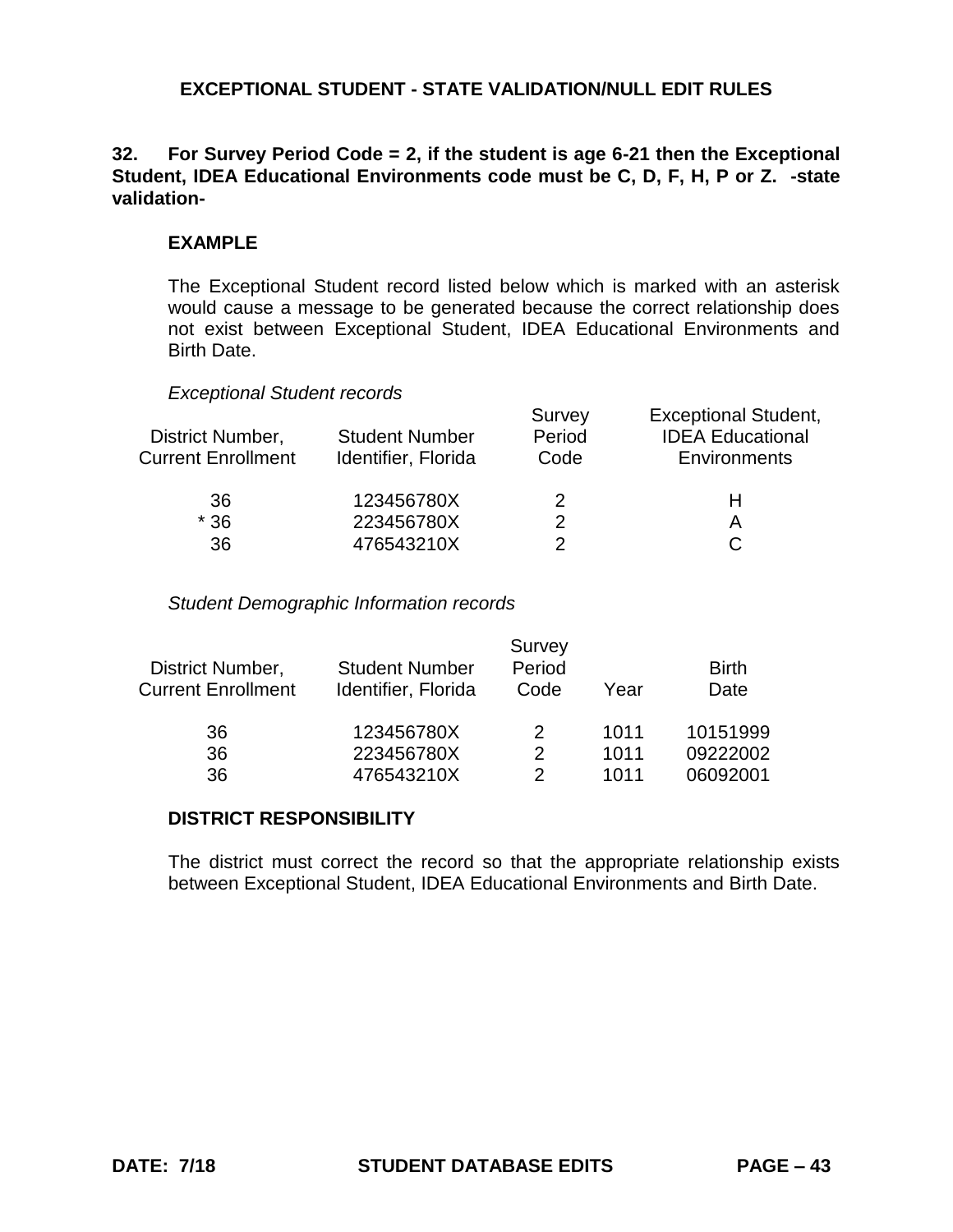# **33. For Survey Period Code = 2, if the student is age 0-2, the Exceptional Student, IDEA Educational Environments code must be Z. –state validation-**

#### **EXAMPLE**

The Exceptional Student record listed below which is marked with an asterisk would cause a message to be generated because the correct relationship does not exist between Exceptional Student, IDEA Educational Environments and Birth Date.

*Exceptional Student records* 

| District Number,<br><b>Current Enrollment</b> | <b>Student Number</b><br>Identifier, Florida | Survey<br>Period<br>Code | <b>Exceptional Student,</b><br><b>IDEA Educational</b><br>Environments |
|-----------------------------------------------|----------------------------------------------|--------------------------|------------------------------------------------------------------------|
| 36                                            | 123456780X                                   | 2                        |                                                                        |
| $*36$                                         | 223456780X                                   |                          | D                                                                      |

*Student Demographic Information records* 

|                           |                       | Survey |              |
|---------------------------|-----------------------|--------|--------------|
| District Number,          | <b>Student Number</b> | Period | <b>Birth</b> |
| <b>Current Enrollment</b> | Identifier, Florida   | Code   | Date         |
| 36                        | 123456780X            | 2      | 12152000     |
| 36                        | 223456780X            |        | 09222001     |

## **DISTRICT RESPONSIBILITY**

The district must correct the record so that the appropriate relationship exists between Exceptional Student, IDEA Educational Environments and Birth Date.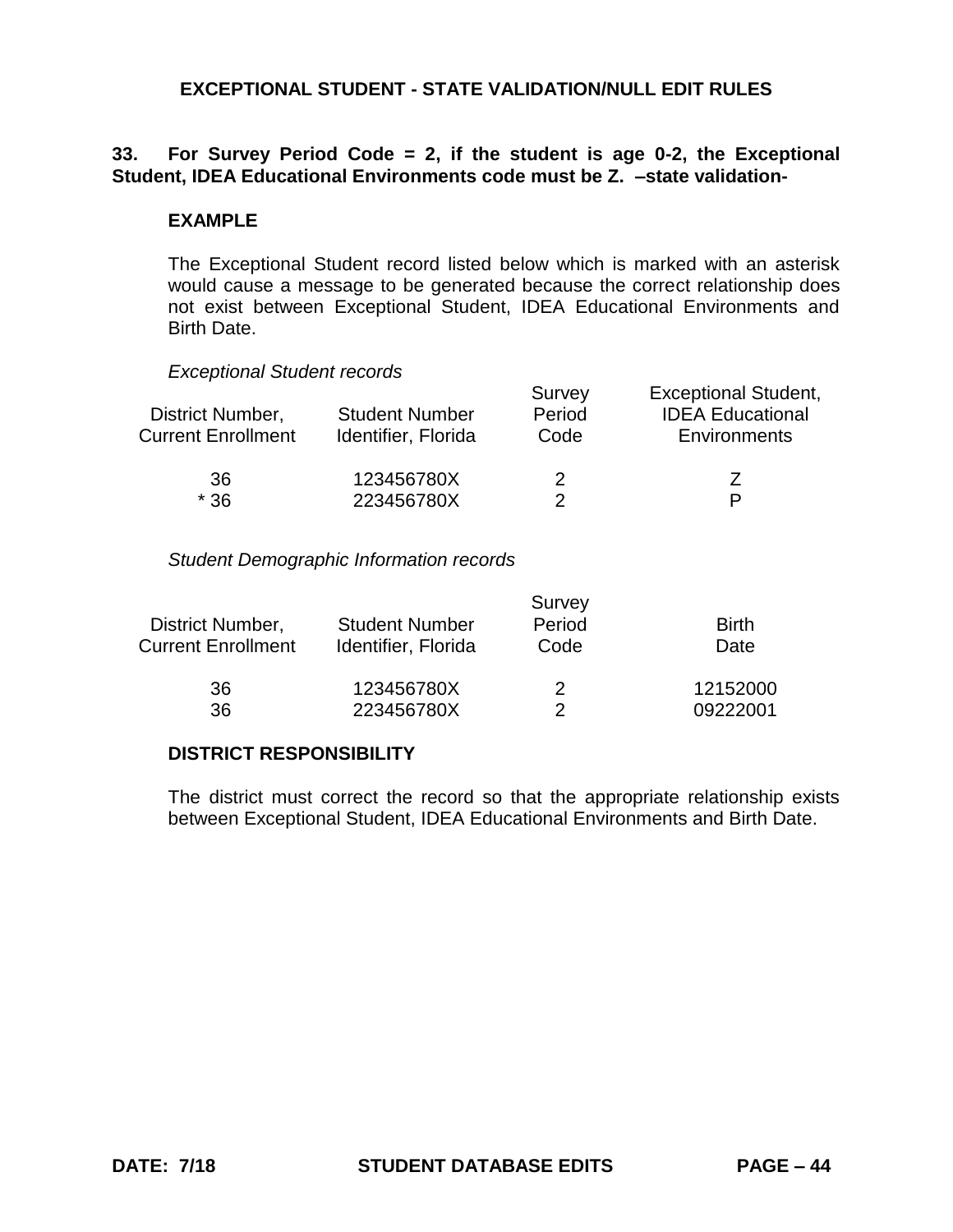# **34. If Grade Level = PK on the Student Demographic Information format, then neither Exceptionality, Primary nor Exceptionality, Other may equal L. –state validation-**

# **EXAMPLE**

 The Exceptional Student records listed below which are marked with an asterisk would cause a message to be generated because the correct relationship does not exist between Exceptionality, Primary or Exceptionality, Other and Grade Level.

#### *Exceptional Student records*

| District Number,<br><b>Current Enrollment</b> | <b>Student Number</b><br>Identifier, Florida | Exceptionality,<br>Primary | Exceptionality,<br>Other |
|-----------------------------------------------|----------------------------------------------|----------------------------|--------------------------|
| 36                                            | 123456780X                                   |                            |                          |
| $*36$                                         | 223456780X                                   |                            | F                        |
| $*36$                                         | 223456780X                                   |                            |                          |

#### *Student Demographic Information records*

|                           |                       | Survey |       |
|---------------------------|-----------------------|--------|-------|
| District Number,          | <b>Student Number</b> | Period | Grade |
| <b>Current Enrollment</b> | Identifier, Florida   | Code   | Level |
| 36                        | 123456780X            | 2      | PK.   |
| 36                        | 223456780X            | 2      | PK.   |
| 36                        | 223456780X            |        | РK    |

#### **DISTRICT RESPONSIBILITY**

 The district must correct the records so that the appropriate relationship exists between Exceptionality, Primary or Exceptionality, Other and Grade Level.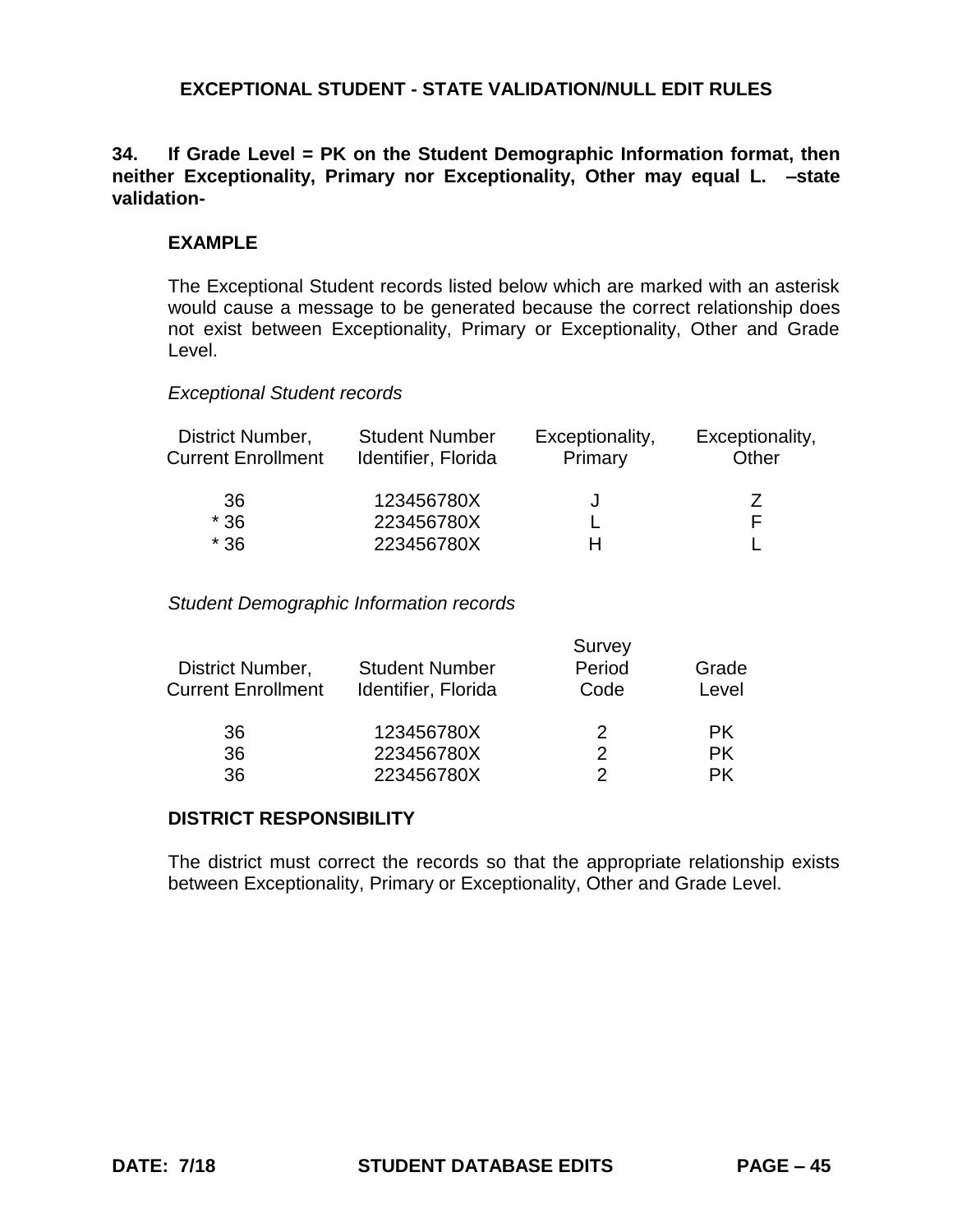**38. If Survey Period Code = 1-4 and if either Exceptionality, Primary is U or Exceptionality, Other is U, age must be less than three as of the first day of survey week; unless Year-Round/Extended School Year FTE Indicator = A or B. state validation/NULL-**

#### **EXAMPLE**

The first Student Course record listed below would pass this edit. The second record would fail the edit because the Exceptionality, Primary is U and the age is greater than three.

| Survey<br>Period<br>Code | <b>Birth</b><br>Date | <b>Student</b><br><b>Number</b><br>Identifier,<br>Florida | Survey<br>Period<br>Code | Year-Round/<br><b>Extended</b><br>School<br>Year FTE<br>Indicator |
|--------------------------|----------------------|-----------------------------------------------------------|--------------------------|-------------------------------------------------------------------|
| 2<br>2                   | 07182005<br>06252003 | 012345678X<br>* 012345679X                                | 2<br>2                   | Z<br>7                                                            |
|                          |                      |                                                           |                          |                                                                   |

*Student Demographic records Student Course records* 

*Exceptional Student records* 

| <b>Student</b><br>Number<br>Identifier,<br>Florida | Survey<br>Period<br>Code | Exceptionality,<br>Primary | Exceptionality,<br>Other | Fiscal<br>Year |
|----------------------------------------------------|--------------------------|----------------------------|--------------------------|----------------|
| 012345678X                                         | 2                        | U                          | FCK777777                | 0708           |
| 012345679X                                         |                          | U                          | <b>FCK777777</b>         | 0708           |

# **DISTRICT RESPONSIBILITY**

The district must correct the Birth Date or Exceptionality, Primary so that the proper relationship exists. If the FTE, Earned has been nulled, the district must also correct the FTE, Earned amount.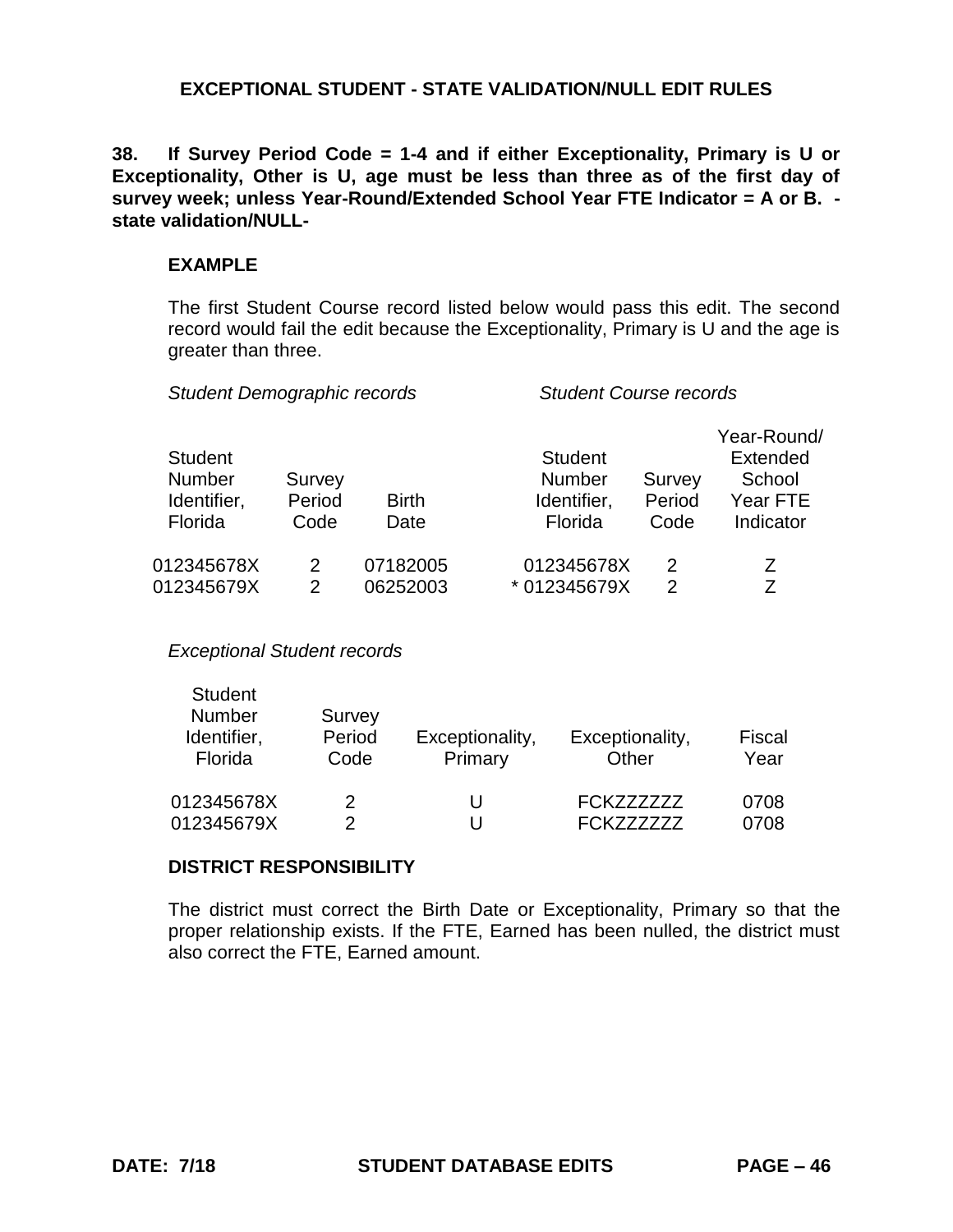**39. If Survey Period Code = 1-4 and if either Exceptionality, Primary is T or Exceptionality, Other is T, age must be less than six as of the first day of survey week; unless Year-Round/Extended School Year FTE Indicator = A or B. -state validation/NULL-**

#### **EXAMPLE**

The first Student Course record listed below would pass this edit. The second record would fail the edit because the Exceptionality, Other is T and the age is greater than six.

| <b>Student</b><br><b>Number</b><br>Identifier,<br>Florida | Survey<br>Period<br>Code | <b>Birth</b><br>Date | <b>Student</b><br><b>Number</b><br>Identifier,<br>Florida | Survey<br>Period<br>Code | Year-Round/<br><b>Extended</b><br>School<br>Year FTE<br>Indicator |
|-----------------------------------------------------------|--------------------------|----------------------|-----------------------------------------------------------|--------------------------|-------------------------------------------------------------------|
| 012345678X                                                | 2                        | 07182002             | 012345678X                                                | 2                        | 7                                                                 |
| 012345679X                                                | 2                        | 06252000             | * 012345679X                                              | 2                        | 7                                                                 |
|                                                           |                          |                      |                                                           |                          |                                                                   |

*Student Demographic records Student Course records* 

*Exceptional Student records* 

| <b>Student</b><br><b>Number</b><br>Identifier,<br>Florida | Survey<br>Period<br>Code | Exceptionality,<br>Primary | Exceptionality,<br>Other | Fiscal<br>Year |
|-----------------------------------------------------------|--------------------------|----------------------------|--------------------------|----------------|
| 012345678X                                                | 2                        | W                          |                          | 0708           |
| 012345679X                                                |                          | w                          |                          | 0708           |

# **DISTRICT RESPONSIBILITY**

 The district must correct the Birth Date or Exceptionality, Primary so that the proper relationship exists. If FTE, Earned has been nulled, the district must also correct the FTE, Earned amount.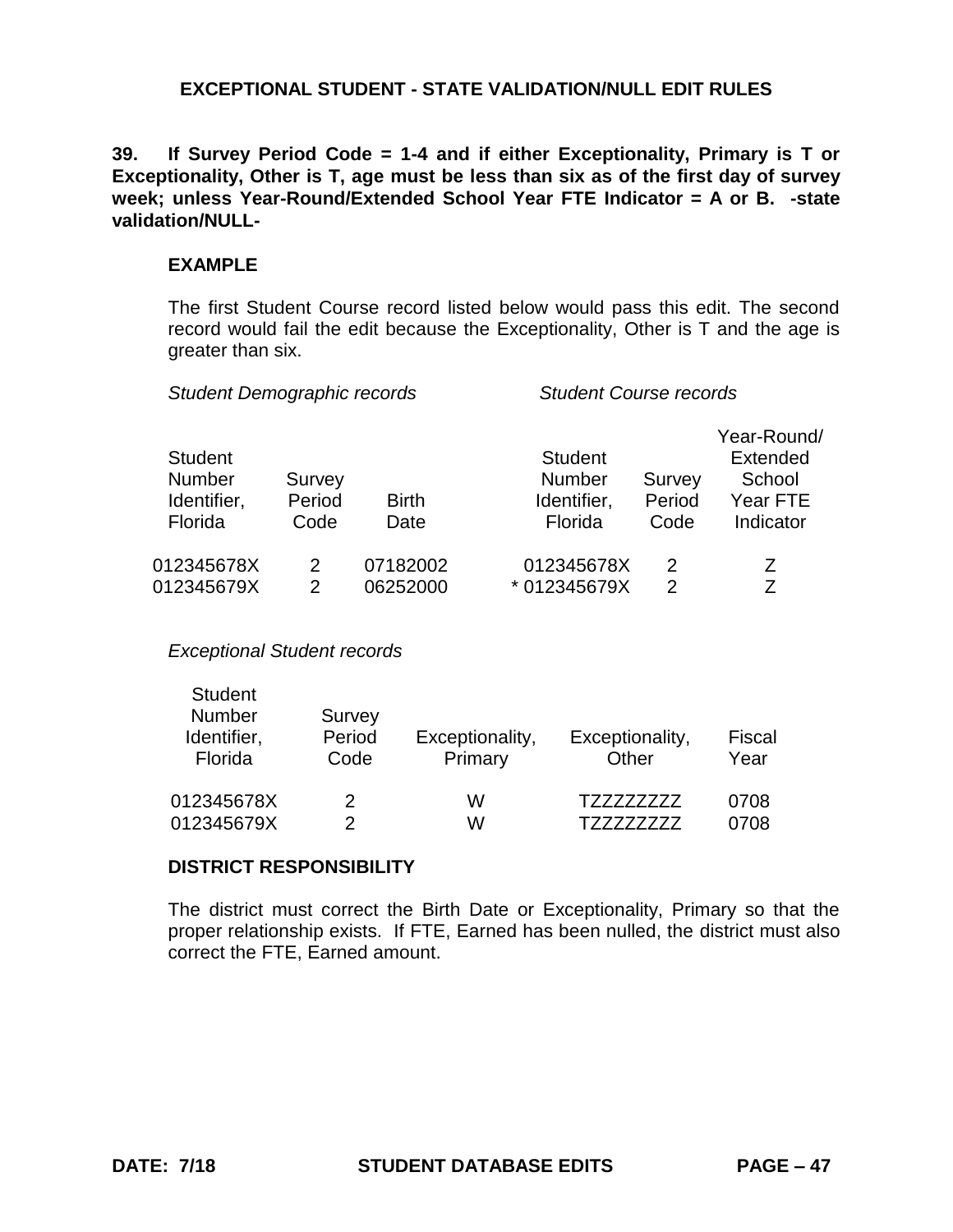**3A. If Exceptional Student Placement Date is not zeros, then Exceptional Student Placement Date must be greater than Birth Date on the Student Demographic Information record. For Survey Periods 1 - 4, the records should be Number, Current Enrollment; School Number, Current Enrollment; Student Number Identifier, Florida; Survey Period Code and Year. For Survey Period 5, the records should be matched to the Student Demographic Information record based on District Number, Current Enrollment; Student Number Identifier, matched to the Student Demographic Information record based on District Florida; Survey Period Code and Year. -state validation -**

#### **EXAMPLE**

 The second record listed below would pass this edit. The first record would cause an error message to be generated because Exceptional Student Placement Date is prior to Birth Date.

#### *Exceptional Student Program*

| <b>Student</b>    | Exceptional    | Exceptional    |
|-------------------|----------------|----------------|
| Number            | <b>Student</b> | <b>Student</b> |
| <b>Identifier</b> | Placement      | Placement      |
| Florida           | <b>Status</b>  | Date           |
| * 041234567X      | P              | 06152005       |
| 041234568X        |                | 05202010       |

*Student Demographic* 

| <b>Student</b> |                   |
|----------------|-------------------|
| Number         |                   |
| Identifier,    |                   |
| Florida        | <b>Birth Date</b> |
|                |                   |
| 041234567X     | 04052006          |
| 041234568X     | 07232004          |

#### **DISTRICT RESPONSIBILITY**

 The district must correct either the Exceptional Student Placement Date or the Birth Date so that the proper relationship exists.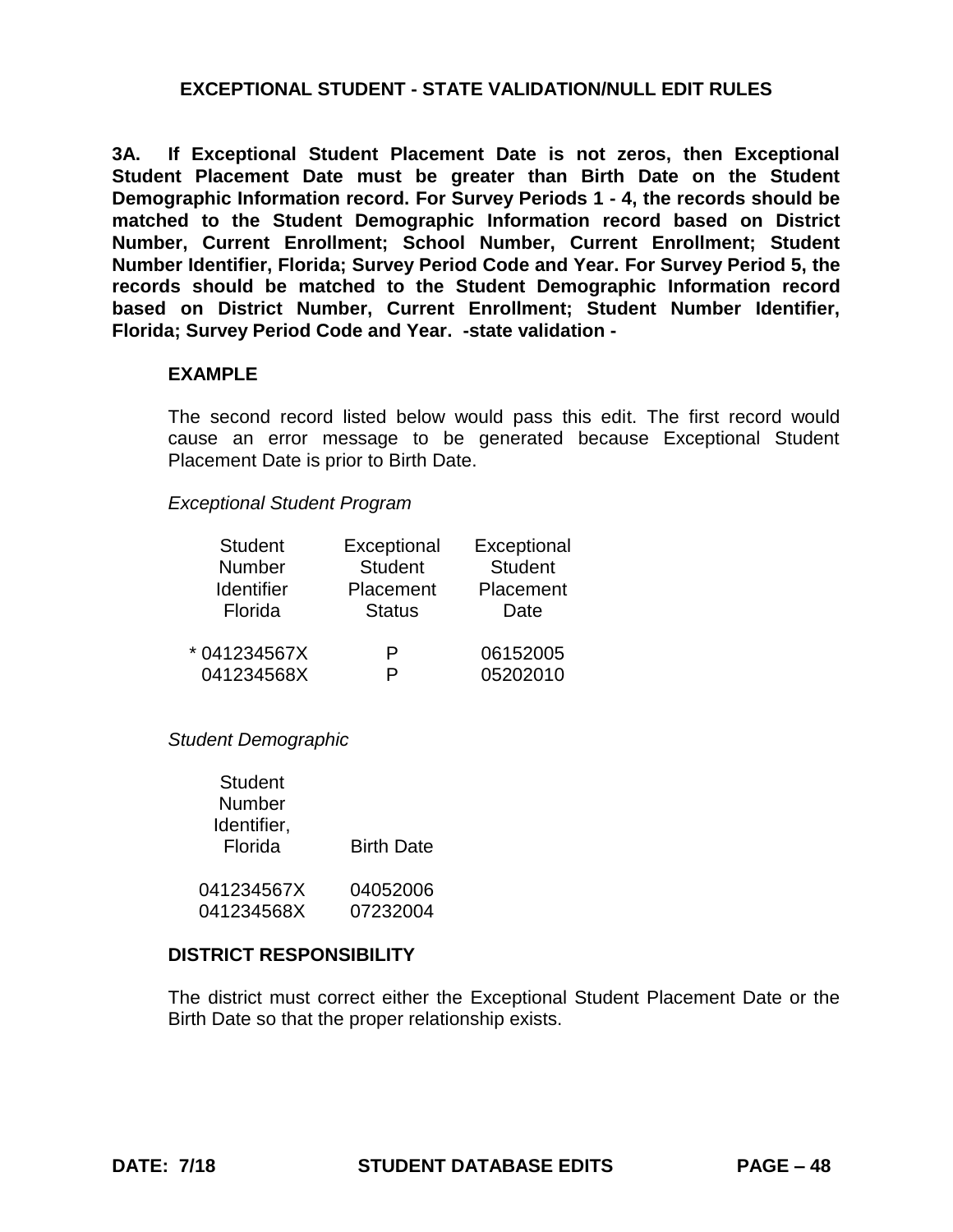**3B. If Exceptional Student Placement Status = P and if Exceptional Student Eligibility Determination Date is not zero-filled, Exceptional Student Eligibility Determination Date must be greater than Birth Date. For Survey Periods 1 - 4, the records should be matched to the Student Demographic Information record based on District Number, Current Enrollment; School Number, Current Enrollment; Student Number Identifier, Florida; Survey Period Code and Year. For Survey Period 5, the records should be matched to the Student Demographic Information record based on District Number, Current Enrollment; Student Number Identifier, Florida; Survey Period Code and Year. -state validation-**

#### **EXAMPLE**

The second record listed below would pass this edit. The first record would cause an error message to be generated because Exceptional Student Eligibility Determination Date is prior to Birth Date.

#### *Exceptional Student*

| <b>Student</b><br><b>Number</b><br><b>Identifier</b><br>Florida | Exceptional<br><b>Student</b><br>Placement<br><b>Status</b> | Exceptional<br><b>Student</b><br>Eligibility<br>Determination<br>Date |  |
|-----------------------------------------------------------------|-------------------------------------------------------------|-----------------------------------------------------------------------|--|
| * 041234567X<br>041234568X                                      | P                                                           | 06151993<br>05201998                                                  |  |

*Student Demographic* 

| <b>Student</b> |                   |
|----------------|-------------------|
| Number         |                   |
| Identifier,    |                   |
| Florida        | <b>Birth Date</b> |
|                |                   |
| 041234567X     | 04051994          |
| 041234568X     | 07231992          |

#### **DISTRICT RESPONSIBILITY**

The district must correct either the Exceptional Student Eligibility Determination Date or the Birth Date and resubmit the record.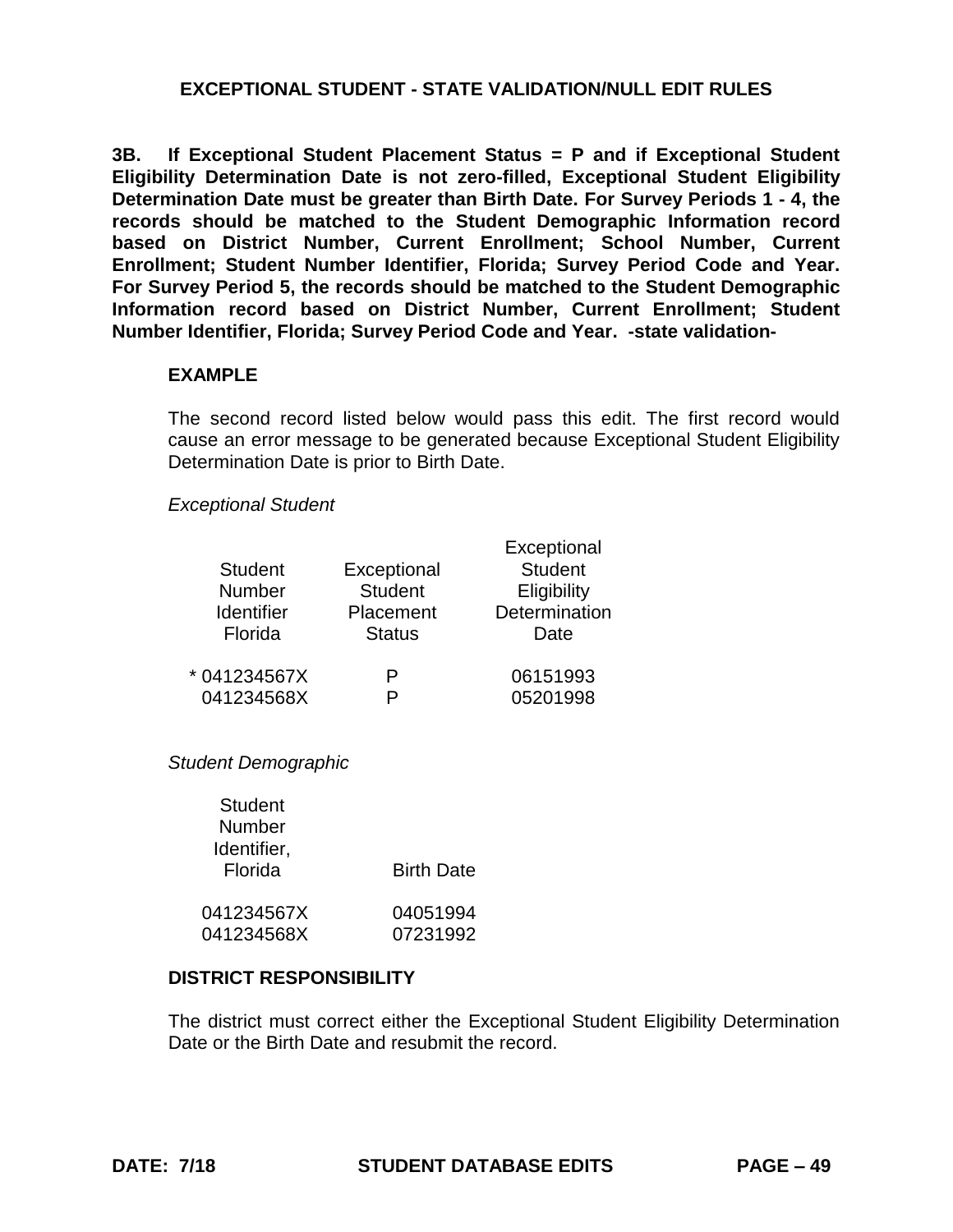**3C. If Exceptional Student Placement Status = P and Evaluation Completion**  Date is not zero-filled, then Evaluation Completion Date must be greater than  **Birth Date. For Survey Periods 1 - 4, the records should be matched to the Enrollment; School Number, Current Enrollment; Student Number Identifier, Florida; Survey Period Code and Year. For Survey Period 5, the records should be matched to the Student Demographic Information record based on District Number, Current Enrollment; Student Number Identifier, Florida; Survey Period Code and Year. -state validation-Student Demographic Information record based on District Number, Current** 

#### **EXAMPLE**

 The second record listed below would pass this edit. The first record would cause an error message to be generated because Evaluation Completion Date is prior to Birth Date.

#### *Exceptional Student*

| <b>Student</b>    | Exceptional    |            |
|-------------------|----------------|------------|
| <b>Number</b>     | <b>Student</b> | Evaluation |
| <b>Identifier</b> | Placement      | Completion |
| Florida           | <b>Status</b>  | Date       |
| * 041234567X      | P              | 06151993   |
| 041234568X        | D              | 05201998   |

*Student Demographic* 

| Student     |                   |
|-------------|-------------------|
| Number      |                   |
| Identifier, |                   |
| Florida     | <b>Birth Date</b> |
|             |                   |
| 041234567X  | 04051994          |
| 041234568X  | 07231992          |

#### **DISTRICT RESPONSIBILITY**

 The district must correct either the Evaluation Completion Date or the Birth Date so that the proper relationship exists.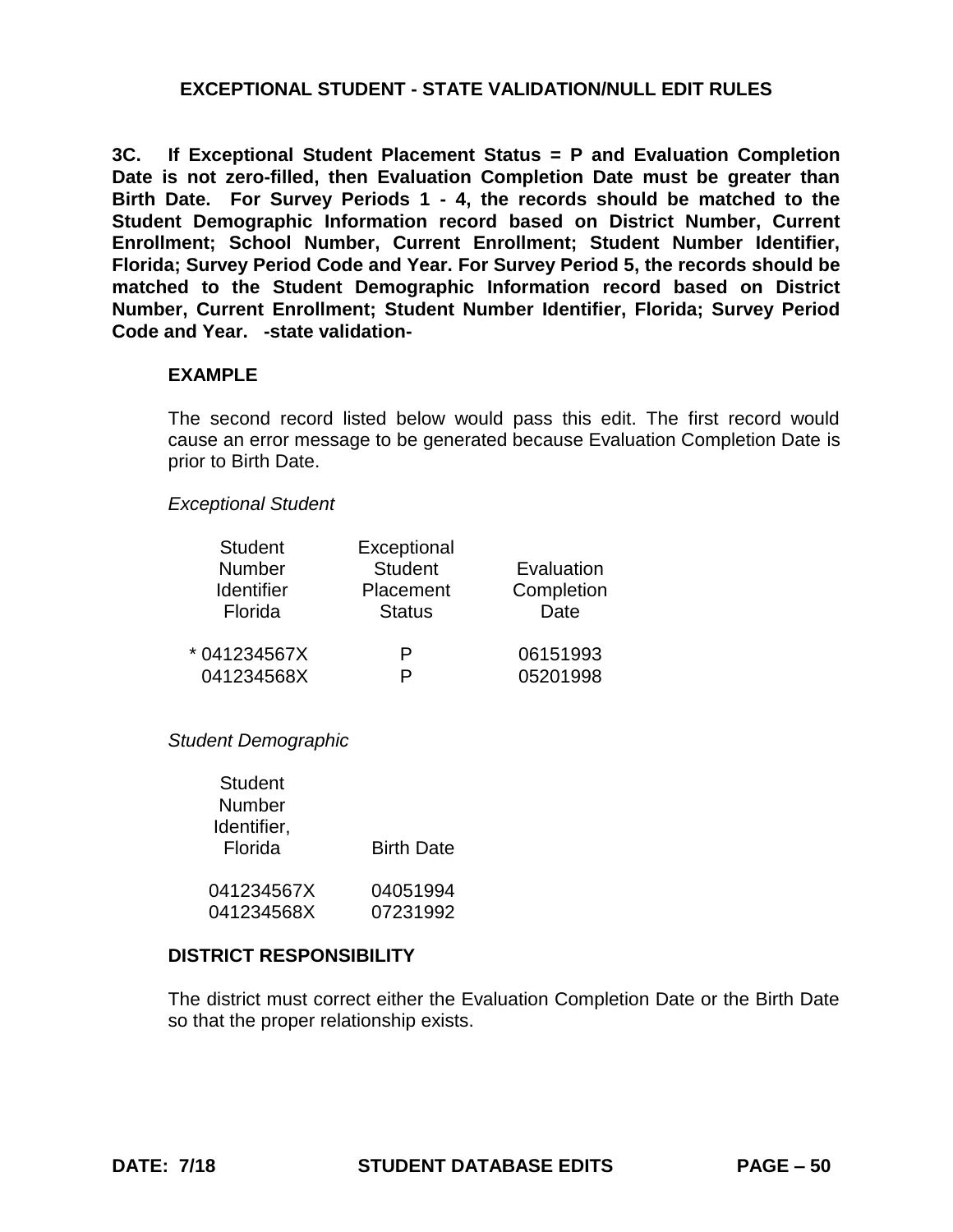# **41. If Exceptional Student Placement Date is not zeros then Exceptional Student Placement Date must be greater than or equal to Exceptional Student Eligibility Determination Date. -exception report-**

#### **EXAMPLE**

The first record listed below would pass this edit. The second record would cause a message to be generated because the Exceptional Student Placement Date is prior to (less than) the Exceptional Student Eligibility Determination Date.

| <b>District</b><br>Number,<br>Current<br>Enrollment | <b>Student</b><br><b>Number</b><br>Identifier,<br>Florida | Exceptional<br><b>Student</b><br>Placement<br><b>Status</b> | Exceptional<br><b>Student</b><br>Placement<br>Date | Exceptional<br><b>Student</b><br>Eligibility<br>Determination<br>Date |
|-----------------------------------------------------|-----------------------------------------------------------|-------------------------------------------------------------|----------------------------------------------------|-----------------------------------------------------------------------|
| 65                                                  | 651234567X                                                | P                                                           | 03052012                                           | 01222012                                                              |
| $*65$                                               | 651234568X                                                | P                                                           | 04162012                                           | 04202012                                                              |

# **DISTRICT RESPONSIBILITY**

The district should verify the Exceptional Student Placement Date and the Exceptional Student Eligibility Determination Date and correct if in error.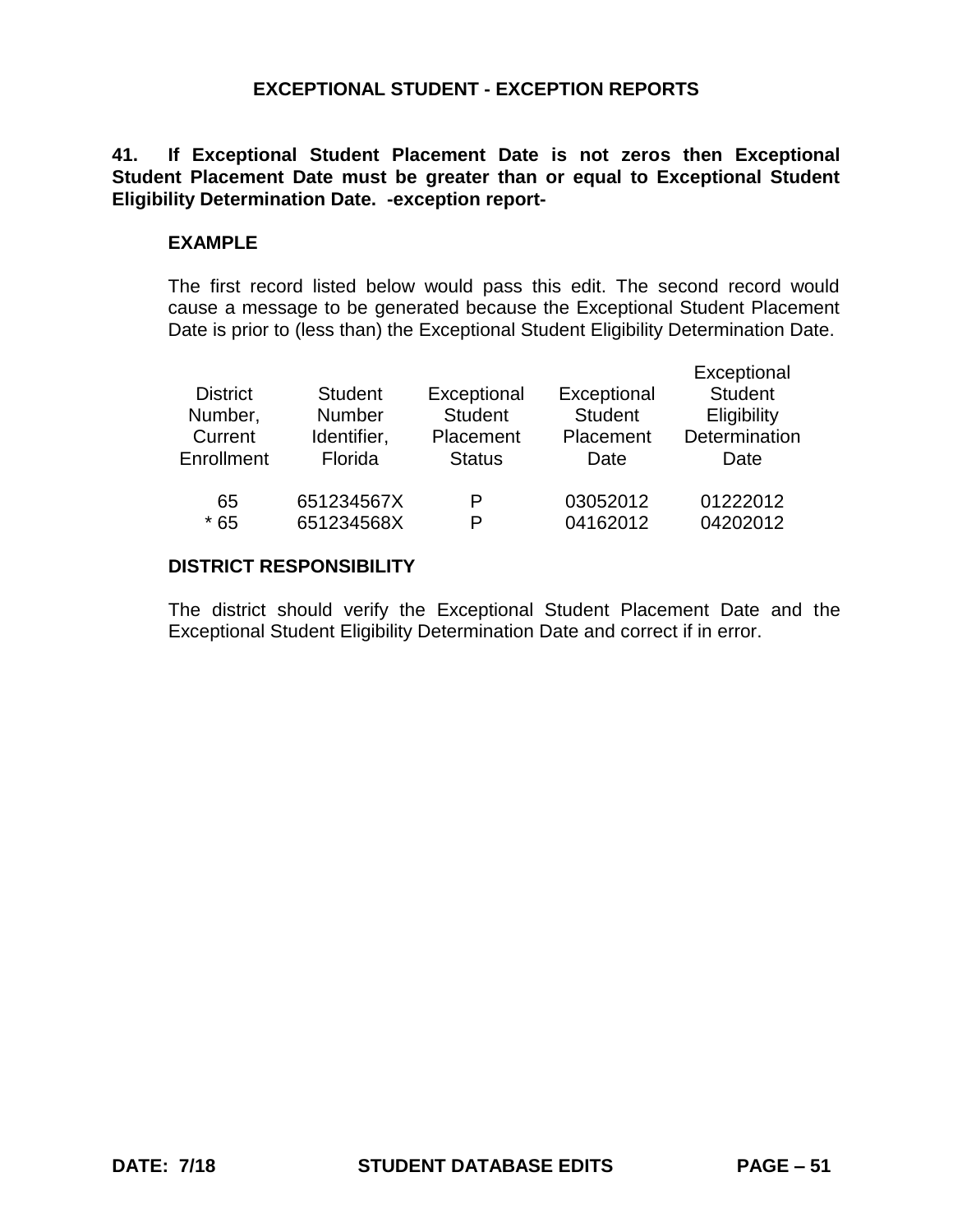**42. If Exceptional Student Placement Status = P, Evaluation Completion Date must be prior to (less than) or equal to Exceptional Student Eligibility Determination Date. -exception report-**

#### **EXAMPLE**

 The first record listed below would pass this edit. The second record would cause a message to be generated because the Evaluation Completion Date is after (greater than) the Exceptional Student Eligibility Determination Date.

| <b>District</b><br>Number,<br>Current<br>Enrollment | <b>Student</b><br><b>Number</b><br>Identifier,<br>Florida | Exceptional<br><b>Student</b><br>Placement<br><b>Status</b> | Evaluation<br>Completion<br>Date | Exceptional<br><b>Student</b><br>Eligibility<br>Determination<br>Date |
|-----------------------------------------------------|-----------------------------------------------------------|-------------------------------------------------------------|----------------------------------|-----------------------------------------------------------------------|
| 65                                                  | 651234568X                                                | P                                                           | 02152011                         | 04152011                                                              |
| $*65$                                               | 651234567X                                                | P                                                           | 10142011                         | 01202011                                                              |

# **DISTRICT RESPONSIBILITY**

 The district should verify the Evaluation Completion Date and the Exceptional Student Eligibility Determination Date and correct if in error.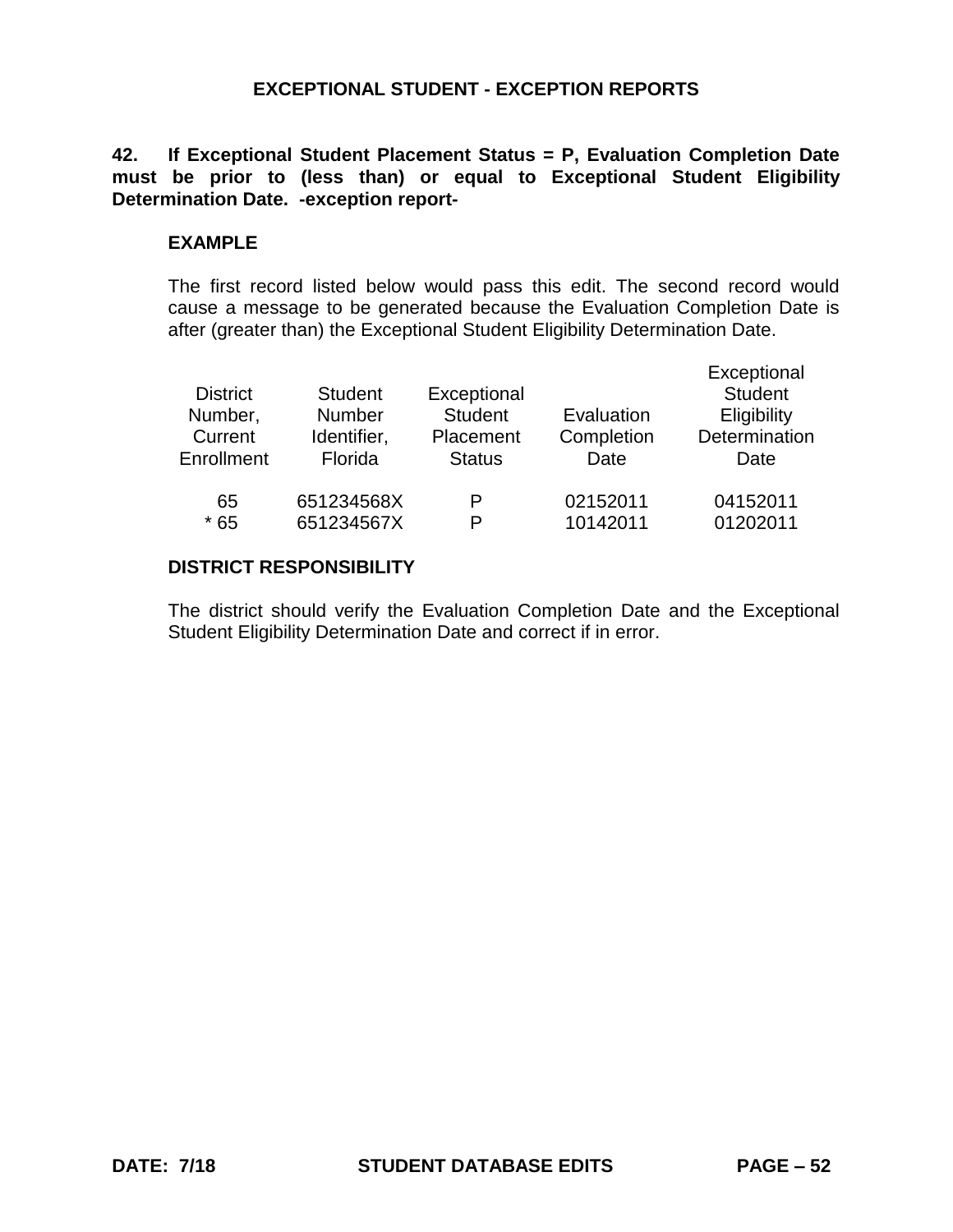**43. If Exceptional Student Placement Status = P and Date of Consent for Evaluation is not zero-filled, then Date of Consent for Evaluation must be prior to (less than) or equal to Evaluation Completion Date. -exception report-**

# **EXAMPLE**

 The first record listed below would pass this edit. The second record would cause a message to be generated because the Date of Consent for Evaluation is after (greater than) the Evaluation Completion Date.

| <b>District</b><br>Number,<br>Current<br>Enrollment | <b>Student</b><br>Number<br>Identifier,<br>Florida | Exceptional<br><b>Student</b><br>Placement<br><b>Status</b> | Date of<br>Consent<br>for<br>Evaluation | Evaluation<br>Completion<br>Date |
|-----------------------------------------------------|----------------------------------------------------|-------------------------------------------------------------|-----------------------------------------|----------------------------------|
| 65                                                  | 651234567X                                         | P                                                           | 10142011                                | 01202012                         |
| $*65$                                               | 651234568X                                         | P                                                           | 02152011                                | 02102011                         |

# **DISTRICT RESPONSIBILITY**

The district should verify the Date of Consent for Evaluation and the Evaluation Completion Date and correct if in error.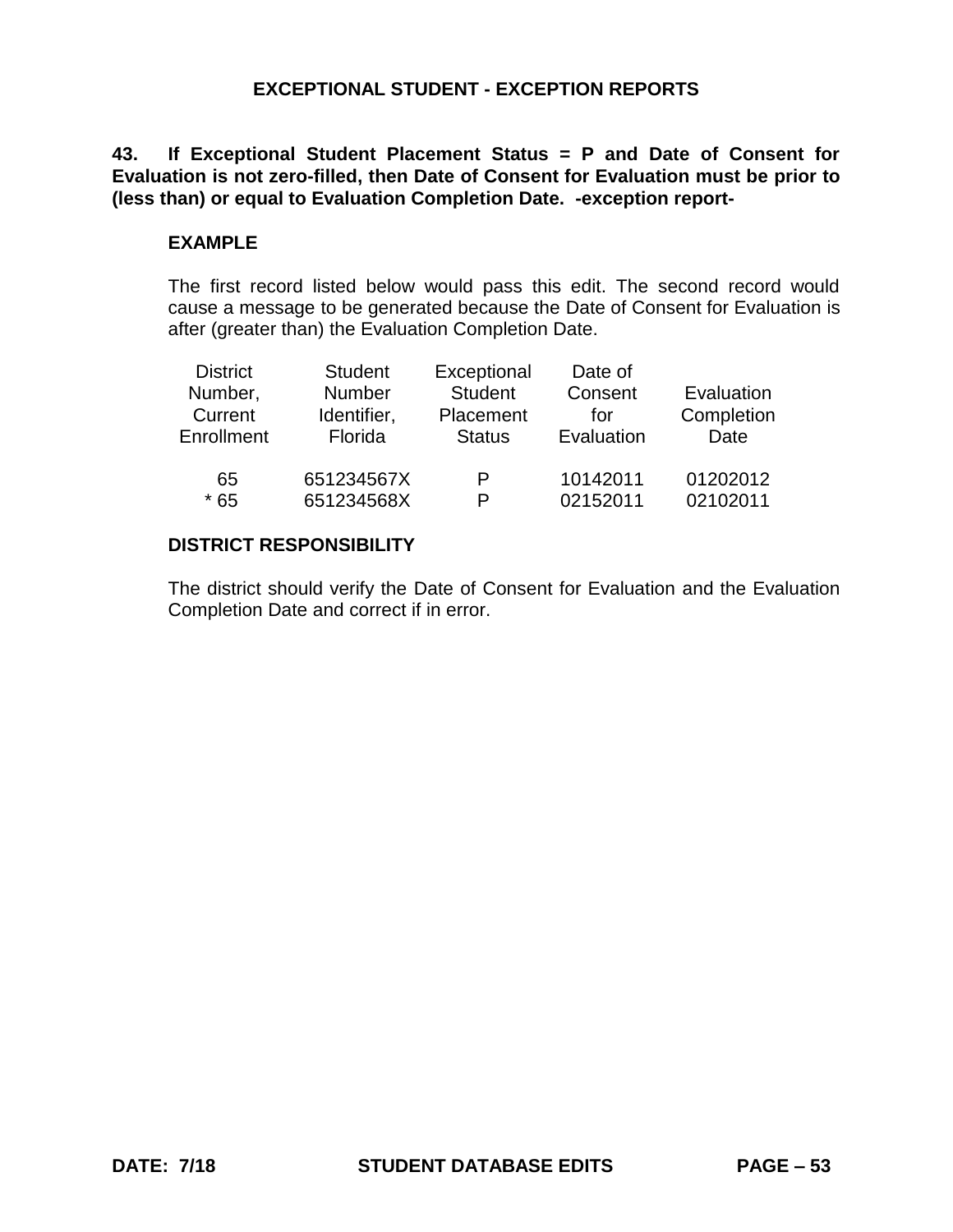# **44. If Exceptional Student, Dismissal Date is a valid date, then it must be in the range 07/01/\*\*\*\* to 08/16/\*\*\*\*. -exception report-**

## **EXAMPLE**

 The first record listed below would pass this edit. The second record would cause an error message to be generated because Exceptional Student, Dismissal Date is not in the expected range.

| <b>Student</b> | Exceptional      |
|----------------|------------------|
| Number         | Student,         |
| Identifier,    | <b>Dismissal</b> |
| Florida        | Date             |
| 012345678X     | 1215****         |
| *012345679X    | 06011999         |

\*\*\*\* = Valid fiscal year for data submission.

#### **DISTRICT RESPONSIBILITY**

 The district should verify the Exceptional Student, Dismissal Date and correct the record if in error.